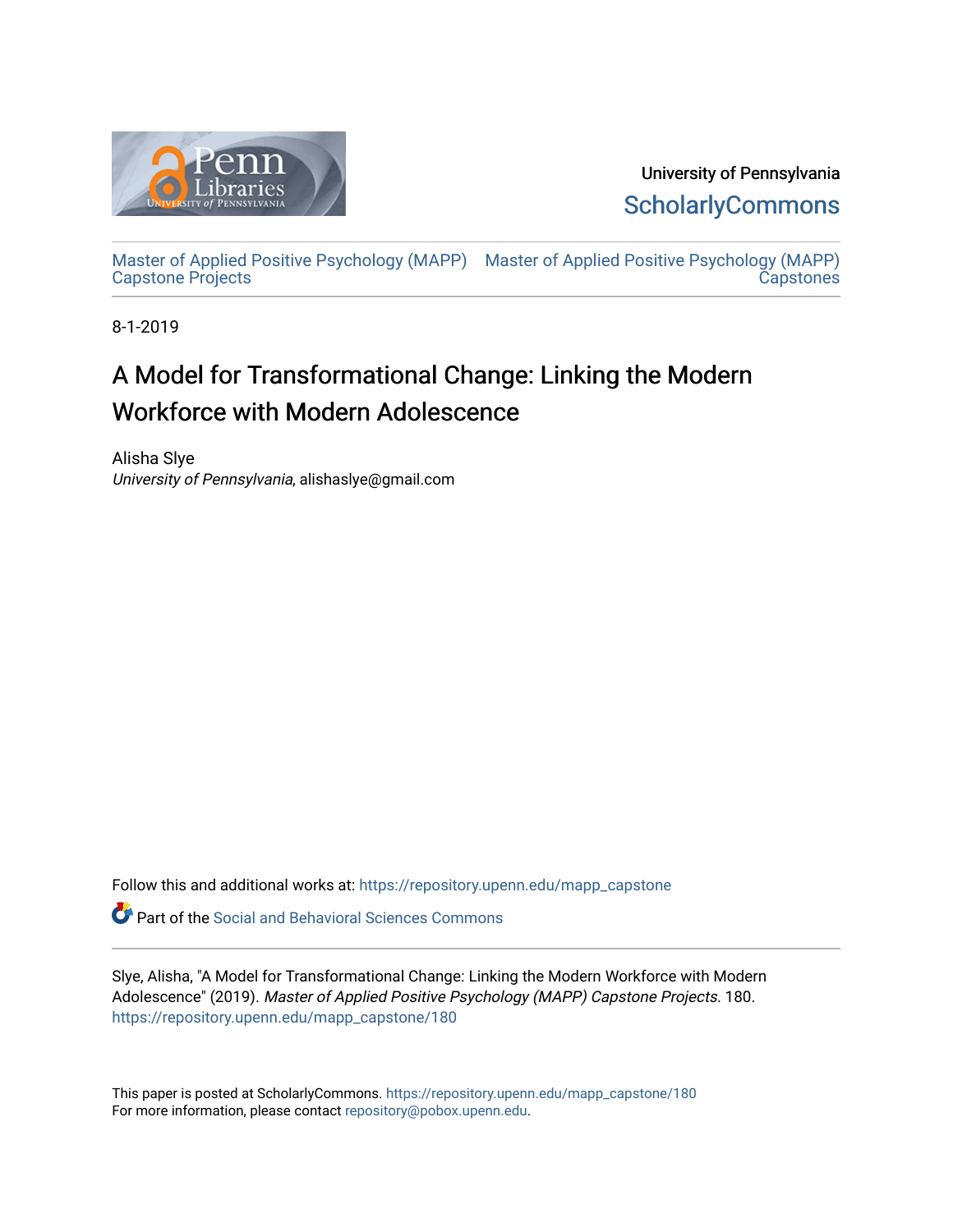# A Model for Transformational Change: Linking the Modern Workforce with Modern Adolescence

# Abstract

Two unprecedented and profound change cycles are currently occurring in the 21<sup>st</sup> century. The first is that the modern workplace is rapidly changing due to globalization and automation. This change is impacting how humans participate in the future of work. The second is that scientific evidence now supports that the extension of adolescence prolongedly occurs between ages 10 to 26 (Steinberg, 2015). This last formative period of development is marked by increased brain malleability offering the opportunity to hardwire critical knowledge and adaptive life skills (Steinberg, 2015). These two cycles: one driving the global workplace and the other, impacting adolescent development, can be harnessed and linked together to produce transformative results, especially for adolescents from isolated or disadvantaged backgrounds. Developmentally, youth require "access to safe places, challenging experiences and caring people on a daily basis" (Zeldin, Kimball, & Price, 1995). Caring non-parental adults in the form of mentors can provide adolescents with "developmental networks" (Kram & Ragins, 2007). These networks are so potent that they have been called "invisible colleges" offering increased access, exposure and opportunity through informal relationships connections (Cooper, 2010). A daily habit-forming virtual curriculum based on structured positive principles and critical life skills applied with the support of mentors can institutionally transform future workforce outcomes for mentees. Purposeful symbiotic positive change cycles that allow shift in mindsets, acquisition of relevant skills and expansion of networks create self-directed opportunities for adolescents to participate in the future of work rather than be left out or left behind.

# Keywords

mentoring, adolescence, workforce development, positive youth development, technology, 21st century skills

# **Disciplines**

Social and Behavioral Sciences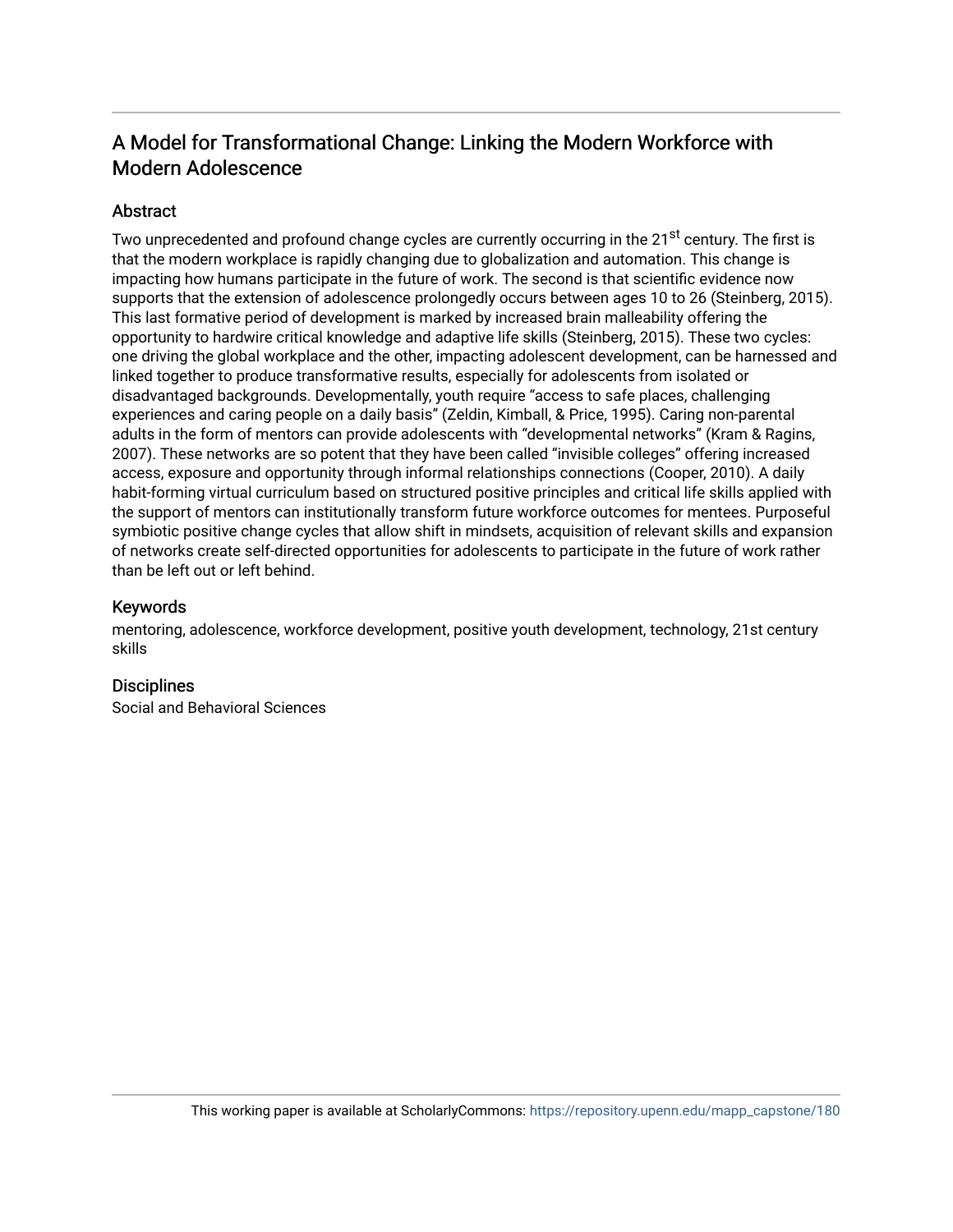Running head: LINKING THE MODERN WORKFORCE WITH MODERN ADOLESCENCE

A Model for Transformational Change:

1

Linking the Modern Workforce with Modern Adolescence

Alisha Slye

University of Pennsylvania

A Capstone Project Submitted

In Partial Fulfillment of the Requirements for the Degree of

Master of Applied Positive Psychology

Advisor: Cameron Ford, Ph.D.

August 1, 2019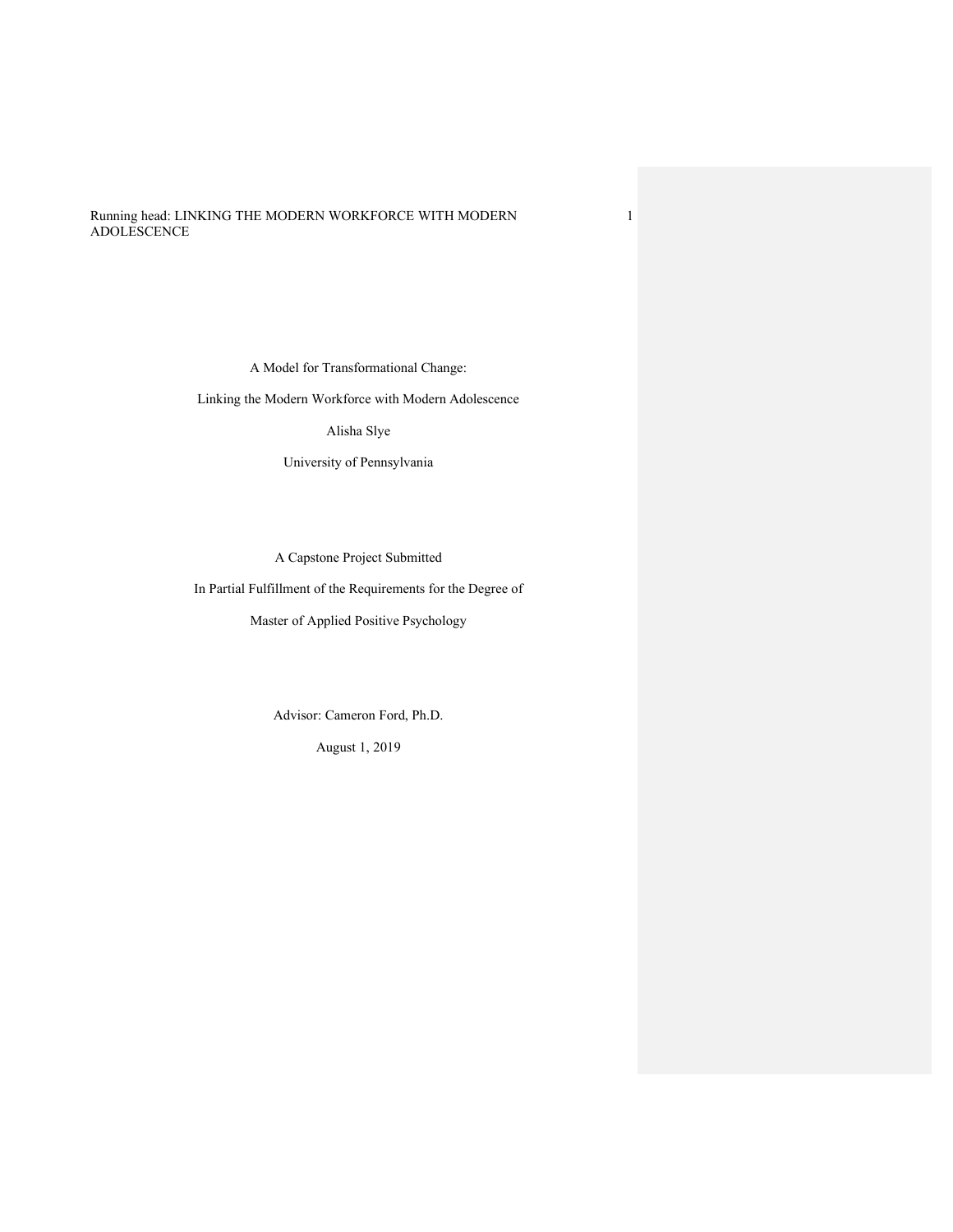A Model for Transformational Change:

#### Linking the Modern Workforce with Modern Adolescence

Alisha Slye alishaslye@gmail.com

Capstone Project Master of Applied Positive Psychology University of Pennsylvania Advisor: Cameron Ford, Ph.D. August 1, 2019

#### Abstract

Two unprecedented and profound change cycles are currently occurring in the 21<sup>st</sup> century. The first is that the modern workplace is rapidly changing due to globalization and automation. This change is impacting how humans participate in the future of work. The second is that scientific evidence now supports that the extension of adolescence prolongedly occurs between ages 10 to 26 (Steinberg, 2015). This last formative period of development is marked by increased brain malleability offering the opportunity to hardwire critical knowledge and adaptive life skills (Steinberg, 2015). These two cycles: one driving the global workplace and the other, impacting adolescent development, can be harnessed and linked together to produce transformative results, especially for adolescents from isolated or disadvantaged backgrounds. Developmentally, youth require "access to safe places, challenging experiences and caring people on a daily basis" (Zeldin, Kimball, & Price, 1995). Caring non-parental adults in the form of mentors can provide adolescents with "developmental networks" (Kram & Ragins, 2007). These networks are so potent that they have been called "invisible colleges" offering increased access, exposure and opportunity through informal relationships connections (Cooper, 2010). A daily habit-forming virtual curriculum based on structured positive principles and critical life skills applied with the support of mentors can institutionally transform future workforce outcomes for mentees. Purposeful symbiotic positive change cycles that allow shift in mindsets, acquisition of relevant skills and expansion of networks create self-directed opportunities for adolescents to participate in the future of work rather than be left out or left behind.

*Keywords*: mentoring, adolescence, workforce development, positive youth development, technology, 21<sup>st</sup> century skills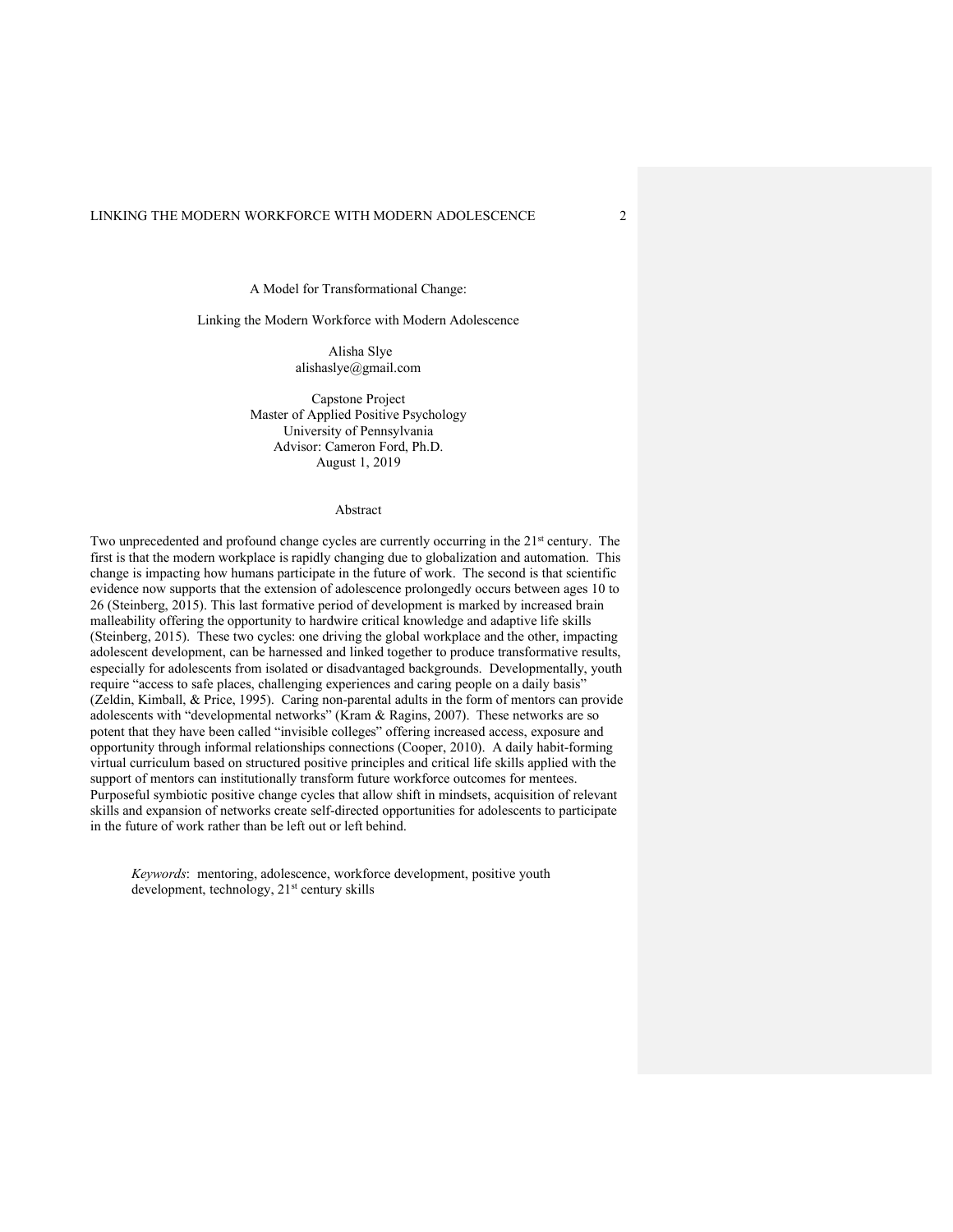# **Acknowledgements**

Special thanks to my family and friends for all the support, love, friendship, inspiration and patience extended to me over this past year. Without them, I could not have navigated the crazy weekend commitments nor had the mental and emotional fortitude to get through it all. They made this degree at Penn and Capstone submission possible. A special thanks to my advisor, Dr. Cameron Ford who stuck with me despite a last-minute topic change. He has been a constant source of knowledge and inspiration for the past 6 years, always challenging me to think more strategically and entrepreneurially.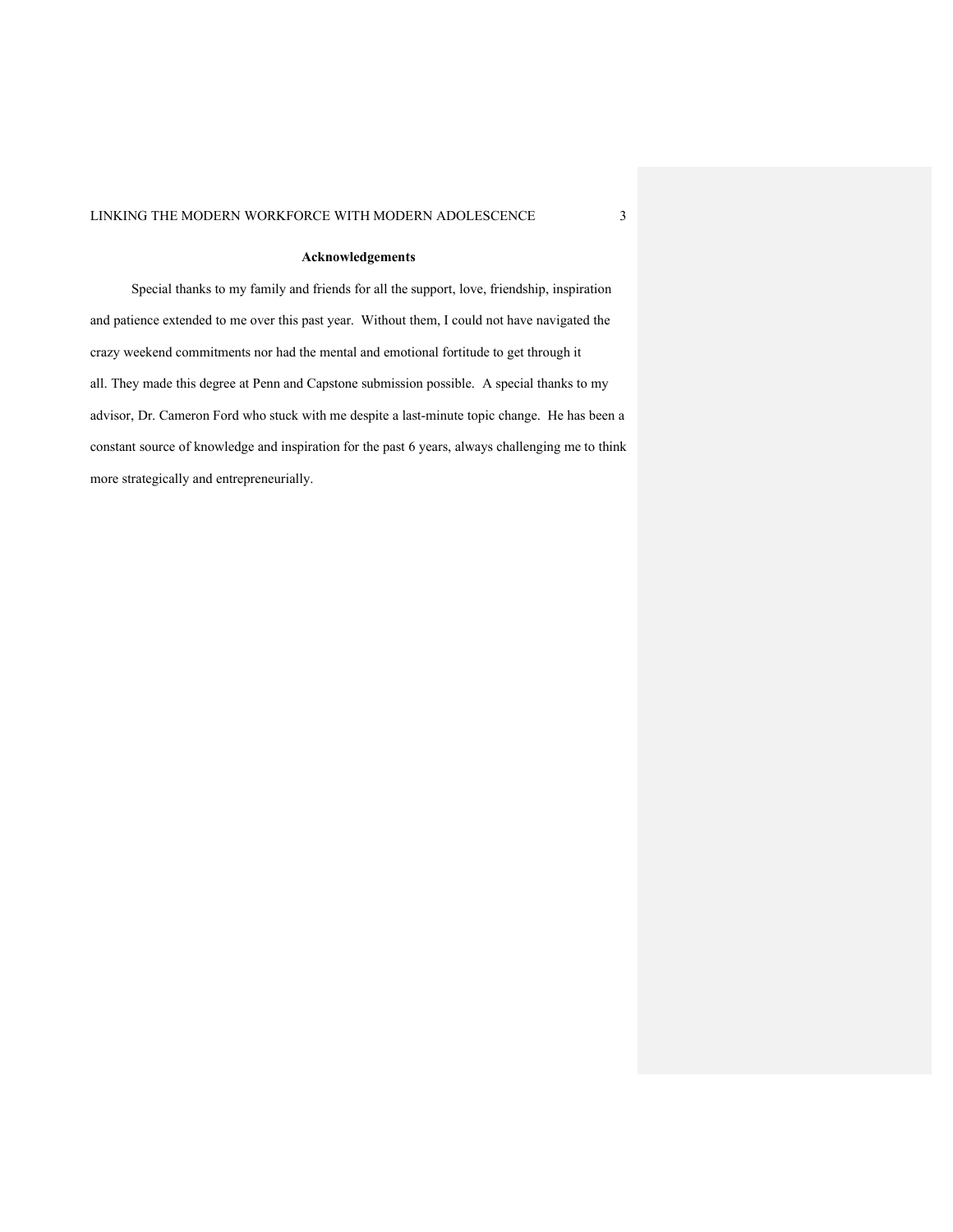# **Table of Contents**

| Traditional Mentorship Practice Communication of Mentorship      | -11 |
|------------------------------------------------------------------|-----|
|                                                                  |     |
|                                                                  |     |
|                                                                  | 16  |
|                                                                  |     |
|                                                                  | 20  |
| The FIVE Network: Mentoring Scaled & Powered for the Digital Age | 22  |
| 365 Days of Positive Psychology Informed Habit-Forming Content   | 24  |
|                                                                  | 26  |
|                                                                  | 27  |
| Conclusion                                                       | 33  |
| References                                                       | 35  |
| Appendix A                                                       | 46  |
| Appendix B                                                       | 47  |
| Appendix C                                                       | 48  |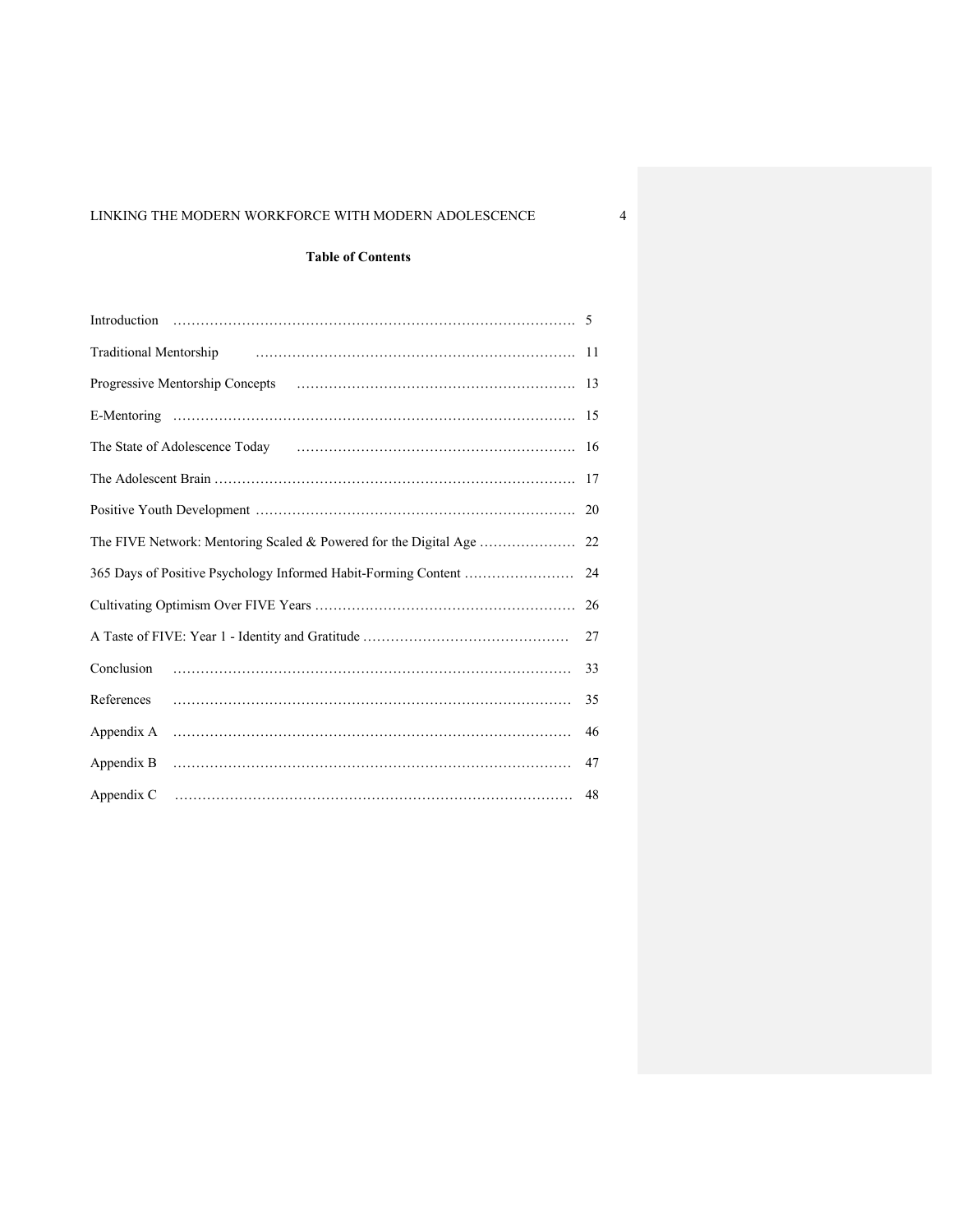#### **Introduction**

Change is a part of the human condition. In our lives, we experience many developmental life phases of change. These phases are biologically designed to foster both our physical and mental maturation and growth, and ideally create positive outcomes. Some developmental growth periods are spurred by biology, as for example, an infant progressing to become a toddler, learning how to roll-over, sit up and walk. Other social and emotional changes are more genetically contextualized and influenced disproportionately by environmental and cultural orientations (Steinberg, 2015).

The modern workforce and economy are changing at an accelerating pace due to globalization, technological innovation and automation. By 2020, it is estimated that without meaningful changes to post-secondary education systems, the economy will be short five million workers (Carnevale, Smith, & Stroh, 2013). Moreover, over half of existing cognitive labor jobs, defined as knowledge based work involving cerebral activity, today will be lost to automation yet it is estimated that 65% of future jobs will only require some postsecondary education and training Carnevale, Smith, & Strohl, 2013). In concert with the aforementioned statistics, many of the jobs of the future do not even exist today and therefore do not offer a direct line of preparation and training to which educational institutions can align curricular learning objectives to (Trowbridge, 2016). While increased technical skills will be required, global leaders have identified a critical need to ensure that the future workforce possess many uniquely human skills such as creativity, curiosity, communication, cultural and social intelligence, hard work, judgement, and collaboration to name a few (PwC, 2017). The workforce of the future needs to possess agility and adaptability, coupled with ensuring that they can also derive workplace satisfaction. In addition to increasing economic mobility and employability, workers themselves

**Commented [PGH1]:** How is cognitive labor defined?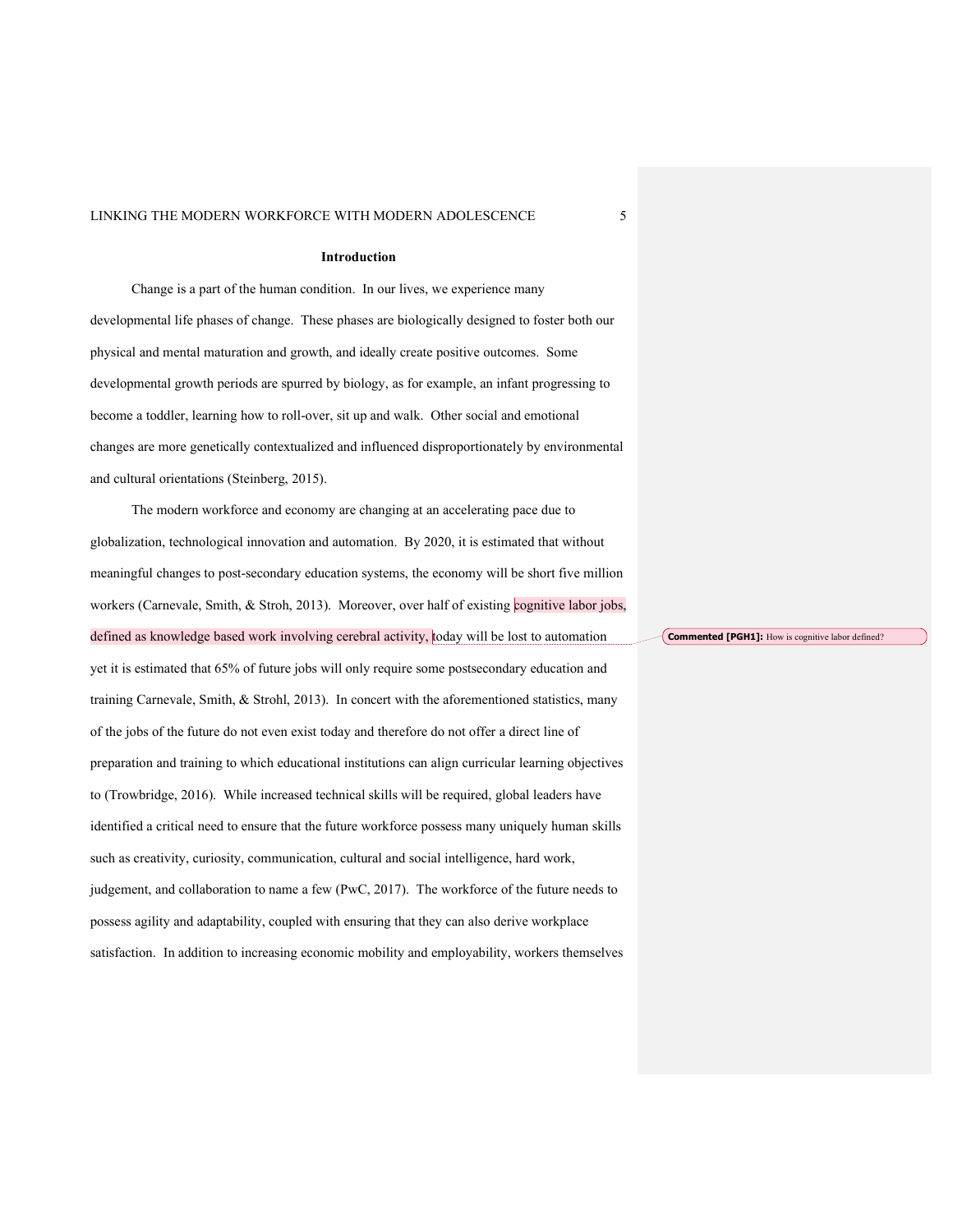need to feel a sense of well-being, productivity, engagement and contribution in their work to ensure sustained and productive change for both individuals and the broader economy.

Rapidly changing workplace requirements and skills, especially for entry level workers, are placing less prepared young workers in a serious deficit position. Once they lag in these basic requirements, it is difficult for them to catch up over time. This intensifying socioeconomic stratification is eroding the United States economic position and global competitiveness, and contributing to a growing trend of adolescent mental health issues further perpetuating a downward spiral. Negative inputs, cultural fixity, fear of failure, lack of alternative coping skills in the face of adversity further handicap the existing adolescent population, poised to be the future workforce. The emerging science behind adolescent neurological development suggests that innovative approaches to build fortifying skills supported by trusted adult relationships, specifically mentors, can play a role in combating these trends.

Adolescence has commonly been considered to be a period of increased normative disturbances and problematic development, associated with heightened dysfunction and maladaptation (Hall, 1904). However, over the past two decades, adolescence is now considered to be the "age of opportunity" thanks to expanded scientific research which supports that there is increased malleability of the adolescent brain (Steinberg, 2015). This intense period of development, already encompassing great change marked by navigating the challenging pathways to adulthood, offers an opportunity to be more productively leveraged by developing new and more positive attitudes and skills which could play meaningful roles in formulating effective coping, adaptation and success strategies for life.

These two profound change cycles: one driving the global workplace and the other, impacting adolescence can be harnessed and linked together to produce strongly positive and **Commented [PGH2]:** Love the thesis you present here and that you've reframed the typical perception of adolescence as a time of turmoil into a time of opportunity.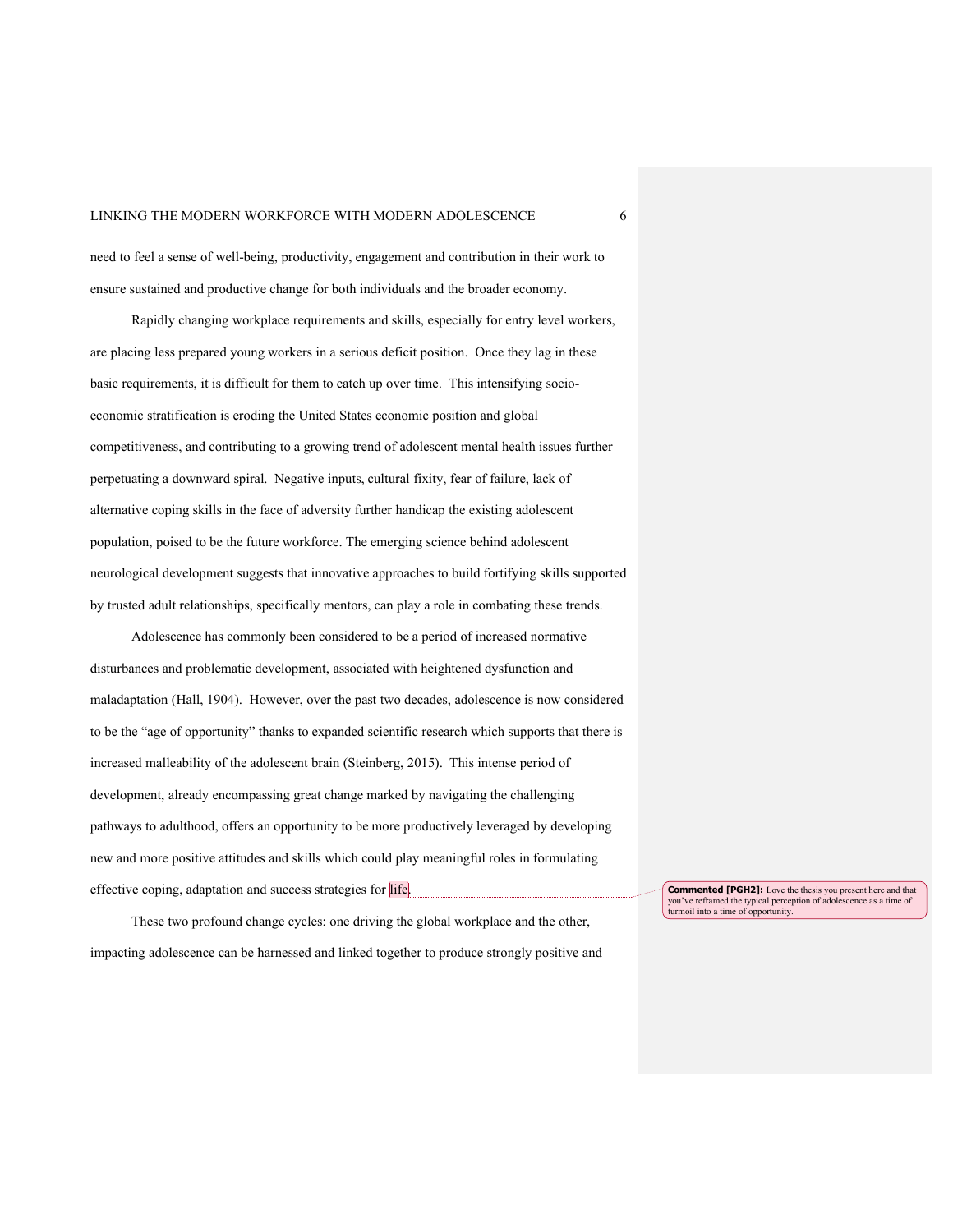transformative results, especially for adolescents from isolated or disadvantaged backgrounds. The desired objective is to create purposeful symbiotic self-directed positive change cycles for individuals, in this instance, adolescents, to meaningfully participate in the future economy and world rather than be left out or left behind. Educational institutions and community systems are grappling to address these gaps in insolation, through teaching skills and sharing knowledge. Positive psychology posits that through authentic and high-quality trusted relationships during developmental life cycles that true personal growth around intangible human skills can be achieved (Peterson, 2006). Relationships not only serve as the conduit to achieve Maslow's hierarchy of self-actualized needs (Maslow, 1943) but also play foundational roles in achieving connectedness (Dutton, 2003), well-being (Seligman, 2011), and unlocking full human potential (Peterson, 2006). An alternative framework: The Basic Psychological Needs Theory proposes that humans need relatedness, competence and autonomy to thrive (Ryan & Deci, 2002). These core pillars can yield a sense of life fulfillment, satisfaction and well-being (Ryan & Deci, 2002).

Relationships are at the core driving the science of positive psychology. One could suggest that they are the fundamental drivers of well-being attainment. As defined in leading positive psychology well-being constructs from Seligman (2011) and Ryff (2013), relations with others are paramount. Furthermore, as one grows into adolescence and early adulthood, the "behavioral synchrony" that occurs between an infant and caregiver expands into the role(s) of teachers, mentors or non-parental adults. Attachment histories influence adult relationships, romantic and otherwise (Peterson, 2006). Early childhood relationships serve as the building blocks that can give rise to being happy in groups in adulthood. This not only allows deep connection with others but can also serve to multiple well-being, both ours and others happiness (Fowler & Christakis, 2008).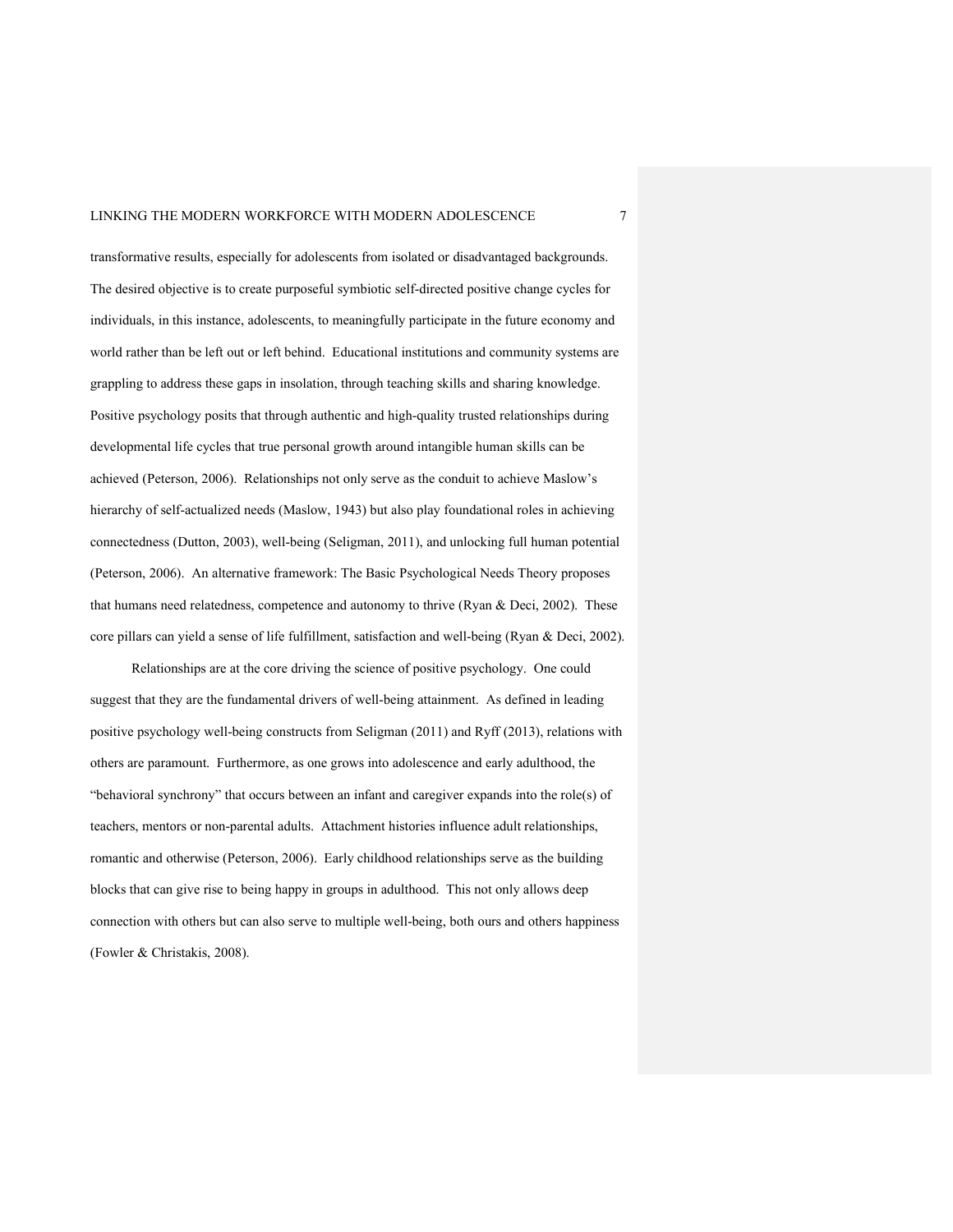Happiness, in its hedonic simplicity was once thought to be the desired outcome for individuals. Yet modern life has allowed researchers to rethink this paradigm. The field of positive psychology has given birth to a number of constructs, all empirically proving that in addition to relationships, there are other facets that contribute to one's well-being, defined as them thriving and flourishing. Seligman's (2008) complete well-being construct also includes the core pillars of positive emotion, engagement, meaning and accomplishment. These "free choice elements" encompass his proposed PERMA model and helped to launch positive psychology back in 1997.

Well-being, in turn, can yield greater life meaning (Steger, Oishi, & Kashdan, 2009) and more specifically in youth, well-being can increase with optimism. Optimism is defined as a growing a positive belief in one's self, the world around them and their respective futures (Kern, Benson, Steinberg, & Steinberg, 2016). Relational theories and also as part of broader wellbeing constructs (Seligman, 2011) have been shown to promote healthy and productive development. Strong relationships can yield positive outcomes through provide guidance, support and encouragement (Zimmerman, Phelps, & Lerner, 2008). Positive relationships offer social belonging (Walton & Cohen, 2011). Individuals from disadvantaged backgrounds are more susceptible to low social status harm in the forms of social isolation and loneliness resulting in poor physical and mental health (Walton & Cohen, 2011). In a study conducted with first year college minority students tasked to construct productive social connections, their resulting social belonging and social equity yielded increased classroom performance, physical health and overall well-being over a four-year period of time (Walton & Cohen, 2011). More importantly, through social belonging interventions Walton & Cohen (2011) discovered that students were taught "nonthreatening interpretations of adversity" (p. 1448). This is a critical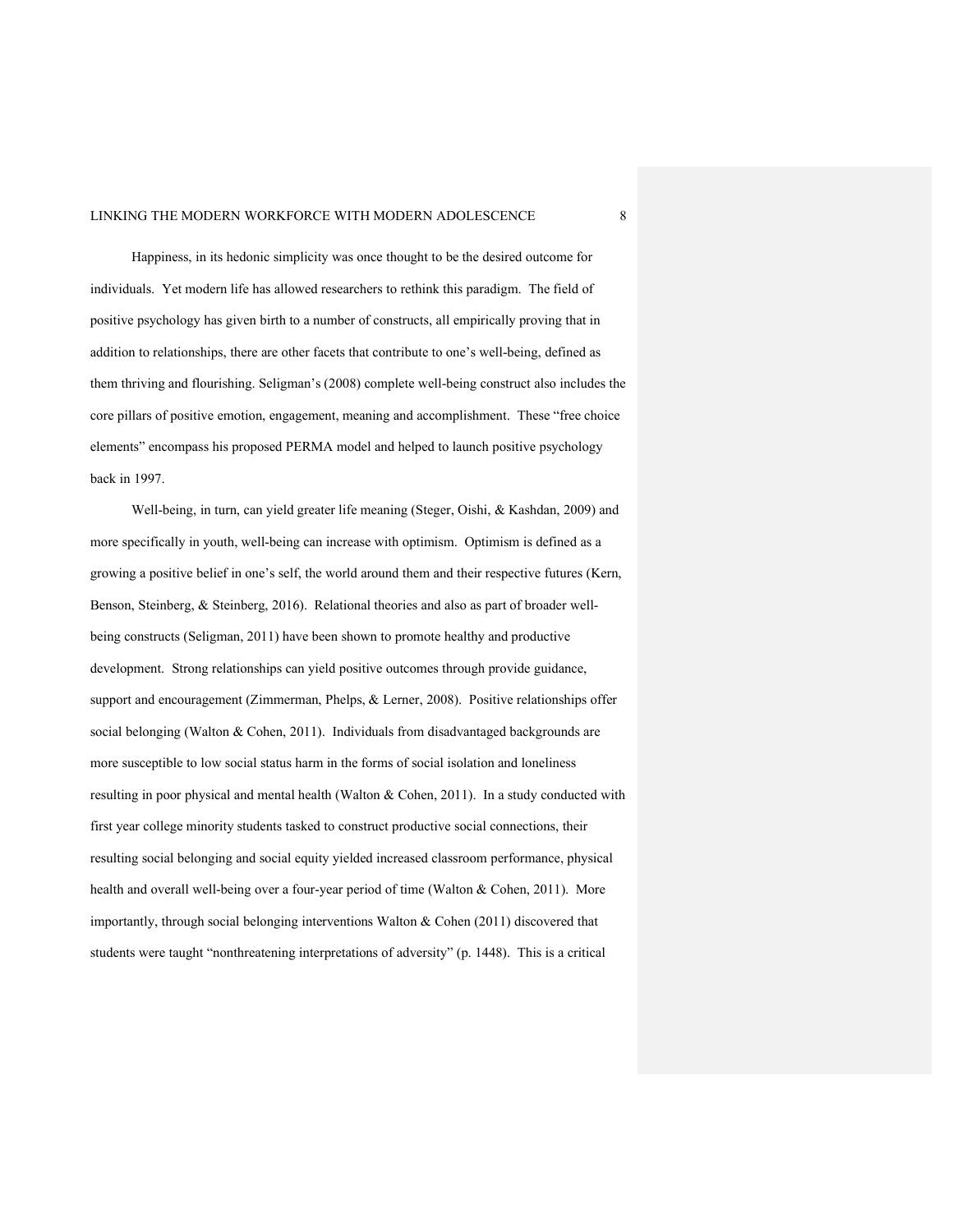life skill akin to optimistic explanatory style and optimistic thinking which offers positive futuristic beliefs and possibilities for individuals (Seligman, 2011). Explanatory style is the interpretive choice to view events as either optimistically or pessimistically. Pessimistic interpretations of negative events are viewed as being pervasive and permanent, whereas optimistic interpretations of negative events are seen as being temporary and specific (Seligman, 2011). Optimism therefore plays a critical role in how one chooses to interact with and relate to others and one's environment.

Given optimism's recursive relationship with well-being, it is a key and necessary ingredient for life success, especially in the context of business (Seligman, 1991). As a learnable skill, it can be taught, practiced and reinforced through a variety of means. The presence of one caring adult in an adolescent life has been found to be the sole critical factor driving in their ability to bounce back from adverse life events and preserve towards goals (Werner, 1986). Adolescent research has focused more on the impact of these relationships as defined to be parents and caregivers, and to a lesser extent, siblings. However, the time period of adolescence has been shown to produce an increased physical and emotional distance between adolescents and their parents and caregivers (Steinberg & Sheffield Morris, 2001). According to PEW research, in the United States, 15 million children younger than 18 report living only with their mother, while 24 million report living with an unmarried parent (Livingston, 2018). For those born into two parent married households, by the age of nine, one in five will experience divorce or parental breakup (Livingston, 2018). Therefore, non-parental caring adults can not only play a critical overall role in an adolescent's life, but can specifically help them grow and increase their optimistic capacity. This can be even more impactful when coupled with building healthy and productive relationships.

**Commented [PGH3]:** The wording here is a bit confusing – you may want to think about rewording this before finalizing. Pessimistic explanatory style means you explain the causes of negative events as pervasive or permanent, whereas optimists interpret the causes of negative event as temporary and specific.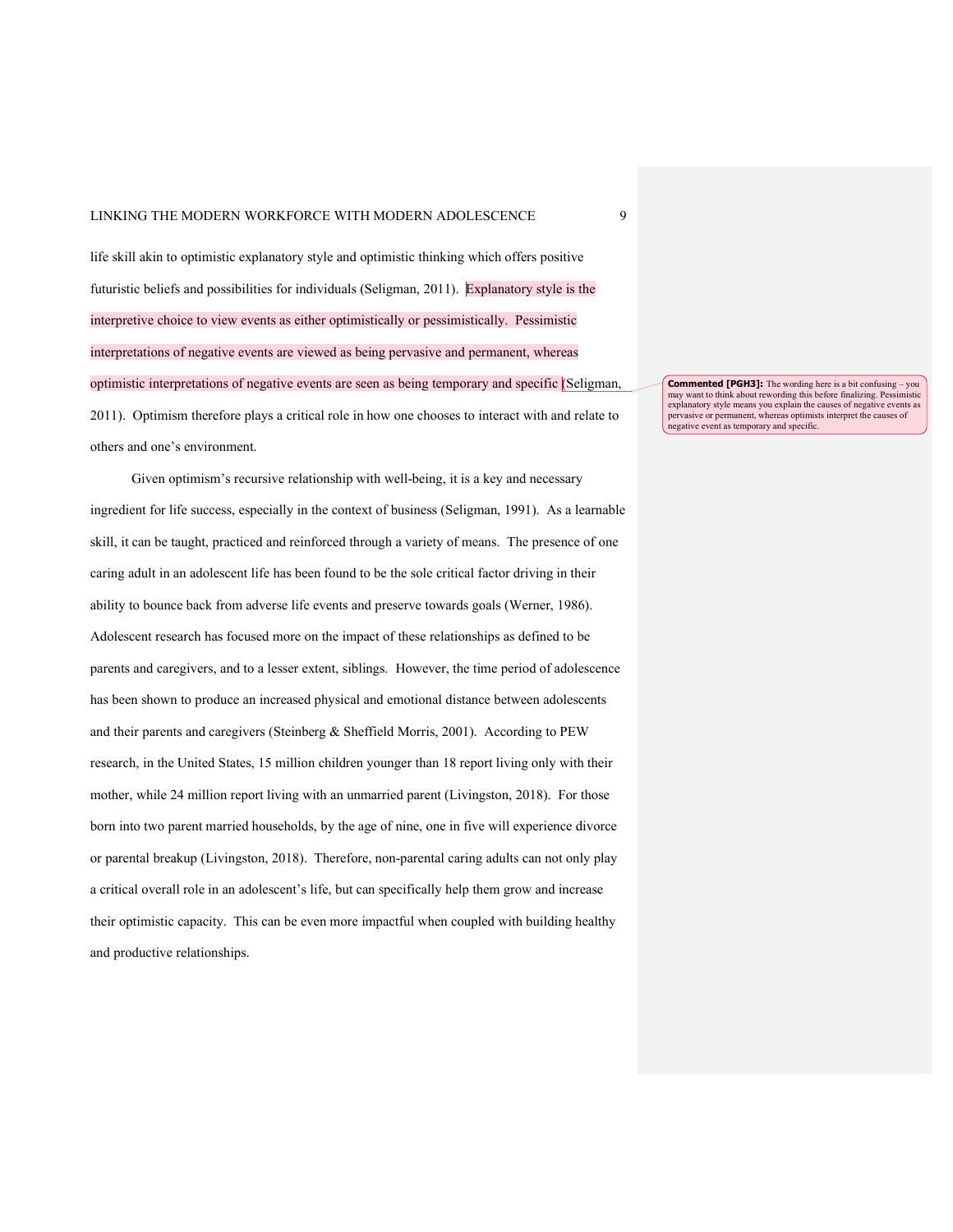In addition to these changing familial structural relationship dynamics, external influences such as social media, social isolation and cultural and societal biases reinforce negative self-image and insecurities at a very vulnerable time in their lives. The Centers for Disease Control and Prevention recently reported a growing trend in sex disparity in suicide. Rates of suicide for girls between the ages 10 to 14 have tripled between 1999 and 2004, revealing they are the fastest growing subgroup (Luby & Kertz, 2019). Researchers are seeking to unpack this trend more empirically, but are suggesting that social media is a contributing factor to increases in adolescent suicides (Twenge, Joiner, Rogers, & Martin, 2017). Female adolescents are reported to be more afflicted by social media, which has been linked to increased depression, cyberbullying and suicidal tendencies (Luby & Kertz, 2019). Adolescents also grapple with the challenge of combating homonomy, defined as "the tendency to conform to, unite with, participate in and fit into the super-individual<sup>\*</sup> (Anygal, 1941). While this tendency afflicts all humans, it is incredibly poignant during adolescence in an effort to belong. It can be a driving source of motivations and behaviors; negatively reinforced by social media and popularized media and culture. Given the increasing power of technology platforms to negatively impact adolescence mental and physical health, positive interventions at institutional scale are necessary in order to help combat these rising statistics. While many efforts and solutions focus on combating the evils of technology, equal (if not more) efforts need to be focused on finding ways to inoculate adolescents from the downsides of these technical tools. Positive psychology-based techniques and interventions can provide them with such tools.

More specifically, structured positive psychology principles and critical life skills applied consistently and delivered in a fashion coupled with mentorship can transform outcomes for adolescent mentees (see *Figure 1* below). Mentoring provides the unique opportunity for non**Commented [PGH4]:** Is there a word missing here?

**Commented [PGH5]:** Does the research illuminate any good in technology? Are there any benefits to it? There is research out there to support that specific ways of engaging with technology can mitigate the negative effects.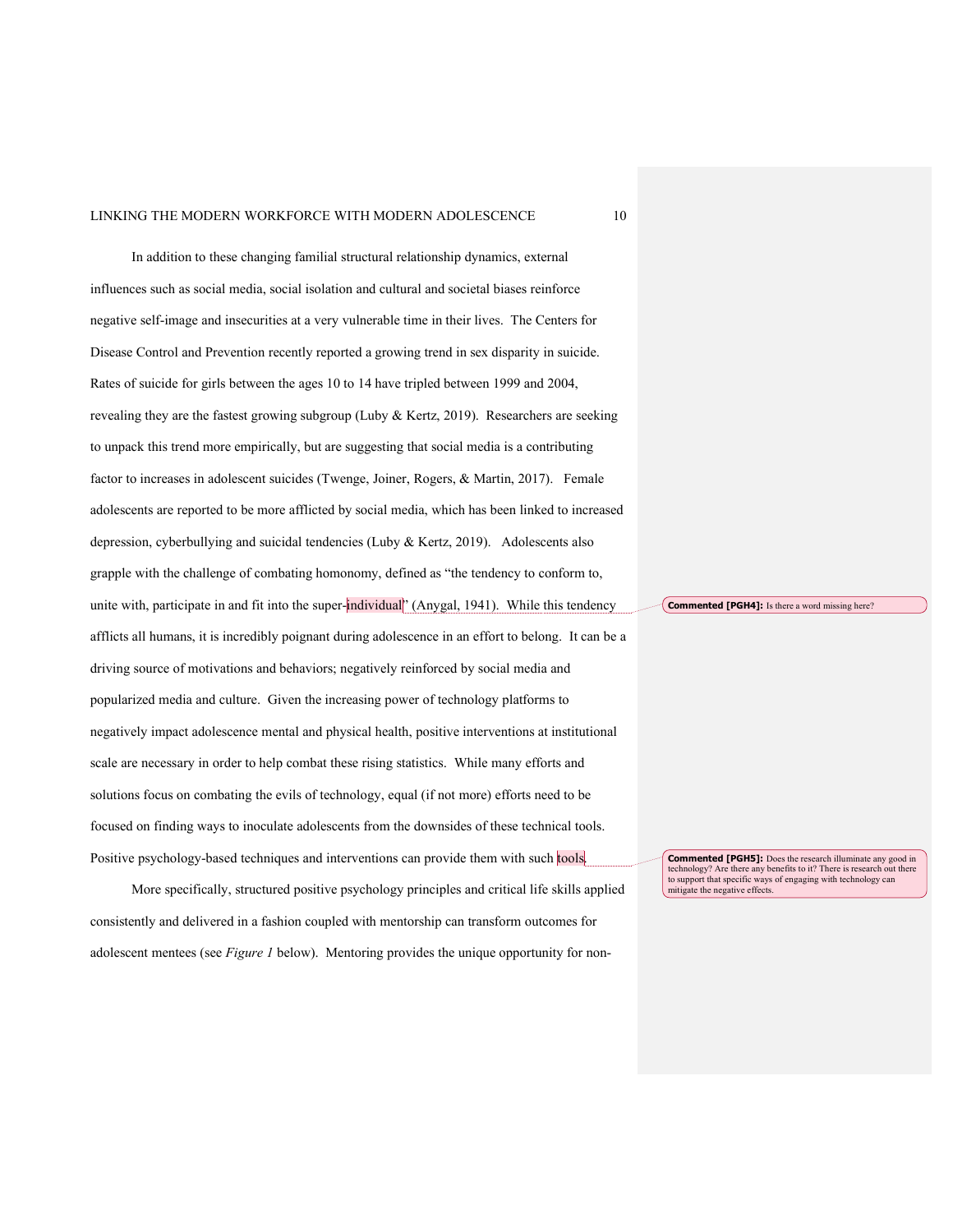parental influences to provide support, guidance, objectivity and exposure to new people, places and things. Mentoring during adolescence is even more critically important due to the natural increasing separation between children and their parents (Steinberg & Sheffield Morris, 2001). Mentoring provides the unique opportunity for non-parental influences to provide support, guidance, objectivity and exposure to new people, places and things. A caring relationship ensures that basic human needs are first met to then allow increased learning and growth can occur (Maslow, 1941). The natural familial discord and separation that occurs during adolescence gives rise to a mentor's potential transformational and life altering impact. As one is ushered into adulthood, navigating all the life steps and stages that accompany this transition, a mentor relationship can be a gateway intervention unlocking many future economic mobility possibilities and well-being skill building opportunities.



*Figure 1.* Mentorship driven developmental model with structured positive principles.

#### **Traditional Mentorship**

Over simplified, a mentoring relationship is two people caring for one another in authentic ways, building trust, rapport and connection. As more traditionally defined, mentoring is a sustained relationship whereby one person can offer guidance, support and assistance to another (Mentoring, US Department of Education, Office of Research Consumer Guide 7). This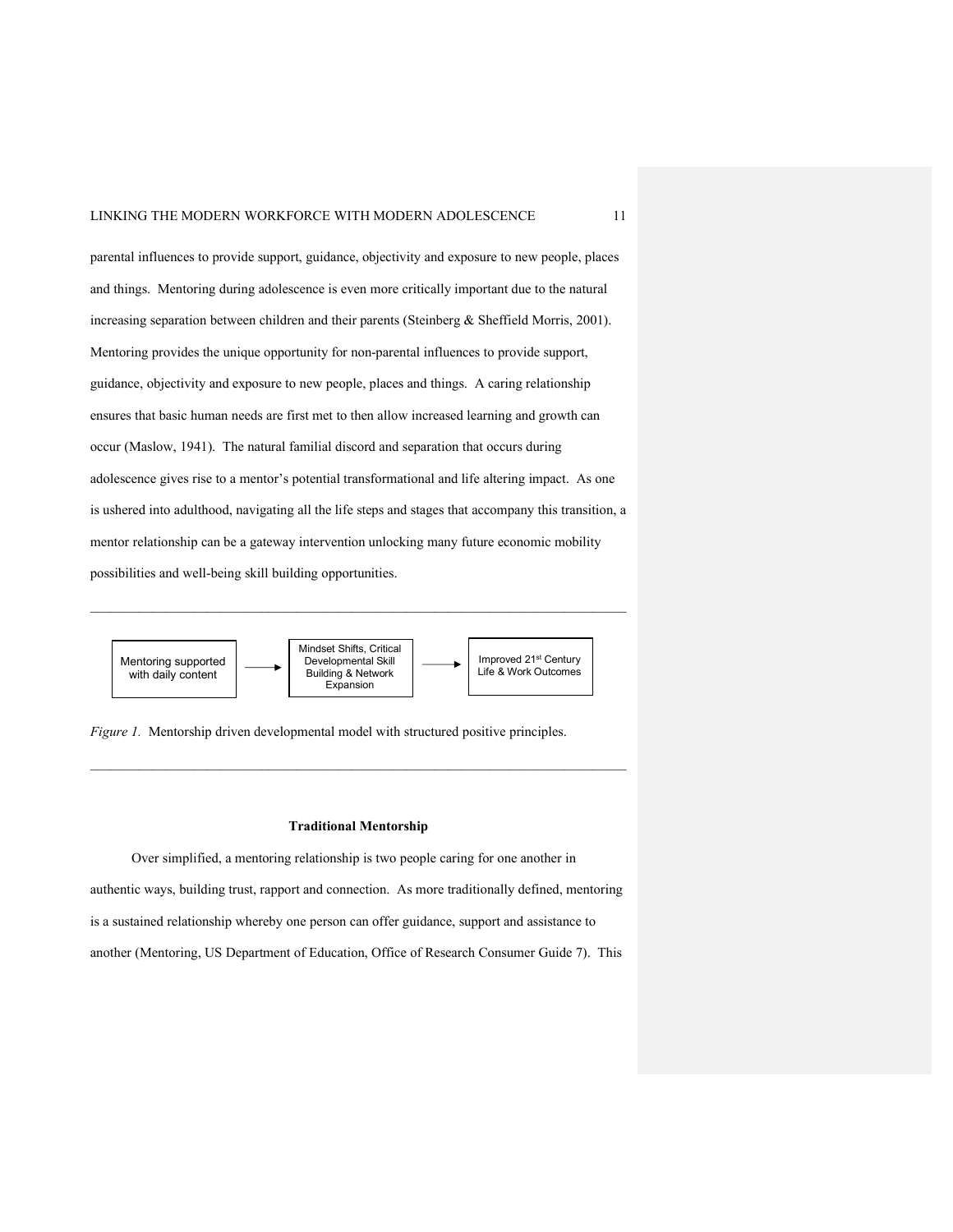relationship is often constructed between younger and less inexperienced individuals ergo, proteges, with older and more experienced individuals, who serve as mentors. Research has found that mentoring relationships are most effective when they extend over a longer duration (Jekielek, Moore, Hair, & Scarupa, 2002). Studies found that mentoring relationships that last less than a year can actually have negative impact on mentees (Jekielek et al., 2002). It therefore of paramount importance to denote clear expectations at the onset of the relationship for both parties to ensure the commitment is honored and can most effectively drive change.

While mentoring is often not credited as the "sole mechanism for change" (Rhodes, 2005), its catalyzing relational bond is influential and a significant contributing factor to a number of positive changes and outcomes. A meta-analysis conducted on the effectiveness of youth mentoring programs found that behavioral, social, emotional and academic outcomes all improved as a result of mentoring (DuBois, Holloway, Valentine, & Cooper, 2011). Especially during the time of adolescence where parent and caregiver relationships experience greater conflict (Steinberg, 2001), non-parental adults play a formative role in creating the awareness of and enhancing the strengths of youth (DuBois & Rhodes, 2016). As the most 'important development asset' in adolescent lives (Theokas & Lerner, 2006), they facilitate healthier and more positive development (Lerner, 2004) through coaching and teaching relevant life and workplace skill building opportunities. Mentor relationships provide the conditions by which mentees can supportively practice newly acquired skills. This shared experience strengthens their bond as both parties bear firsthand witness to how those skills can contribute. They offer the opportunity can also create increased awareness in the ecological resources that can surround them (DuBois & Karcher, 2014). This traditional mentorship relationship can be traced back to 800 BCE, originating from Homer's poem, The Odyssey. Mentor, the son of Alcimus offered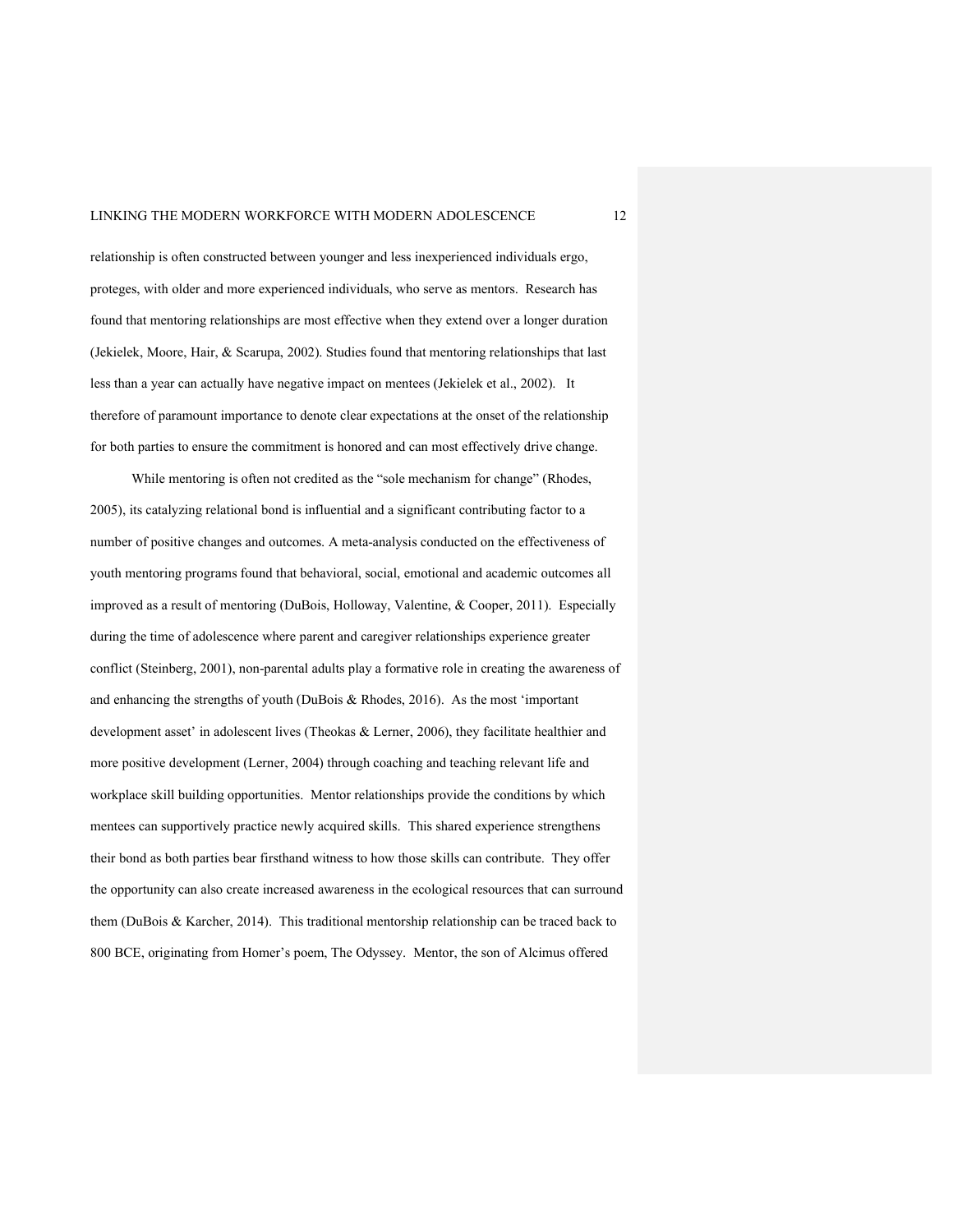and coordinated advice and sage counsel for Odysseus' son (Homer, 1919). With roots dating back centuries, traditional mentorship constructs and identities continue to shape mentor roles and delivery, but more adaptive models are needed to keep pace with societal and global change.

#### **Progressive Mentorship Concepts**

Mentoring over the course of the  $21<sup>st</sup>$  century has expanded thanks to changing environmental conditions driven by macro and micro trends as globalization, diverse workforces, flat organizations and technology advancements. The emergence of peer mentoring, crossgender and cross-cultural mentoring, group mentoring and e-mentoring have all taken flight (Ragins & Kram, 2007). These new and less traditional approaches are redefining mentoring to no longer simply be considered according to Kram & Ragins (2007), "constellations of relationships" but rather "developmental networks" (p. 659). The networks can be so potent that they have been likened by Cooper (2010) to have the same characteristics of "invisible colleges" discovered by Crane (1969), offering access, exposure and opportunity through informal relationships connections (p. 93). This expanded network approach offers the opportunity to have mentorship become bi-furcated and assigned to a more membership driven model. The influence of high-quality mentoring relationships during adolescence can be even more potently realized if constructed in thoughtful manners.

Aligned more consistently with positive psychology principles, Noe proposes and Brewer further develops the notion of "mentoring mindedness" which deviates from more conventional mentoring approaches. Traditional mentoring relationships are more often guided and constructed by a present to future construct (Brewer, 2016; Noe, 2009). This is defined by a mentor working with a mentee to change their present conditions to yield future successes and/or changes. This also relies on the defined and articulated mentee needs based on existing known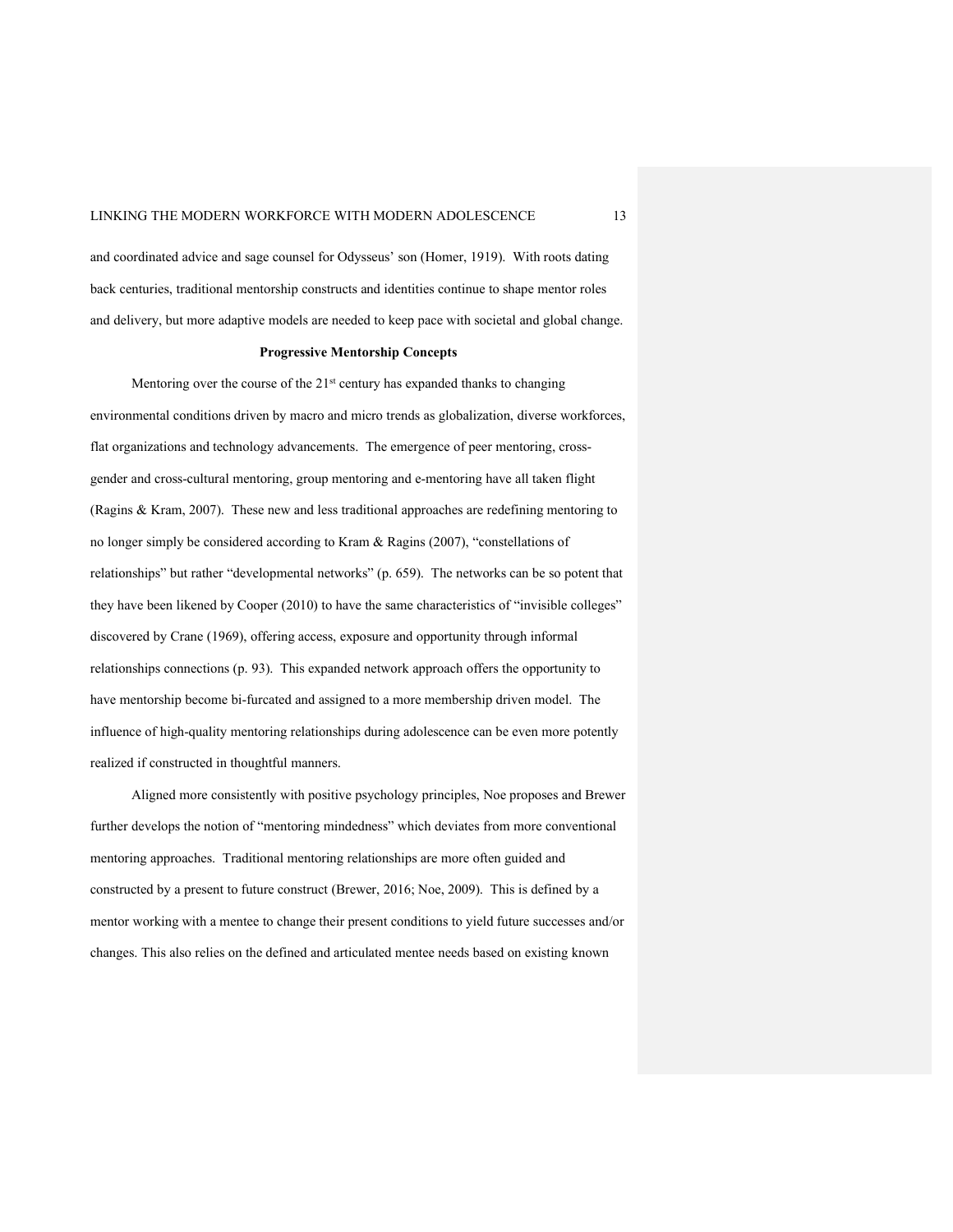constraints which are determined by current evidence and knowledge sources (Noe, 2009). Alternatively, mentoring mindedness first starts with the desired future self or state and premises the relationship based on longer term aspirations, goals and objectives. This structure is more flexible and seeks to create collaborative, working partnerships based on exploration of unarticulated needs, unconventional boundaries and the objective of facilitating the duality of helping a mentee be both an actor and observer in their own experiences (Brewer, 2016). This allows a mentee to develop a more holistic and accurate sense of self in context to the broader world (Brewer, 2016). It also helps promote deeper engagement in tasks and activities (Brewer, 2016). Table 1 below is taken directly from Brewer's *Mentoring from a Positive Psychology Perspective* citing specific examples of some of the differences between conventional mentoring as compared to mentoring mindedness (Brewer, 2016).

#### Table 1

*Differences Between Conventional Mentoring and Mentoring Mindedness*

| <b>Conventional Mentoring</b>                           | <b>Mentoring Mindedness Mentoring</b>                                                                                                          |
|---------------------------------------------------------|------------------------------------------------------------------------------------------------------------------------------------------------|
| 'Present to future' orientation - Takes today as        | 'Start with the future in mind' - Identifies long term                                                                                         |
| the starting point                                      | aspirations and then 'bridges back to present'                                                                                                 |
| Assumes a mentor (expert) with a mentor                 | Assumes collaborative, democratic partnership                                                                                                  |
| (follower) posture                                      | between mentor and mentee                                                                                                                      |
| Focuses on incremental, linear development              | Seeks non-linear breakthrough development,<br>while developing foundational thinking and skills -<br>Encourages leaps rather than step-by-step |
| Has a one-sized framework to fit all mentees            | Seeks to understand real needs of mentees<br>outside of conventional boundaries                                                                |
| Focuses on articulated needs of the mentee              | Seeks to explore the unarticulated needs of<br>mentees                                                                                         |
| Relies on current sources of information &<br>knowledge | Seeks to exploration of unlikely sources of<br>information & knowledge                                                                         |
| Seeks mentee's satisfaction                             | Inspired by mentee and challenges them to<br>experience some level of discomfort                                                               |
| Accepts boundaries                                      | Demonstrates free-thinking posture                                                                                                             |

*Note.* Reprinted from "*Mentoring from a Positive Psychology Perspective"* by A. Brewer.

**Commented [PGH6]:** This is a nice table that helps the reader understand the distinction between these two mentoring approaches.

Copyright 2016 by Springer International Publishing.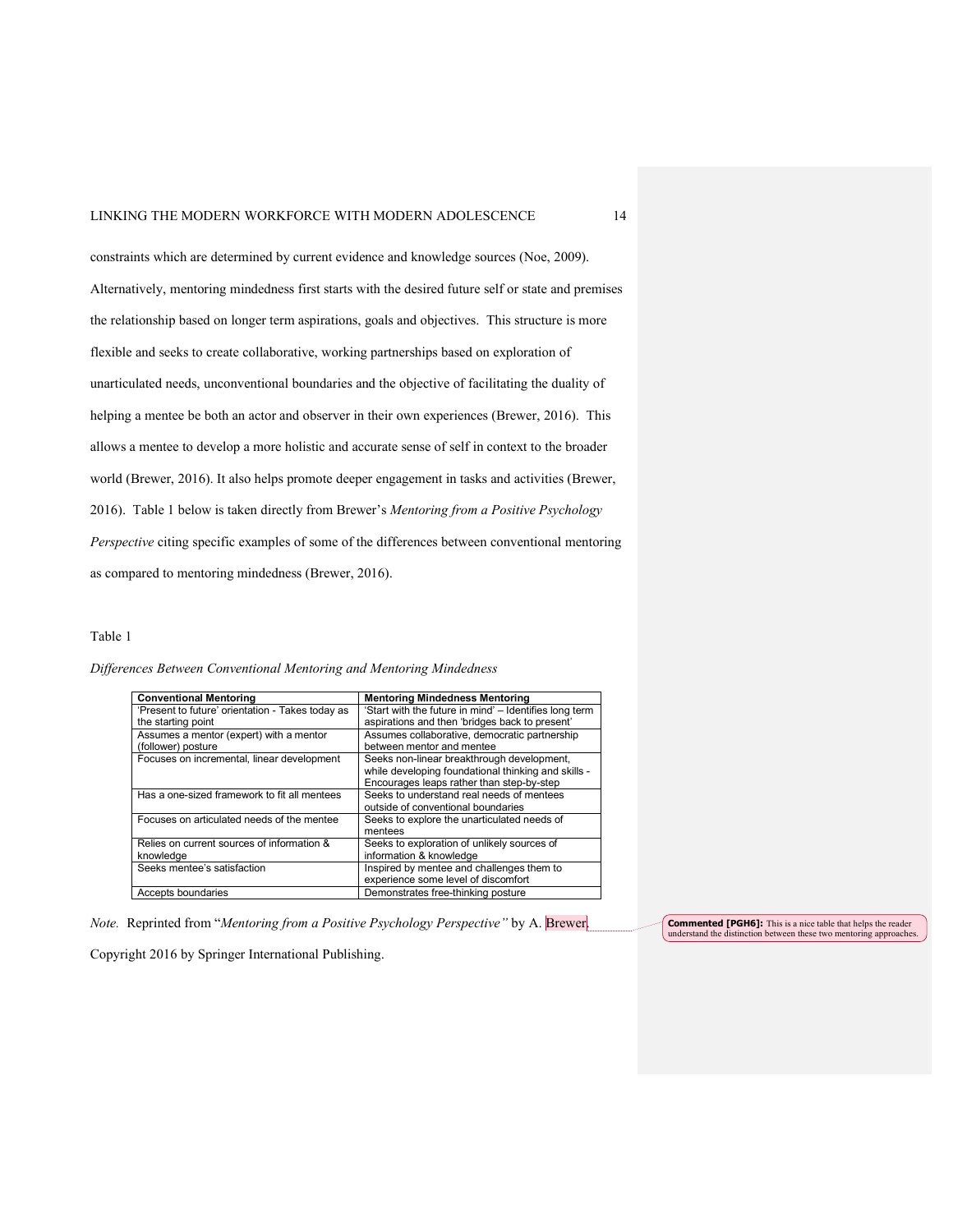One of the hallmarks of mentor mindedness, as defined above, is that it focuses on the creation of a generative mentoring relationship through non-traditional means. Given society's increasing technical advancements and the increasing comfort of individuals, especially adolescents to communicate more regularly using technology, it makes sense to explore ways that technology can both enhance, enable and scale alternative mentorship models.

#### **E-Mentoring**

Technology is a pervasive influence in the world today. In 2015, Common Sense Media reported that a growing majority of adolescents spend up to 9 hours or more online with their smart phones, computers, television and gaming devices (Common Sense Media, 2015). Much of this technology usage has been associated with concerning mental health behaviors and poor health outcomes like obesity and lack of exercise (de Jong, Visscher, HiraSing, Heymans, Seidell, & Renders, 2013) and decreased well-being (Twenge, Martin, & Campbell, 2018). The notion of using phones for good presents an opportunity to meet adolescents in forums where they spend a majority of their time and have increased comfortability. It also allows mentoring to be delivered in a cost-effective manner through non-traditional technology-based sources, solving for many aforementioned traditional mentoring programmatic and workforce development challenges (Byrne, Dik, & Chiaburu, 2008). Technology facilitated communication increases the frequency of mentor and mentee interactions which improves overall success of mentorship relationship (DiRenzo, Linnehan, Shao, & Rosenberg, 2010).

Technology facilitated communication simultaneously helps adolescents improve their written electronic communication skills. Strong communication skills are desired by future employers and have been linked with improved online mentoring relationships (Ensher, Heun, & Blanchard, 2003). Learning a myriad of appropriate ways to communicate, especially with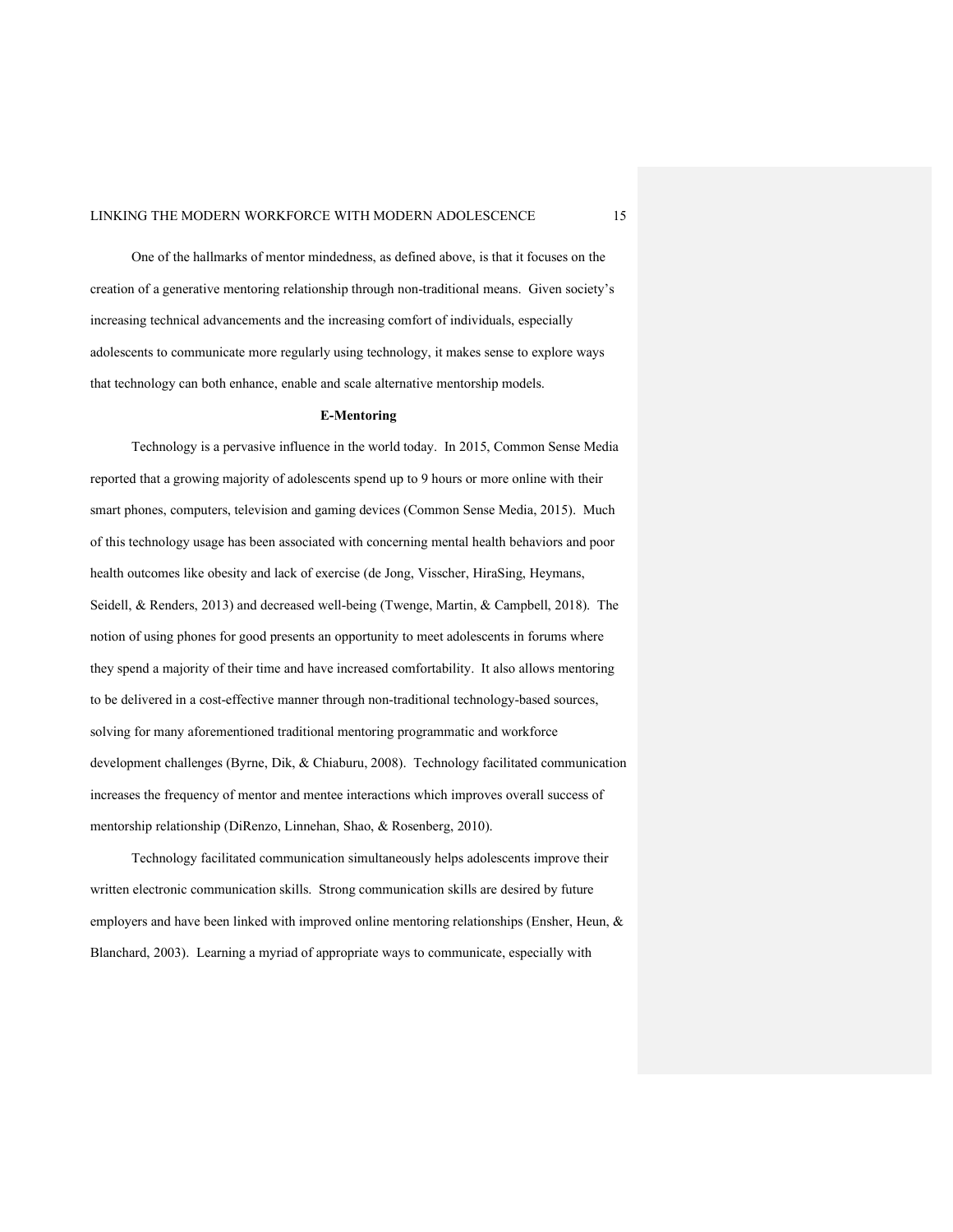emotional granularity, is a critical life skill that many adolescents lack today. The written form offers an effective way to help one positively reappraise life events, offering new insights, perspective and objectivity; and even leads to improved physical health (Pennebaker & Beall, 1986). These are also desired critical life skills by 21<sup>st</sup> century employers seeking to have productive and coachable team members. The emerging science behind adolescent neurological development suggests that innovative approaches to build such fortifying skills supported by trusted adult relationships, specifically mentors can play a role in combating these trends.

#### **The State of Adolescence Today**

The period of adolescence has been traditionally defined by a combination of biological factors marked by puberty and cultural markers. For girls, the onset of adolescent has commonly been defined by menarche and culminating in marriage (Steinberg, 2015). In light of general extended life expectancy due to modern medicine, the invention of birth control, along with the educational and career opportunities that the women's movement spurred, this window has widened significantly from the 5 years it was in the mid-1800s to now almost twenty years. For boys, the onset of adolescent is less specific. It is generally considered to be when their voice begins to break. In the mid-1700s, this occurred when young men were 18 and today it is considered to be somewhere around ten and a half (Steinberg, 2015). Increasingly reported by pediatricians is an earlier onset of puberty both for girls and boys (Kaplowitz, Slora, Wasserman, Pedlow, & Herman-Giddens, 2001). These defining and hallmark characteristics of modern adolescence are radically different than in prior years past and mark an unprecedented developmental change.

It was commonly thought that genetics were solely predictive of puberty. Yet it is now better understood that there are both biological and environmental contributing influences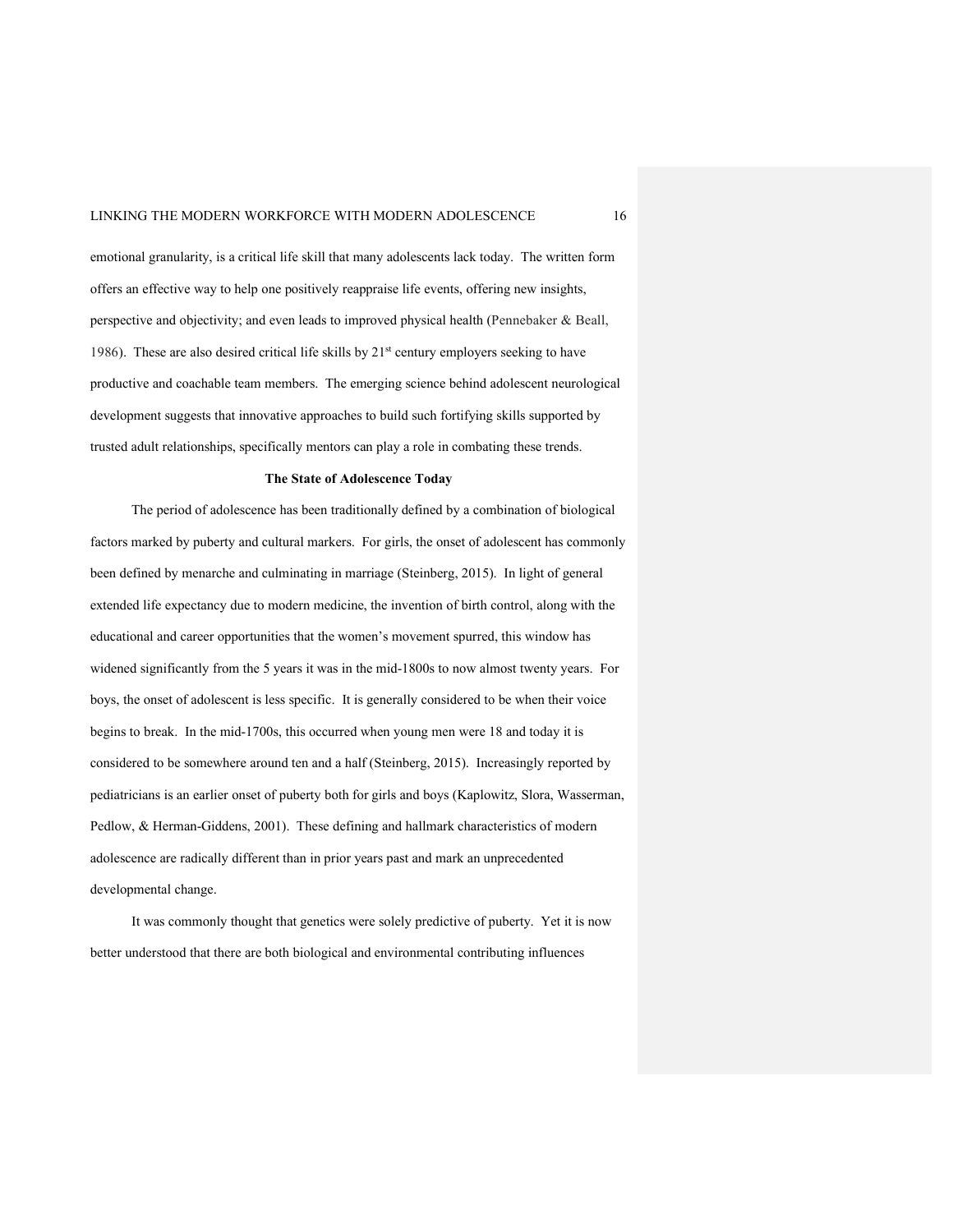(Steinberg, 2015). While once positively correlated with better maternal and child health and nutrition, the early onset of puberty is now thought to be negatively correlated with poor health and nutrition (Steinberg, 2015). Children today, especially in lower income communities, have increased kisspeptin, a brain chemical that triggers puberty. Kisspeptin is stimulated by leptin, a protein produced by fat cells. It is conversely suppressed by melatonin, which helps to regulates sleep cycles (Steinberg, 2015). Youth obesity rates have tripled since 1970s (Fryar, Carroll, & Ogden, 2014). One in five children and adolescents are considered obese, resulting from a complex combination of genetics, metabolism, eating and physical activity behaviors, environmental influences and negative early events and experiences (Hales, Carroll, Fryar, & Ogden, 2017). This phenomenon coupled with sleep deprivation and increased incidence of light exposure via amounts of screen time, is driving an increase onset of puberty at earlier ages (Steinberg, 2015). While this extension has been largely considered undesirable by parents who are frustrated by their children's high incidence of self-diagnosed arrested development, the extended window offers new opportunities if recognized and leveraged appropriately. These opportunities are specifically tied to neurological changes occurring during adolescent brain development.

#### **The Adolescent Brain**

What makes adolescence so particularly formative is the specific areas of developmental plasticity and reorganization of the brain. This is similar to the neural anatomical changes and primary development that occurs between ages of 0 to 3 (Steinberg, 2015). The human brain houses over 100 billion neurons. During adolescence, not only do neurons continued to be produced, but more importantly, life experiences eliminate unnecessary ones, known as "synaptic pruning" (Steinberg, 2015). This helps remaining neurons become meaningfully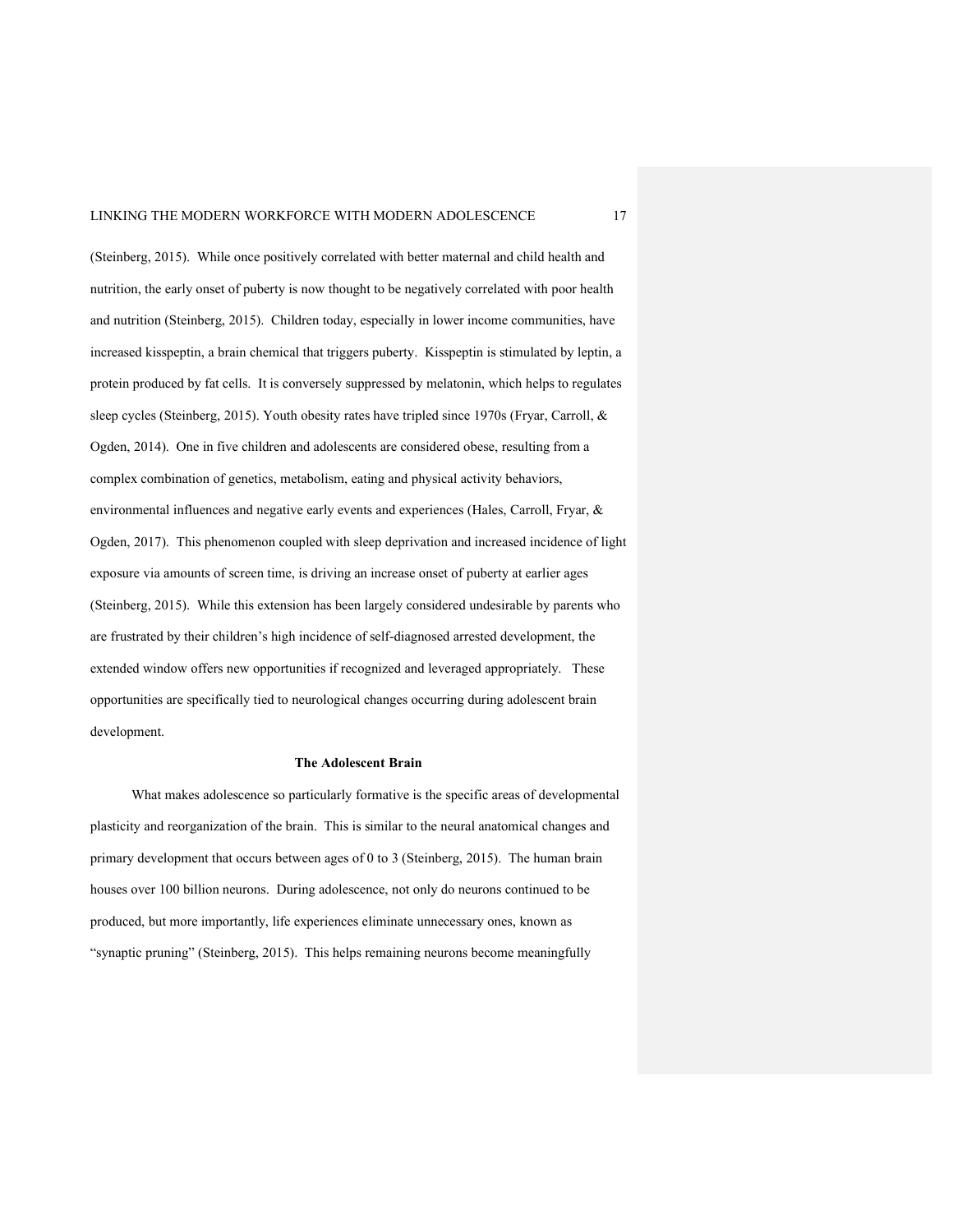connected to regions of the brain that control higher level cognitive functioning. The organization of this cognitive circuitry remains relatively hardwired for the rest of our lives (Steinberg, 2015). These higher level cognitive functioning skills, often referred to as executive functioning, are developed the pre-frontal cortex region of the brain and are experience dependent. They encompass both thinking and behavioral skills like time management, goal setting which play a role in higher education and workplace success.

In the great debate about nature versus nurture, both prove to be significant during these critical life stages due to the increased sensitivity that environmental factors can have on such malleable brain tissue. Since it has only been in the last 15 years that the notion of adolescent neural plasticity has been more thoroughly researched, there is much more to learn since both active and passive experiences can have profound impacts (Steinberg, 2015). More research is needed on the long-term effects of substance abuse, such as illicit drugs, binge drinking and exposure to violence. Such behaviors have increased substantially over time and are on the rise with adolescent populations in the United States and will continue to have major impacts on adolescent development.

The more favorable the conditions, the more positive the development for adolescent brains. On the flip side, the more disastrous the conditions, the more harmful and irreversible the impact (Steinberg, 2015). Ecological supports have been shown to reduce risks and increase attainment of positive developmental and thriving behavioral outcomes (Connell, Spence & Aber, 1994). As an increasing divide in the United States grows as 39.7 million people live in poverty (Fontenot, Semega, & Kollar, 2017). Adolescents exposed to the daily stress of deep poverty can manifest in a number of mental and physical health issues which become chronic and debilitation lifelong handicaps.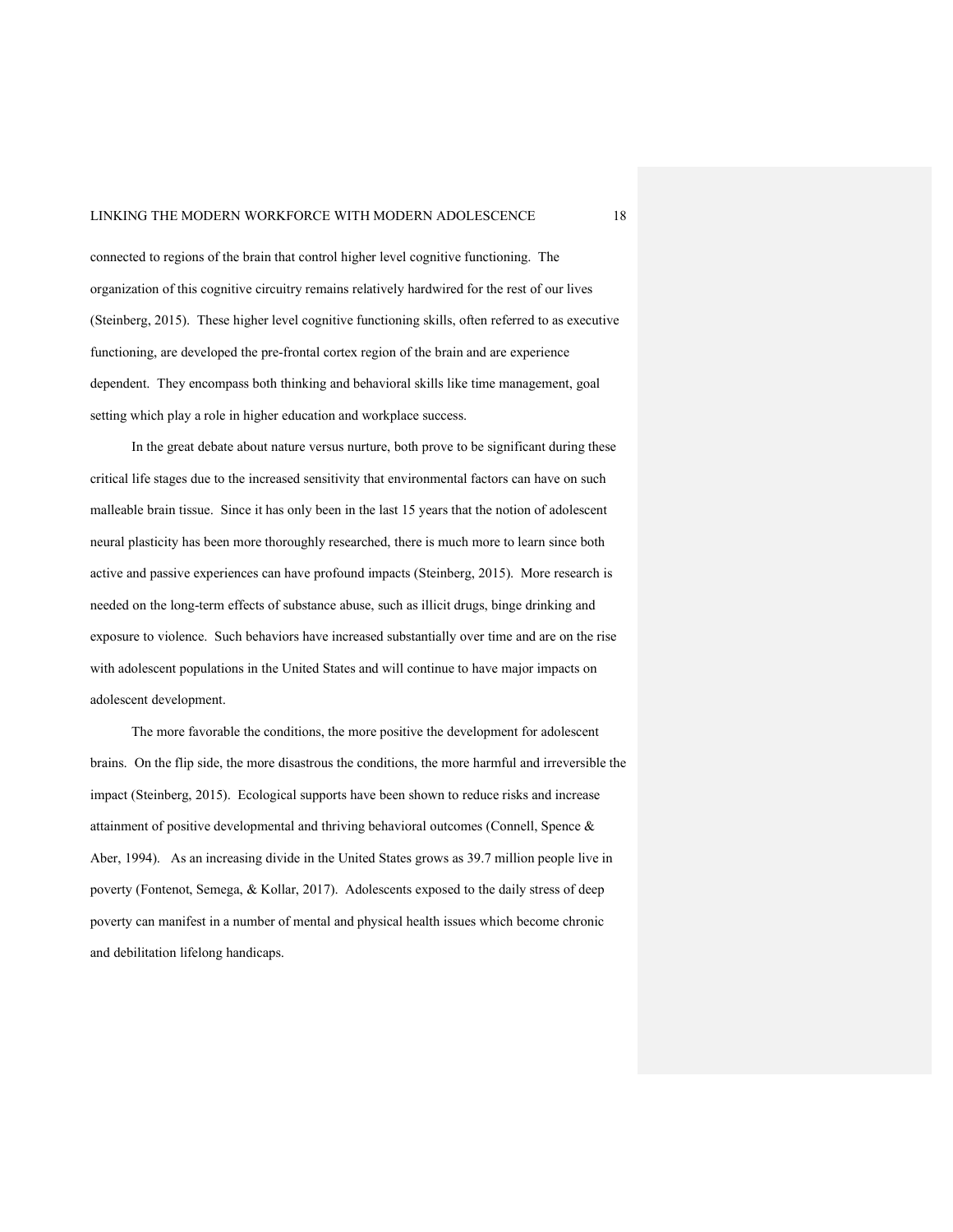The adolescent brain encodes memories more vividly and with increased hypersensitivity (Knutson & Adcock, 2005). Research conducted on adults found that life events occurring between the ages of 10 and 25 were recalled with more meaning and frequency than events that occurred prior to and after that time period (Rubin, Wetzler, & Nebes, 1986). This is thought to be attributed to the increased number of novel experiences that occur during this coming of age era characteristically full of many "firsts" (e.g. driving a car, experiences with sex, alcohol, drugs, etc.) or due to the lack of emotional regulation adolescents possess, making their experiences more momentous and noteworthy in their own minds (Steinberg, 2015). One could then purport, if you offer exposure to new positive experiences, they will become effectively hardwired during this time of heightened neuroplasticity. Moreover, if the experiences occur consistently over a substantial period of time during the critical adolescent ages, they can be influential forces on development enabling both greater current and future success. Anatomically though they yield an increased production of myelination, the white matter in our brains. Myelin serves as both a protective and a lubricant for the neural pathways (Fields, 2005). This critical material, also produced through deliberate practice, allows our brain circuity to run more effectively, efficiently and with greater durability (Steinberg, 2015).

In light of the aforementioned research, there is an even more compelling reason as to why taking advantage of adolescent brain plasticity is of critical importance: metaplasticity. Metaplasticity is the phenomenon whereby the learning that occurs through novel and challenging experiences during the sensitive window of adolescence can actually extend and prolong the period of brain plasticity (Abraham & Bear, 1996). Non-familial consistent support and novel exposure opportunities could alleviate the long-term entrenchment that daily stressors (and potential substances) adolescence experience. If left unattended, these stressors and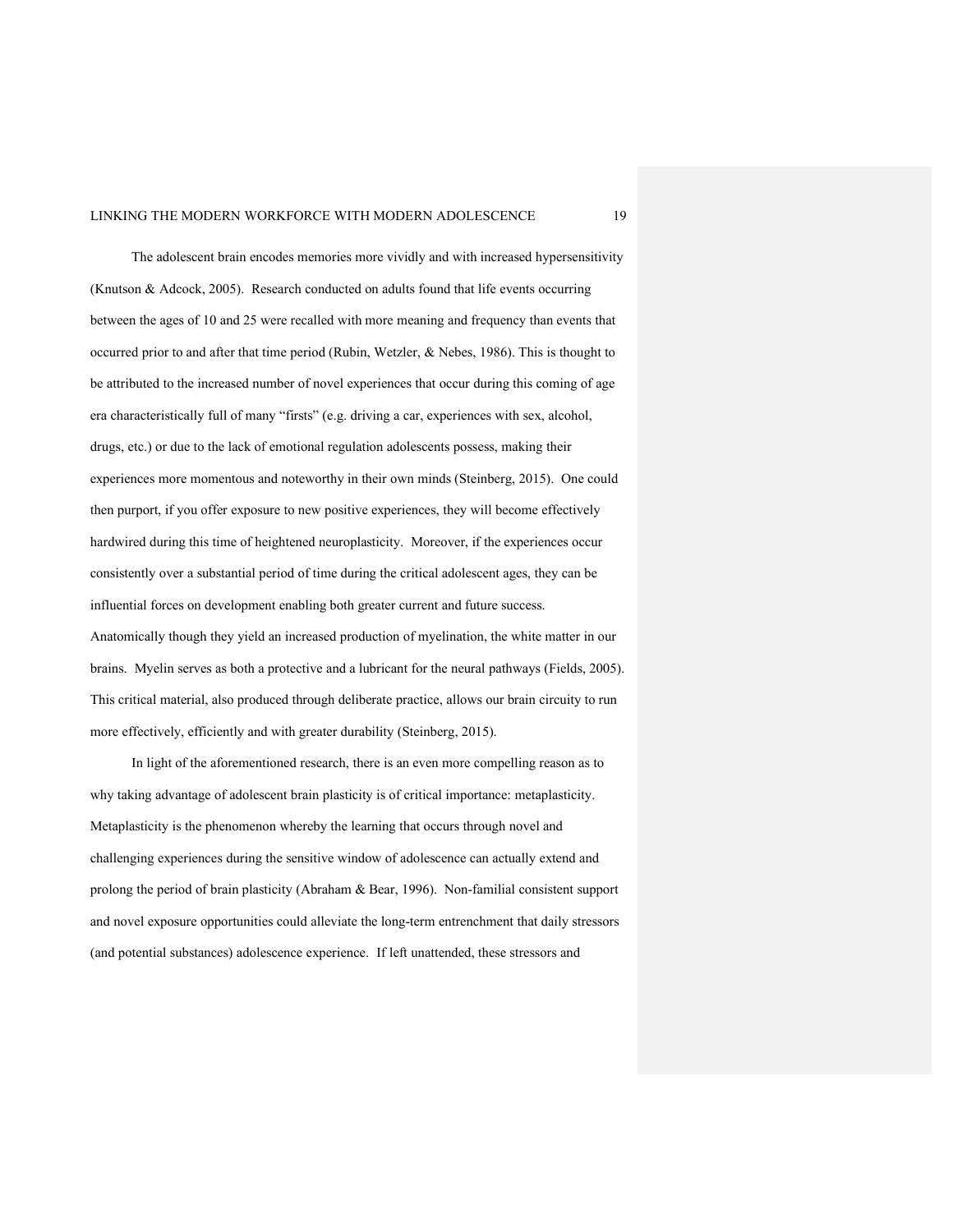experiences have the power to cause what Steinberg (2015) calls "psychological disturbance" (p. 40). These daily nominal stressors if left unattended without the proper combative and preventative skills and tools can manifest into serious psychological problems, including debilitating anxiety, depression and mental illness which limits one's ability to productively participate in any facet of their lives and futures.

#### **Positive Youth Development**

While the process for positive youth development is still debated, there is general consensus that the desired end result is to have what Roth & Brooks-Gunn (2003) called "healthy, happy and competent adolescents on their way to productive and satisfying adulthoods" (p. 170). The ingredients for positive youth development have been outlined to include "safe places, challenging experiences, and caring people on a daily basis" (Zeldin, Kimball, & Price, 1995). This dynamic construct requires a well-coordinated and multifaceted approach. Academic institutions are constrained and ill-equipped to deliver this effectively. Positive behaviors that are role modeled and practiced can increase competencies while improving outcomes. Too often the absence of negative outcomes indicate success (Roth & Brooks-Gunn, 2003). Activities that broaden and build exposure (Fredrickson, 2011) across social and vocational domains in a hyper individualized empowering environment offer great promise (Roth & Brooks-Gunn, 2003). If delivered in a manner that is different from school, with clear expectations that foster pro-social norms, said activities and programs can be healthy agents of change (Roth & Brooks-Gunn, 2003).

The future world of work requires many characteristics associated with positive youth development including increased executive functioning competencies such as critical thinking, self-regulation and logical reasoning (World Economic Forum, 2015). For those who may not be

**Commented [PGH7]:** Nice summary here of developmental changes and considerations during the adolescent years. Most of these are risk factors and hoping you will now talk about protective factors!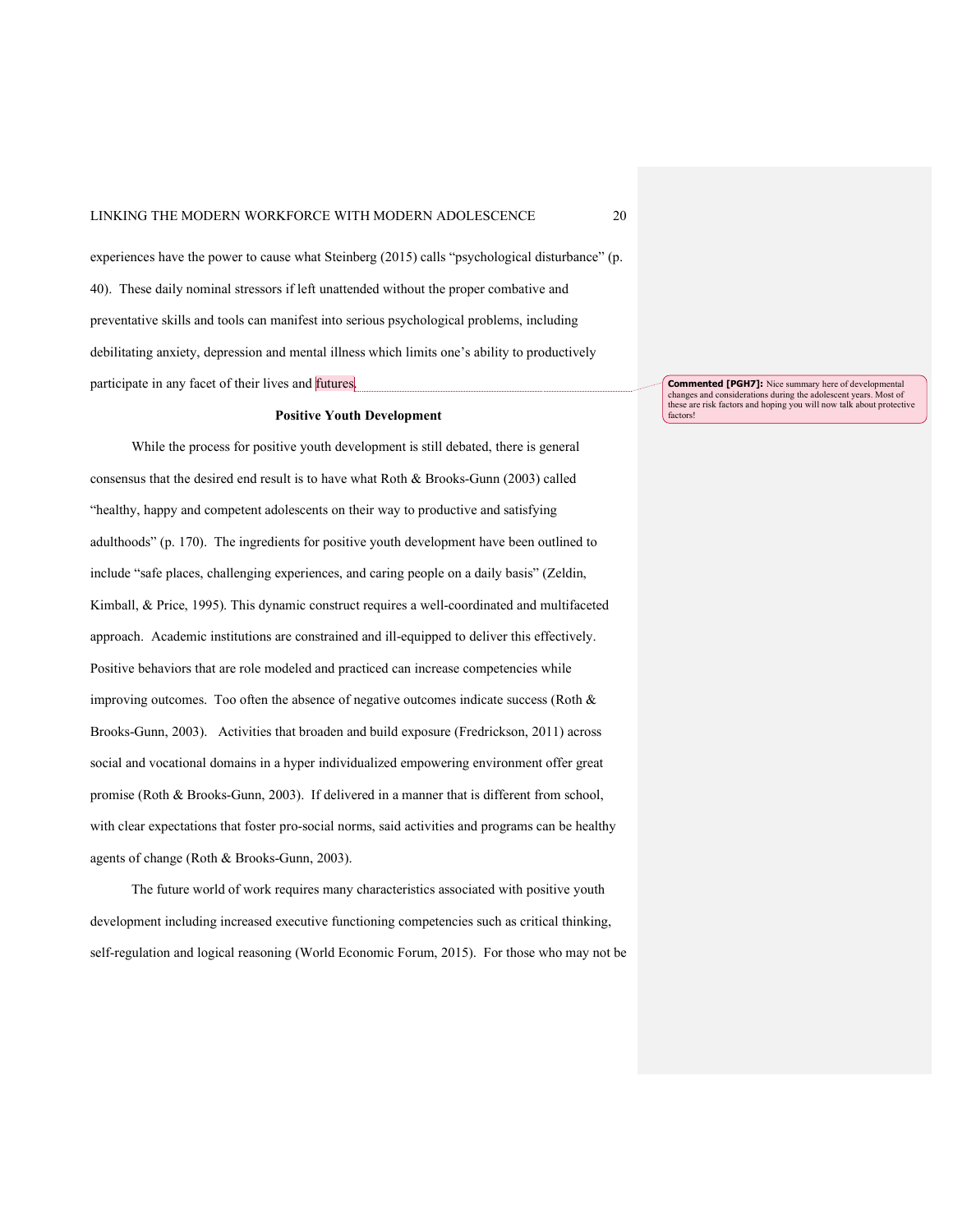predisposed to be on track for economic mobility opportunities due to their existing disadvantages (e.g. lack of access to quality education, lack of access to role models, mentors and networks, lack of exposure to broader life experiences) they will fall even further behind, likely unable to ever catch up, if they lack these critical skills. This impacts well-being across multiple life and workplace domains, offering a bleak outlook for youth who fail to see a meaningful and economically mobile future for themselves. This increasing common occurrence is becoming a systemic challenge facing the United States' global competitiveness, creating an economic imperative for both institutions and individuals to embrace new solution orientated models by innovatively marrying both human and technical solutions and allowing them to take root.

In light of the aforementioned challenges and opportunities, a startup called The Five Network (www.thefivenetwork.com) is seeking to serve as the connective tissue between the two profound change cycles previously outlined: the workforce and adolescent population. Through programming and smart technical capabilities, FIVE seeks to develop healthy mindsets, build relevant skills and expand network and connection through a mobile application designed to ultimately improve 21<sup>st</sup> century work opportunities and outcomes. Mentees exposure to daily content, regular interactions with mentors and connections to employers can be quantifiably measured across several dimensions. *Figure 2* below outlines the proposed FIVE model. For purposes of this Capstone, the likely connections between the mediators are not addressed as they fall outside of the boundary conditions.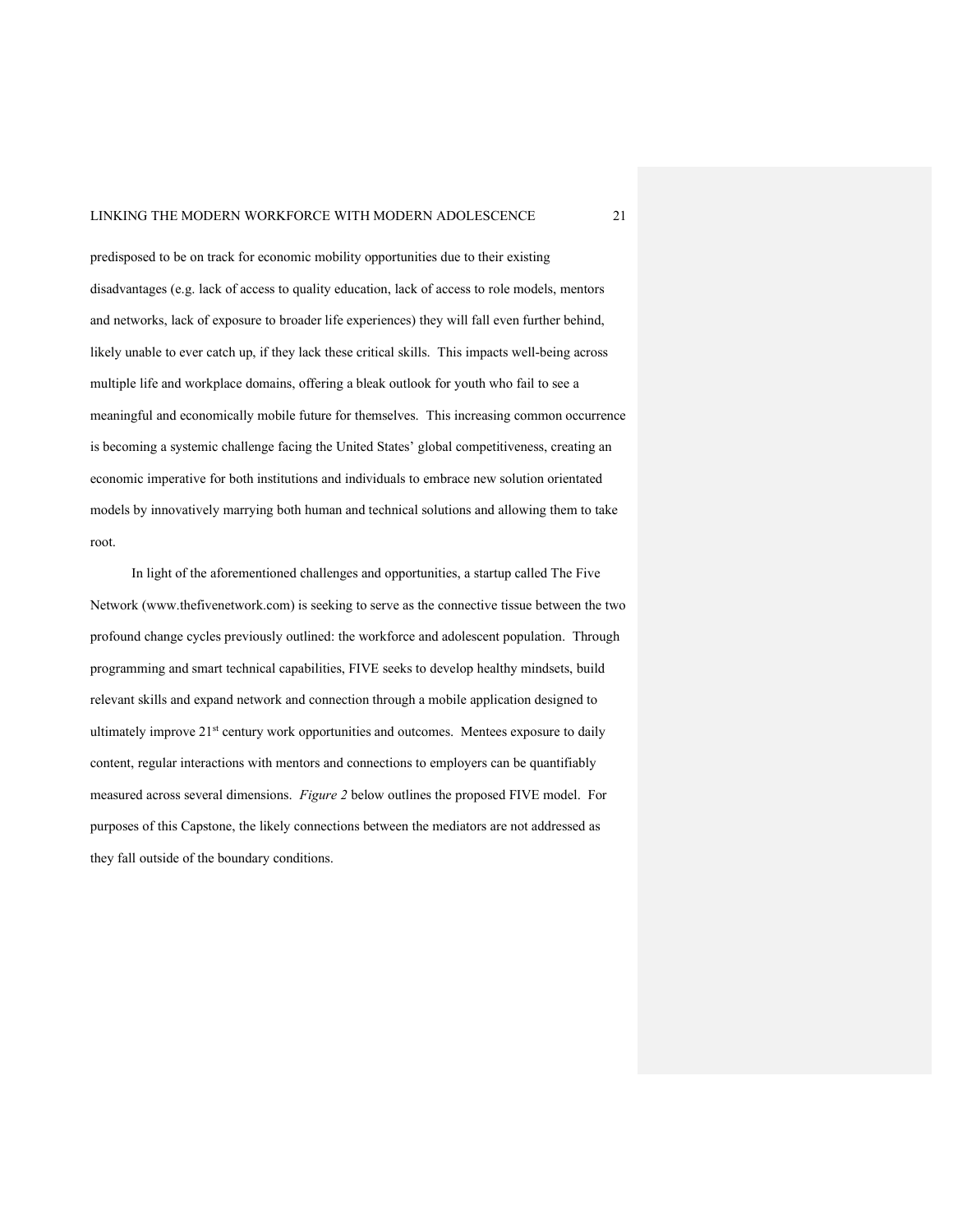

 $\mathcal{L}_\text{max}$ 

*Figure 2*. The FIVE Network Mentoring Model designed to improve work outcomes.

#### **The FIVE Network: Mentoring Scaled and Powered for the Digital Age**

Mentoring was once thought to be a charitable endeavor (Baker & Maquire, 2015). Innovative mentoring models are now viewed as instrumental preventative and proactive approaches that can offer predictive utility (DuBois & Karcher, 2014). Qualitative data has found that trusted non-parental adults are more influential than parents in generating engagement with education and employment, and future trajectories (Meltzer, Muir, & Craig, 2018). Trusted non-parental adults are able to provide practical assistance (Beam, Chen, & Greenberger, 2002) in an equitable fashion and encouragement in a low-key and more direct way (Ahrens, Dubois, Garrison, Spencer, Richardson, & Lozano, 2011). They can also help adolescents better understand and manage the risks, given their developmental capacity makes them highly risk prone, around both education and employment opportunities (Meltzer et al., 2018). Furthermore, since negative outcomes have been associated with mentor relationships lasting 6 months or less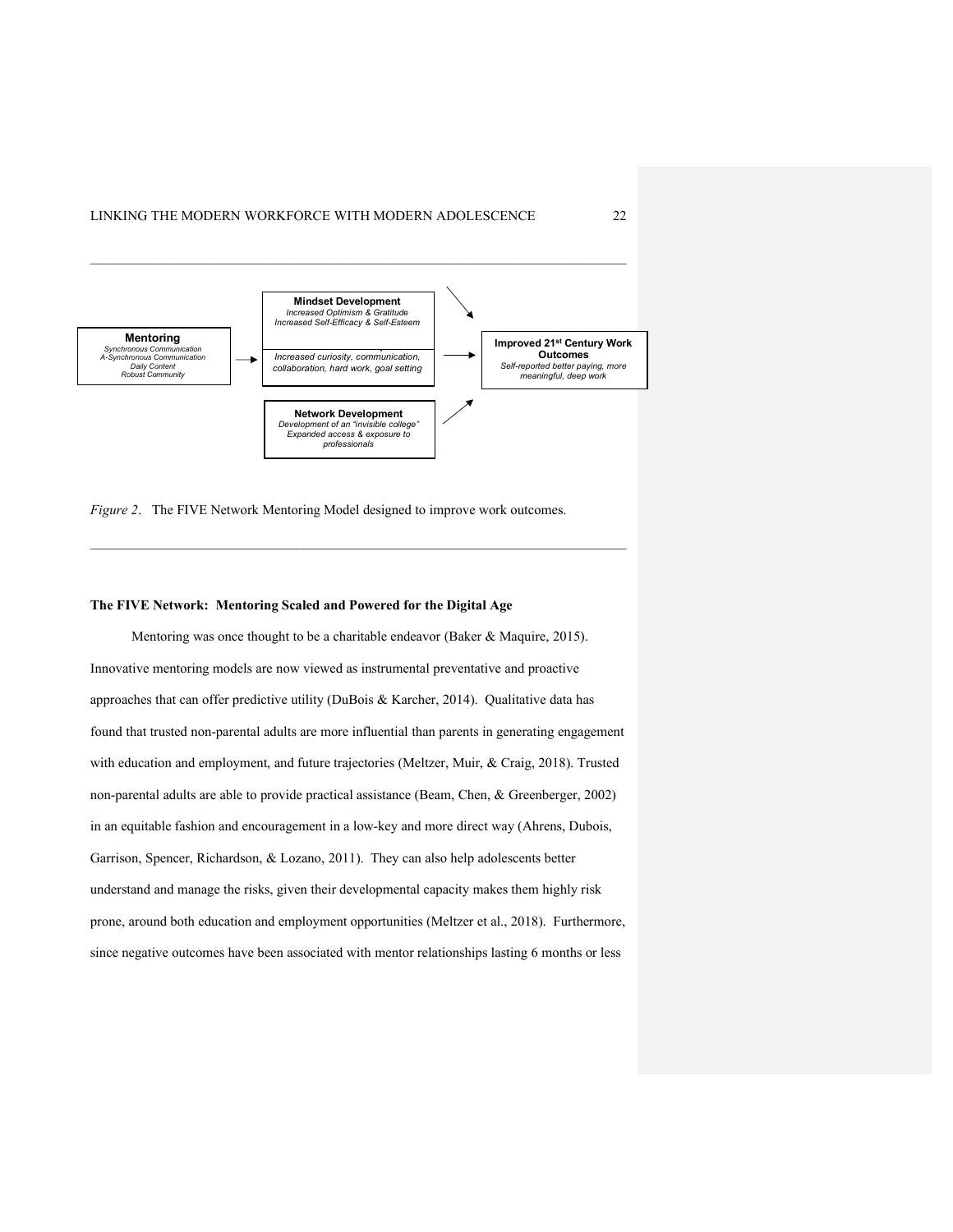as compared to mentoring relationships lasting one year or more (Grossman & Rhodes, 2002), a new mentoring model is needed to ensure that it can be sustained for an extended period of time.

Enter the new for-profit solution flipping the mentoring model on its head: The Five Network. The law of averages supports that we are the average of the five people we associate the most with (Upton & Cook, 2014). In modern day society, they play a critical role in creating success and achievement in life and business. Furthermore, they are the bedrock to the broader networks that further support success. While in some cases, personal networks may be vast and large, there are many from isolated or disadvantaged backgrounds who lack networks that can provide access, exposure and opportunity. Thanks to technology, the traditional burdens of mentorship: time, matching and geography are alleviated and delivered via mobile application. Using smart nudges and automated technology, mentees can be matched with up to five mentors allowing busy mentors engage less than 15 minutes per week and alleviate the burden of mentorship on just one individual, all while maximizing impact and creating high quality relationships. This approach is validated by social network expert Nicholas Christakis who has begun to conduct studies in his lab at Yale demonstrating that hybrid systems utilizing both technology and people can improve the way humans interact and relate to one another (Christakis, 2019).

As mentees progress through the 5-year program, their networks expand and new opens doors (e.g. educational, career, service, vocational or otherwise) open for them. Negative outcomes have been associated with mentor relationships lasting 6 months or less as compared to mentoring relationships lasting one year or more (Grossman & Rhodes, 2002). This becomes a new pathway connecting diverse pipelines of talent with caring individuals. Moreover, it builds self-efficacy, allowing adolescents to participate in a self-directed fashion in their own futures

**Commented [PGH8]:** What has Christakis found in his research to be the critical elements for leveraging hybrid systems to the best of their potential?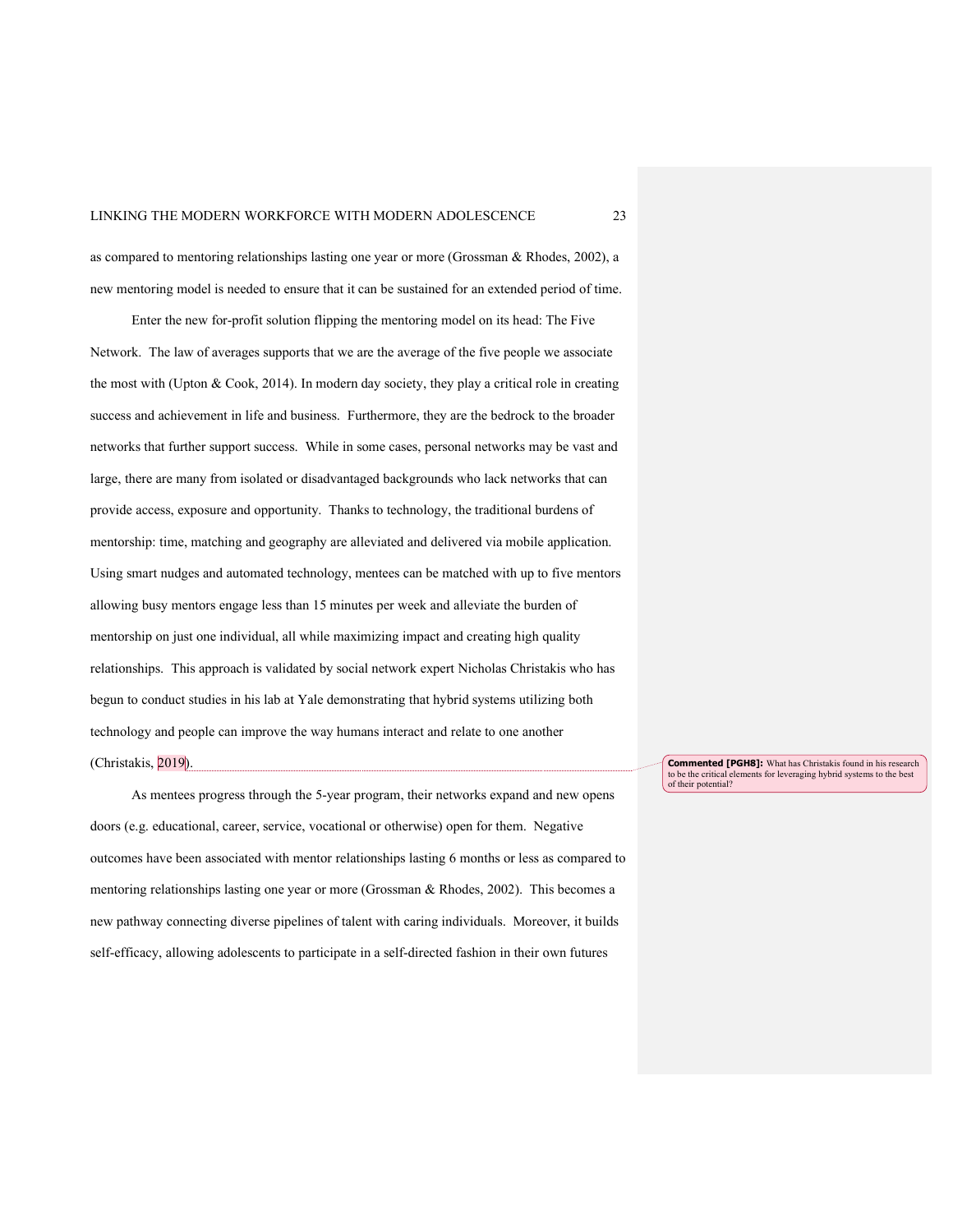through exposure to new jobs, access to expanded networks and acquisition of critical life and workplace skills through the content curriculum.

The application's daily content delivered via game-like design allows mentees to earn points, shout outs and prizes all with structured and consistent encouragement and advice from mentors along the way to help maintain motivation, engagement and maximize learning. The strength based (Niemiec, 2018) content framework (Appendix A) includes curated 7-day FIVE Challenges whereby they can jumpstart habit formation (James, 1890) which is reinforced through gratitude-based survey questions; along with educational exercises directly relevant to today's workforce. A thematic focus of the content is general exposure to positive role models as well as, exposure to the World of Work (WOW), offering mentees an opportunity to learn about a range of 21<sup>st</sup> century jobs. This daily content not only allows for adolescence to experience self-discovery, but the content creates regular meaningful shared experiences, a critical component to high quality relationships (Dutton, 2003).

#### **365 Days of Positive Psychology Informed Habit-Forming Content**

Structured positive principles, applied consistently, delivered in engaging and novel fashions, along with intentional and deliberate practice has been shown to increase happiness (Lyubomirsky & Layous, 2013). More specifically, intentional positive activities, such as practicing gratitude and building optimistic thinking increase overall happiness as well as improve behavior and cognition (Sin & Lyubomirsky, 2009). These types of activities are found to be most effective when performed in the context of having social support, even virtual social support (Bandura, 1986) and can have a multiplier effect, prompting other positive behaviors (Emmons & McCullough, 2003). Content structured in this fashion, over an extended period of time, with an incentive and point system support the healthy balance of mentees striving for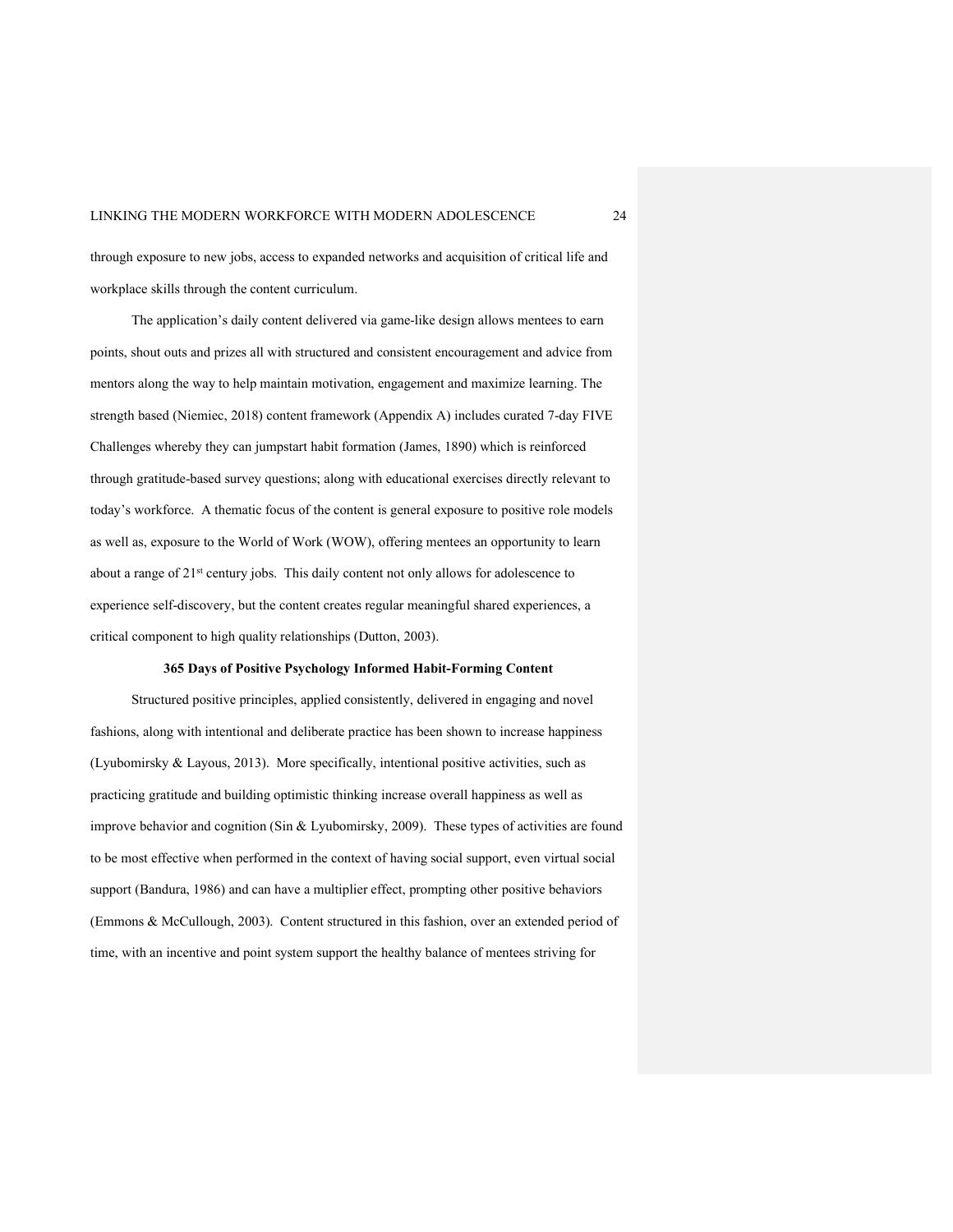goals while also modeling goal setting processes and supporting goal attainment (Owen, Magyar-Moe, & Lopez, 2015).

Habits formation occurs during the daily pursuit of goal attainment (Carden & Wood, 2018). The instrumental learning of habits requires basic environmental mechanisms. These can be delivered in the form of learning aids and guides, priming tasks and associations, contextual cues and attentional mechanisms (Carden & Wood, 2018). Habit formation most effectively occurs when one has successfully changed their own beliefs and perceptions, bore witness to (and were celebrated by others) the success the habit yielded and were able to leverage effective cognitive strategies, such as reminders to elicit the habit (Carden & Wood, 2018). Moreover, studies have found that social integration can be habituated, which has been a predictive factor of overall student success (Ram, Wang, Currim, & Currim, 2015).

The Five Network curricular components considered the age of the mentee over the course of five years focusing on topics that were important and relevant to them. Critical workplace skills determined by global leaders are integrated and reinforced through daily content, but specifically through the gamification aspect. Weekly 7-day FIVE Challenges are specifically designed offer the right introduction to and scaffolding of concepts and healthy behaviors that were desired to become habits. Weekly surveys are constructed in a way to reinforce the habit of gratitude by recognizing positive life happenings. Moreover, the daily content (Appendix B) offers positive exposure and habit-forming activities that give rise meaningful shared experiences between the mentee and the mentor. The content leverages the initial focus of a mentee's potential vocational interests to increase the mentee/mentor highquality connection and authentic conversation/connection. Over the course of five years, the objective is to have the relationship serve as the catalyst to expand networks and opportunities,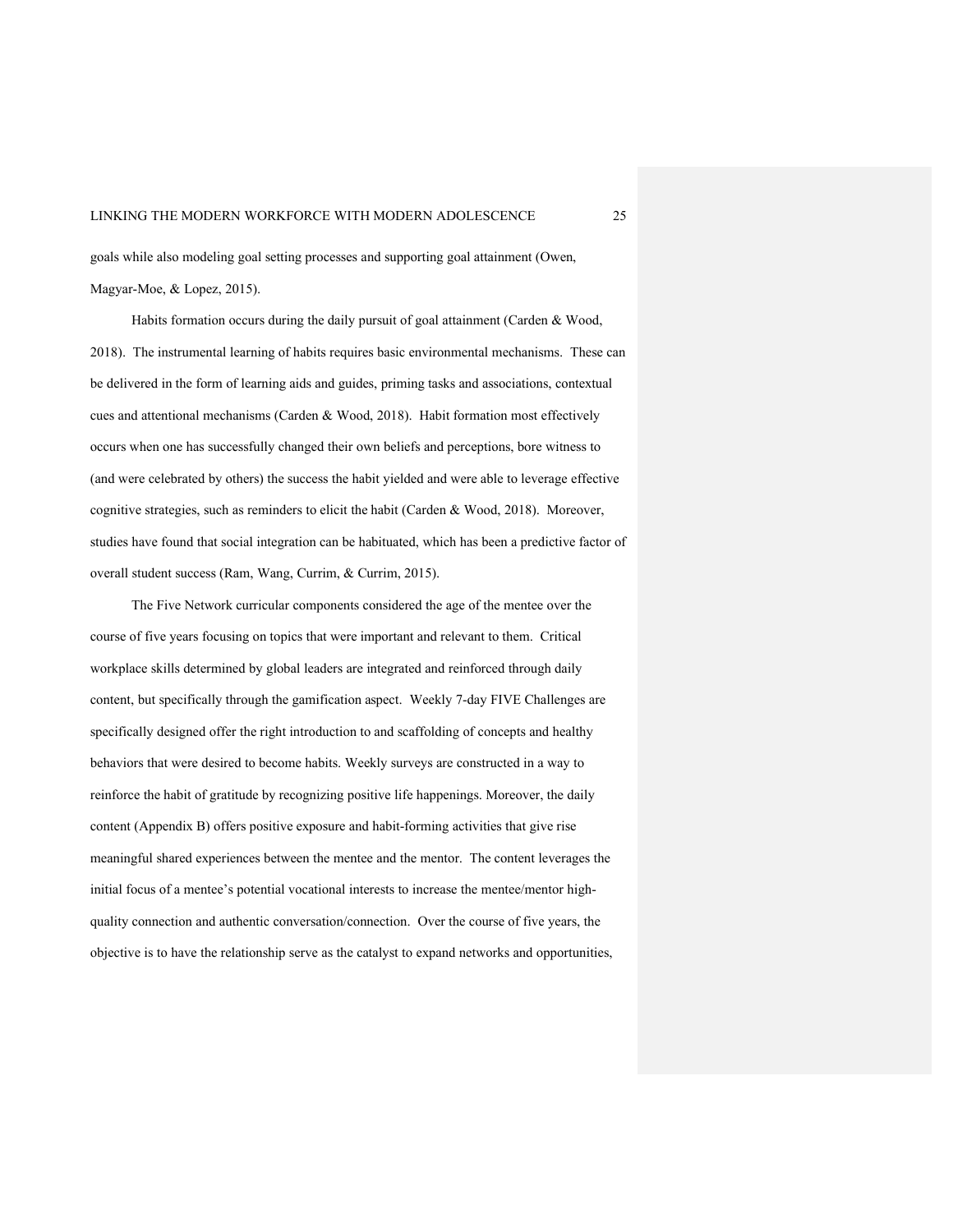offering new pathways with increased economic mobility, self-efficacy and a greater sense of well-being. This trajectory as outlined below in *Figure 3* allows individuals to have a meaningful self-discovery journey whereby they build self-driven motivations, desires and developmental skills that help to cultivate career interests and areas of specialization. This is all done while reaping the full benefits from high-quality connections from a team of five professionals.



*Figure 3.* FIVE 5 Year Programmatic Curriculum. Adapted from FIVE Corporate Materials. Copyright 2019 by The FIVE Network.

# **Cultivating Optimism Over FIVE Years**

 The science of positivity is clear. Positivity opens our creative genius, unlocks our hearts and minds, while increasing our capacity to build new skills, knowledge and ways of being (Fredrickson, 2009). Beyond that, positivity is contagious. It has multiplier effects for an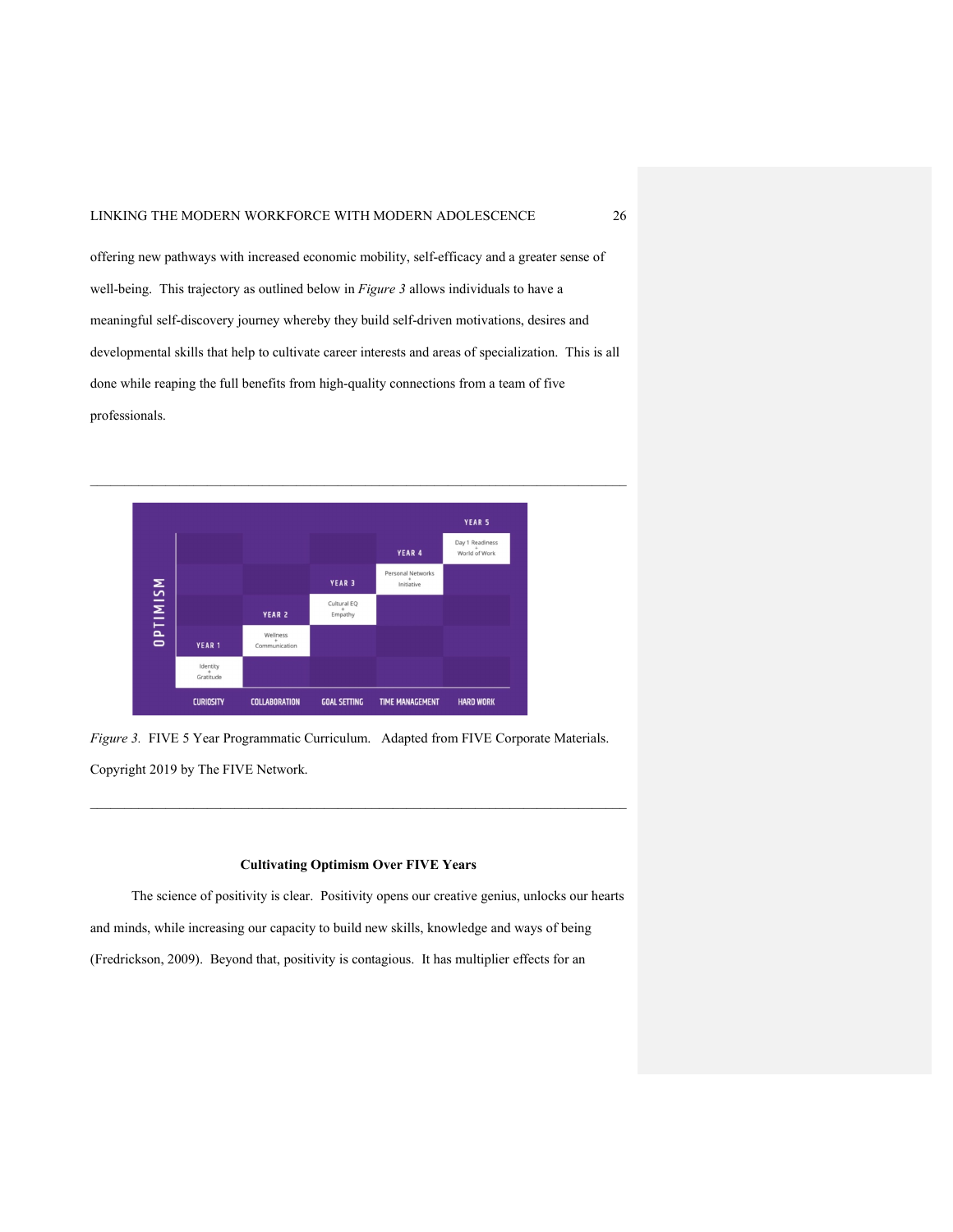individual and those around them. A true "super food emotion" it can do it all: improve wellbeing, improve business, overcome racial bias, transform communities along with producing a myriad of other positive and outcomes.

Negativity on the other hand, has narrowing impacts on our cognitive processes, although not necessarily in cases of low motivational intensity (Harmon-Jones, Gable, & Price, 2013). Outside of this, negativity limits our growth and overall well-being. A phenomenon leading to negativity is that of 'learned helplessness' introduced by University of Pennsylvania researcher and positive psychology co-founder Martin E.P. Seligman. He found that dogs conditioned themselves to learn avoidance responses to not encounter the expected shock (Maier & Seligman, 1976). This helplessness became a learned behavior, much like those behaviors, attitudes and outlooks learned through deep poverty, social isolation and growing mental health issues impacting an increasing number of youths in our country today.

Greg Lukianoff and Jonathan Haidt in their book, *The Coddling of the American Mind* uncover that many college students, regardless of socio-economic backgrounds are similarly arriving on campuses similarly "conditioned" whereby they avoid aversive events, topics, ideas and stimuli (Lukianoff & Haidt, 2018). This phenomenon is preventing them from acquiring relevant life and workplace skills like productive communication, critical and analytical thinking, curiosity and creativity (Lukianoff & Haidt, 2018). This trend, coupled with the growing 'learned helplessness' affecting more youth stresses the dire need for youth to develop optimistic, flexible and malleable thinking in order to see hopeful pathways forward to participate in their futures in self-directed ways.

To help assess and track FIVE mentees levels of optimism and the validity of FIVE's approach, the Life Orientation Test (LOT-R) (Appendix C): a 10-item measure of optimism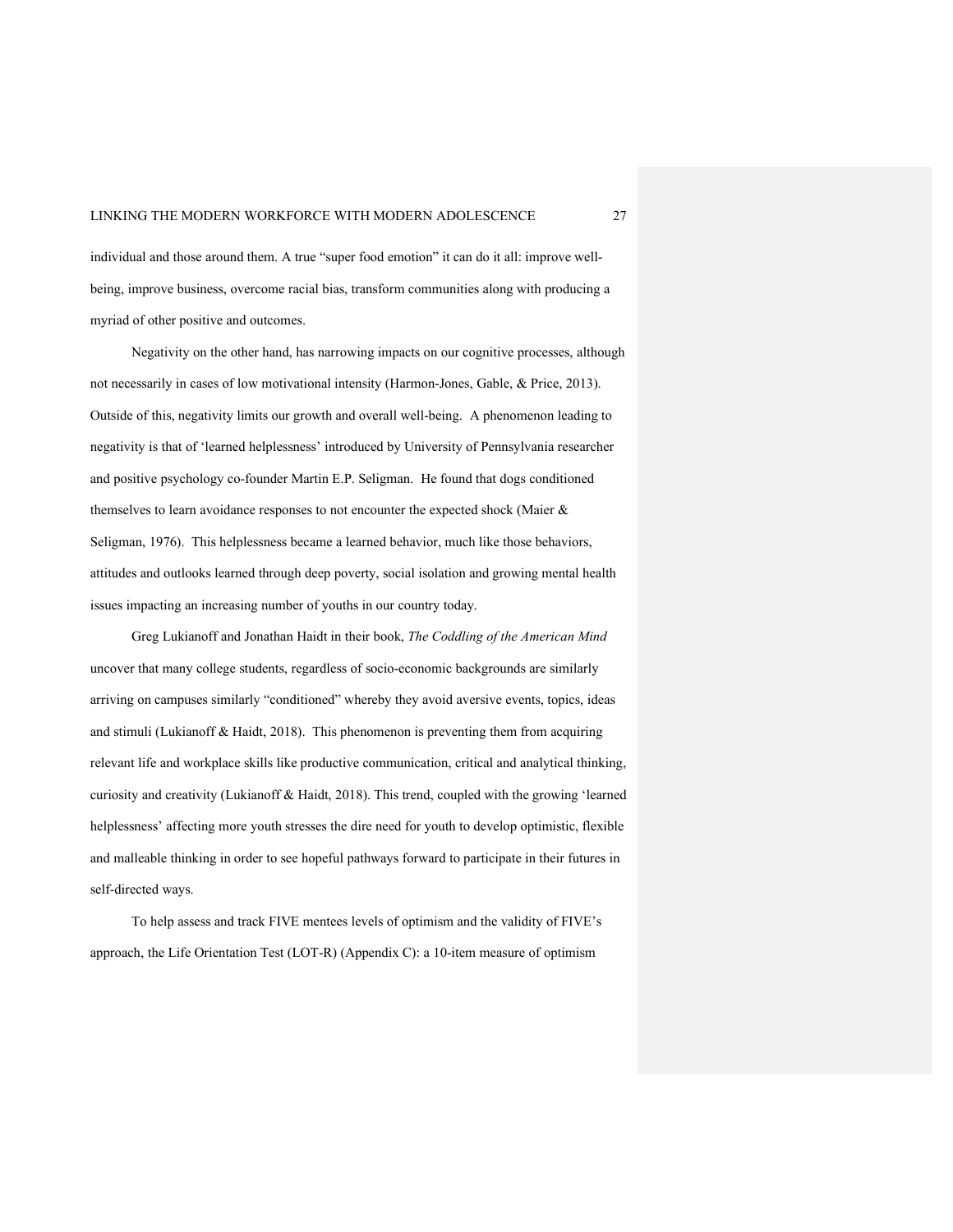versus pessimism will be used as an assessment tool (Scheier, Carver, & Bridges, 1994). The LOT-R will be administered once in the beginning of the fall, when the content curriculum starts and once in the late spring. This test will be conducted annually over five years and track annualized rates of change.

### **A Taste of FIVE: Year 1 - Identity & Gratitude**

For purposes of this Capstone submission, the curricular elements of FIVE's Year 1 pilot are being shared. Thematically the content in Year 1 is focused on Identity and Gratitude. Identity given its pop cultural dominance and relevance with the early adolescent demographic  $(9<sup>th</sup>$  graders who are 14 years old) we are working with. And gratitude given its predictive role in increasing optimism (K. Reivich, personal communication, January 13, 2019).

Adolescence is a time where individuals seek to begin to connect themselves to greater meaning and purpose (Wang & Fry, 1998). Meaning is defined as 'the extent to which people comprehend, make sense of, or see significance in their lives, accompanied by the degree to which they perceive themselves to have a purpose, mission, or overarching aim in life' (Steger, Oishi, & Kashdan, 2009). This 'meaning making' process can be achieved through multidimensional steps whereby adolescents seek to understand who they are and what they are interested in (Steger et al., 2009). Meaning is closely associated with identity development (Heine, Proulx, & Vohs, 2006) and moreover, a key pillar in overall well-being (Seligman, 2011). When an individual fails to identify and realize an externally oriented driving force, it can impact their ability to acquire motivating beliefs later in life (Erikson, 1968). This can lead to variety of negative consequences including depression, addiction, lack of productivity, inability to build and sustain healthy interpersonal relationships, and a host of other destructive behaviors and ailments (Damon, Menon, & Bronk, 2003). Post-adolescent studies support that

**Commented [PGH9]:** The research on outcomes associated with a generally optimistic approach to life vs. optimism (defined as explanatory style) are different and worth exploring. If you're hoping to move the needle and support youth development through cultivating optimistic explanatory style, the LOT-R would not capture that as a measure. Just something to think about.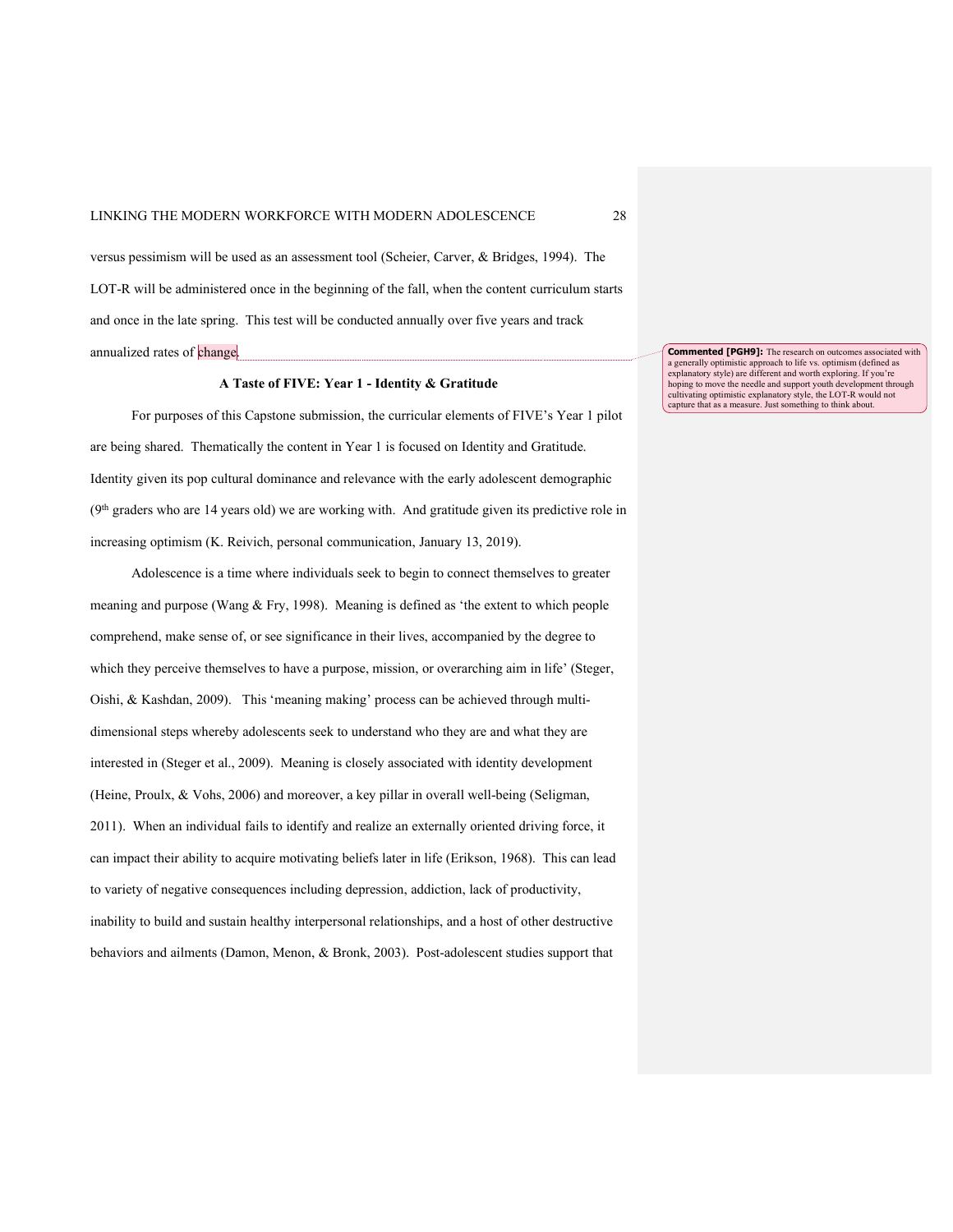committing oneself to a purpose and cause greater than one's self is critical for self-development and generative contributions to society (Daloz, Keens, Keens, & Parks, 1996).

Erickson was the first to gain traction proposing the notion that adolescents experience identity crisis (Erickson, 1968), consistent with other aforementioned notions of adolescent being problematic. A more progressive definition of identity is from Marcia (1980): a "selfconstructed, dynamic organization of drives, abilities, beliefs and individual history" (p. 159). Chickering and Reisser's popularized Seven Vectors of Identity Formation outlines that first individuals need to develop competence, followed by learning how to manage their emotions. Next, they seek to move through autonomy towards interdependence and then develop mature interpersonal relationships. From there they begin to establish their identity, purpose and ultimately integrity (Steger et al., 2009). With that in mind, adolescent identity formation proves to be largely contextualized. It is driven by a confluence of environmental factors including school, work, family, friends along with formative cognitive developmental factors (Grotevant, 1987). Cognitive changes are especially relevant and important as they stretch adolescents to think beyond the present into the future (Keating, 1980).

In Grotevant's four phased process of adolescent identity formation include 1) individual characteristics, 2) identity formation process, 3) contexts of development and 4) interdependencies among developments in different identity domains (Grotevant, 1987). Individual characteristics include personality, self-esteem, self-monitoring, ego-resiliency and openness to experience and information. Identity formation process can be influenced by career domain choices, among other things such as life events (Grotevant, 1987). Contexts of development are dependent largely on factors such as culture, society, family, peers, school and work environments (Grotevant, 1987). While some of these aspects are focused on one domain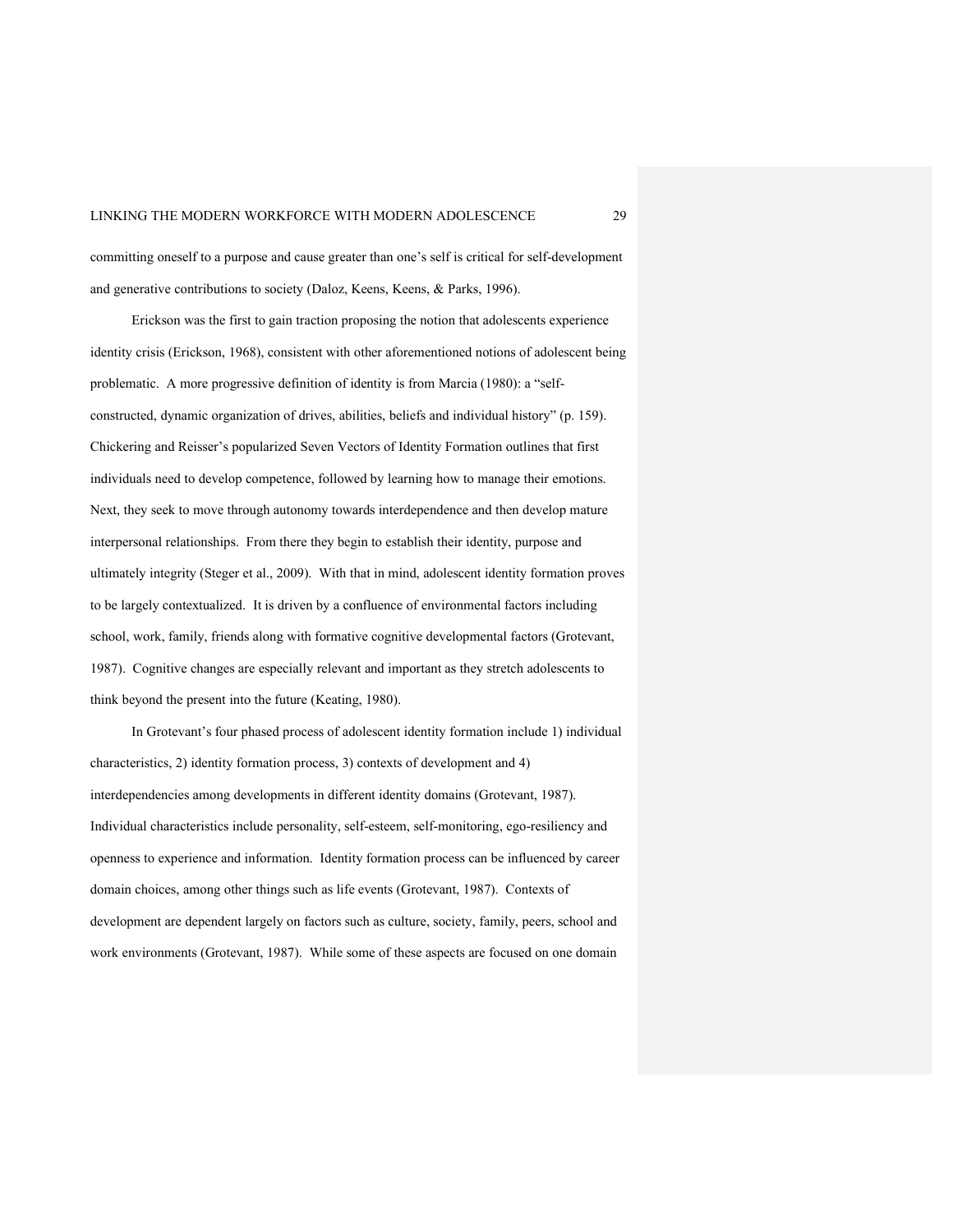at a time, it is the interconnectedness of the domains that helps one realize an identify more fulsomely (Grotevant, 1987). While it is largely considered to be centered around an interpersonal process, given the contextual and environment forces, it can be guided more thoughtfully through close interpersonal relationships (Kelley et al., 1983). Building on Grotevant's adolescent identity process theory, it offers an opportunity for a mentor relationship to play a positive guiding role in an adolescent's identity formation. This can be done in creating more positive context around life events, helping build and celebrate individual characteristics, "connect the dots" so to speak between interdependent domains and offer vocational encouragement as adolescents today need to prepare for an ever-changing workforce.

There can be extreme variety and complexity of emotions during adolescence (Freud, 1958). Often times these "mood swings" are associated with hormonal and developmental whereby adolescents experience precipitous and extreme shifts in "positive and negative affective valance" (Myers, 1992). Developmentally, the capacity to recognize gratitude is present at birth, but is considered to be a developmental milestone achieved as children cognitively and emotionally mature (Klein, 1957). This is most commonly occurring between the ages of 7 and 10, where children can explicitly understand the connections between the responsibility of gratitude eliciting/inducing behaviors and experiences of gratitude for themselves and others (Graham & Weiner, 1986).

Gratitude is considered to be a human strength which has both individual and societal benefits (Simmel, 1950). In addition to it fostering a range of increased pro-social behaviors, it has further been theorized to serve as an internal "moral barometer" both motivating and reinforcing the inhibition of damaging behaviors (McCollough, Kilpatrick, Emmons, & Larson, 2001). The importance of being able to cultivate, recognize and practice gratitude has been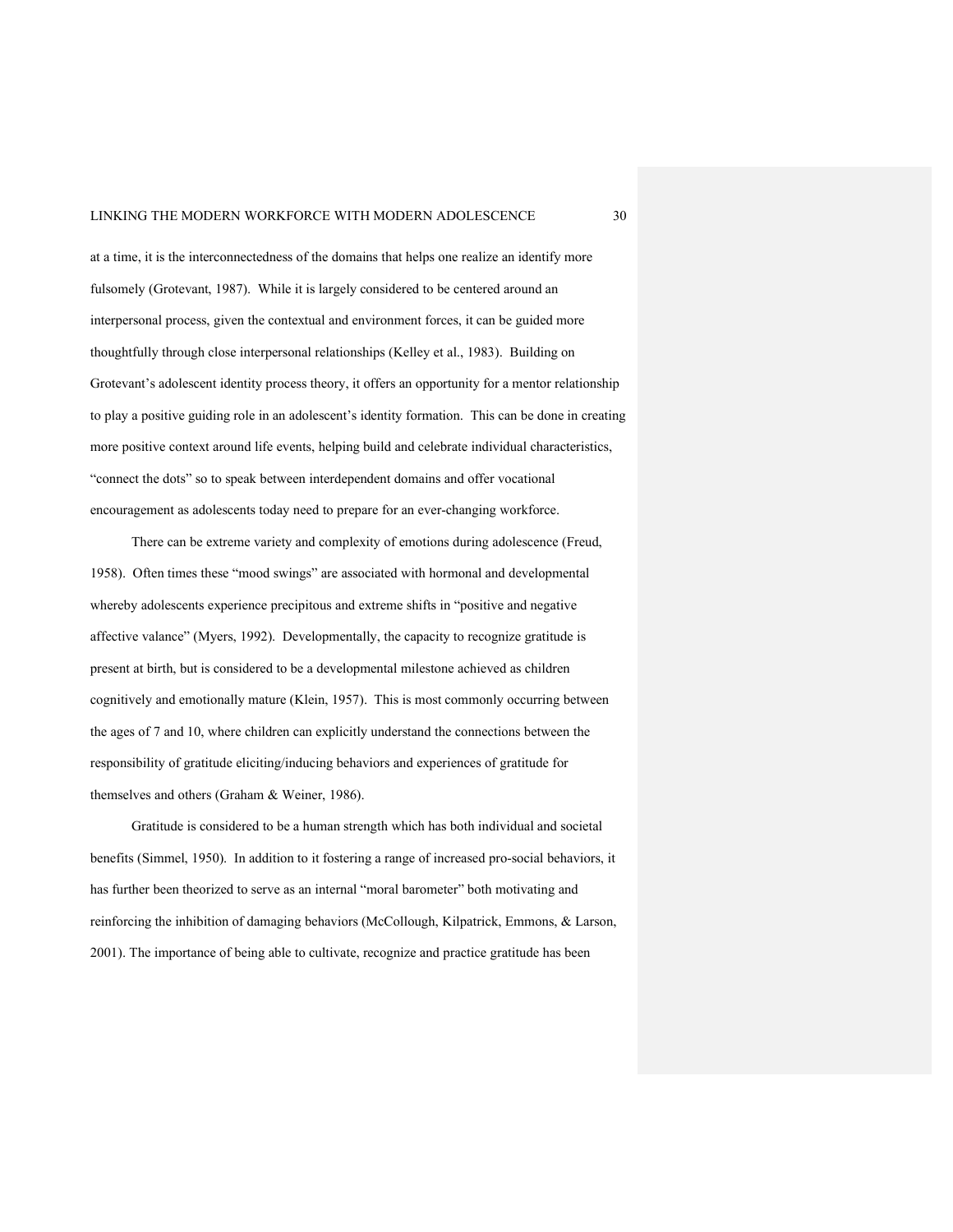empirically shown to increase subjective well-being in adults, adolescence and children (Woods et al., 2010). In the context of well-being, gratitude has been defined by Peterson & Seligman, (2004) as "a sense of thankfulness and joy in response to receiving a gift, whether the gift by a tangible benefit from a specific other or a moment of peaceful bliss evoked by natural beauty" (p. 554). It generally is associated with a more positive and appreciative outlook on life, shown to increase happiness (Watkins, 2004). Processing life's daily experiences allows for increased enjoyment of and more fulfillment in the activity (Langston, 1994).

Given gratitude is associated with a more positive and appreciative outlook on life, as compared with negative views on one's self, the world around them and their future (Beck, 1967) it can be correlated to well-being through optimism. Studies conducted on adolescent populations found that a cultivated and reinforced practice of expressing gratitude (i.e. counting blessings) increased self-reported gratitude, optimism, life satisfaction, and decreased negative affect (Froh, Sefick & Emmons, 2006). Furthermore, gratitude is correlated with increased selfesteem (McCullough et al., 2001) which not only supports overall psychological well-being, but also decreased levels of depression and preventative against an increase of the occurrence (Sin & Lyubomirsky, 2009). It is associated with fewer depressive symptoms (Seligman, Steen, Park & Peterson, 2005) and is especially relevant seeing how depression is rapidly becoming a worldwide health concern and a threat to well-being (Moussavi et al., 2007).

Depression is plaguing adolescent populations with greater incidence. A recent nationwide public health report indicated an increase of 30% of adolescents committing suicides (Center for Disease Control and Prevention [CDC], 2018). The report outlined that 17 percent reported having thoughts about suicide, more than 13 percent actually planned to commit suicide, and 7.4 percent attempted suicide in the past year (CDC, 2018). Screen and or internet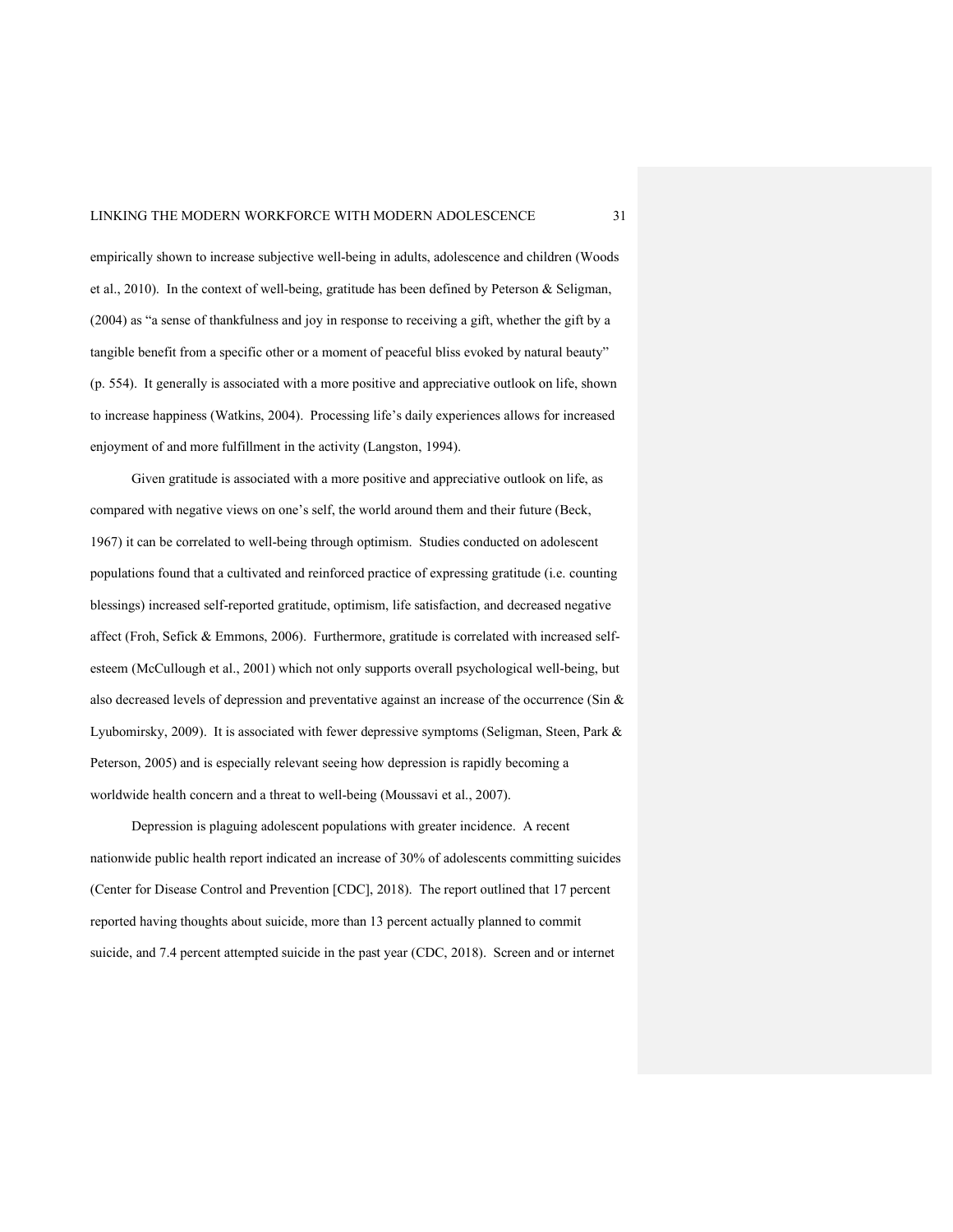time, which could easily be considered an adolescent phenomenon is now reaching approximately seven to ten hours per day as 40% of adolescents recently reported. This high rate of usage doubles their chances of experiencing and being diagnosed with anxiety or depression (Twenge, Martin, & Campbell, 2018).

Studies have also confirmed a robust relationship between gratitude and greater domain specific life satisfaction, specifically tied into school experience in early adolescents (Froh, Sefick, & Emmons, 2006). A disproportionate number of adolescents' report varying degrees of dissatisfaction with their academic experiences (Huebner, Drane & Valois, 2000). Positive academic experiences and satisfaction has been linked to success more generally in life, social domains and follow-on academic experiences (Verkuyten & Thijs, 2002). Recognizing, cultivating and practicing gratitude with regular efficacy is important both for adolescent mentees, but could have causal influence on mentors as well. Mentees will be asked every Sunday to cite (3) good things from their week. This standard weekly question will help adolescents identify the active components and tangible examples of gratitude (Froh, Sefick, & Emmons, 2008).

It is for these aforementioned empirically driven reasons that in Year 1 the mentee experience is focused on identity and gratitude as the foundation to self-efficacy, to ensure a solid mentor/mentee relationship which can sustain and thrive over a five-year period of time. This focus also allows adolescents to fortify themselves with developmentally appropriate understandings, habits and exposure to topics (listed in Figure 4) that scaffold them further in support of their success.

**Commented [PGH10]:** May want to look at research on how often graititude activities need to be done to be effective.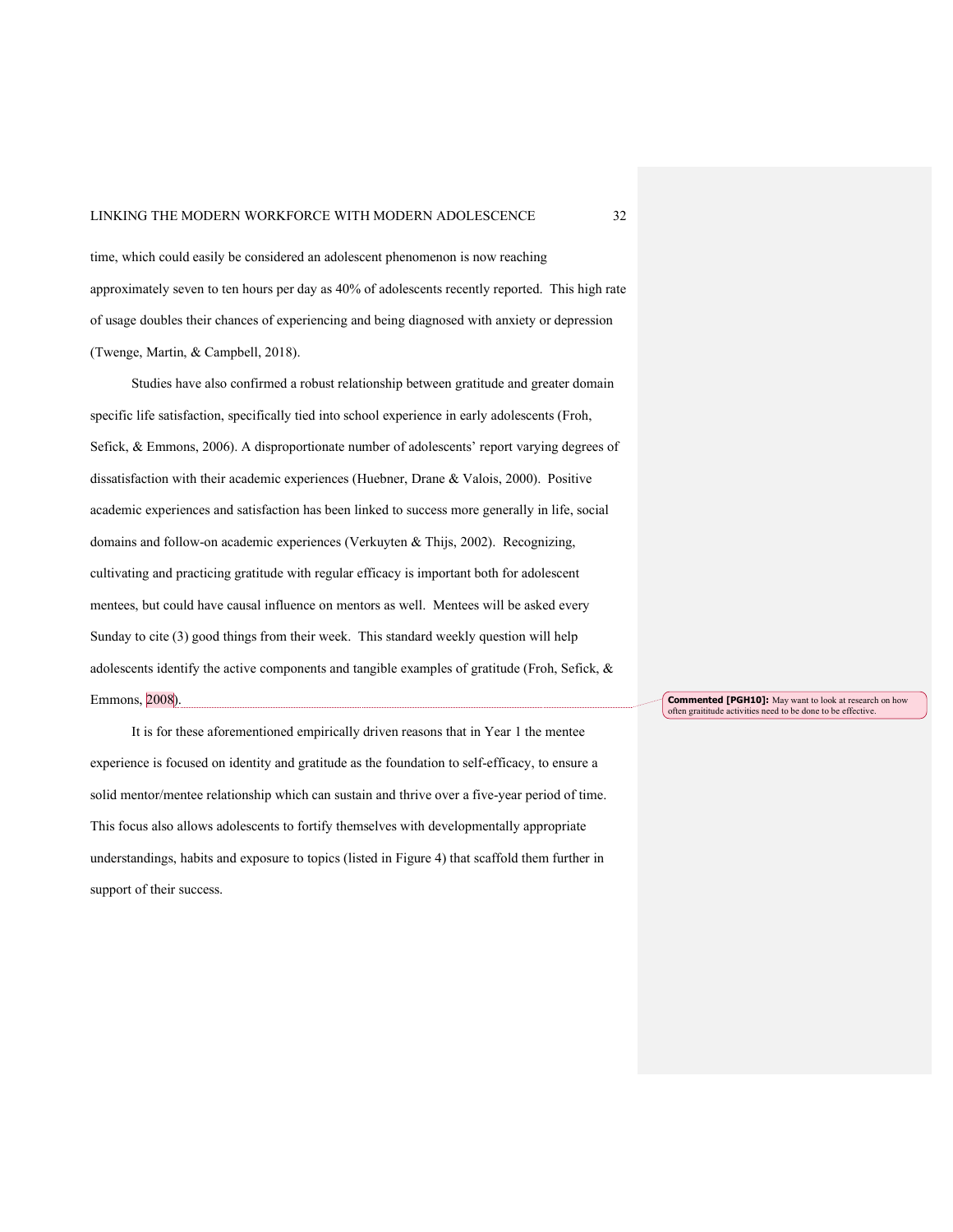

*Figure 4.* Connection and outcomes between identity and gratitude.

#### **Conclusion**

The future of work demands innovative thinkers. Adaptive learning solutions are required that unlock networks of knowledge to help ameliorate today's most pressing societal problems. Furthermore, these solutions need to have a uniquely humanistic approach. Passive constructs and traditional frameworks have merit in their learnings, but need to evolve and morph to meet the myriad of changing inputs and outputs; allowing for evolutionary solutions that can produce both proximal and distal outcomes. Helping adolescents develop and increase their optimistic capacity can allow them to see their futures in a more tangibly positive and hopeful ways. Moreover, it can instill positive behaviors as habits that can serve them well for the rest of their lives, regardless of career and vocational choices. Ownership and motivation in said choices through exposure and access can contribute to their own personal sense of wellbeing and allow them to construct their own motivational properties as to define how they want to contribute to society.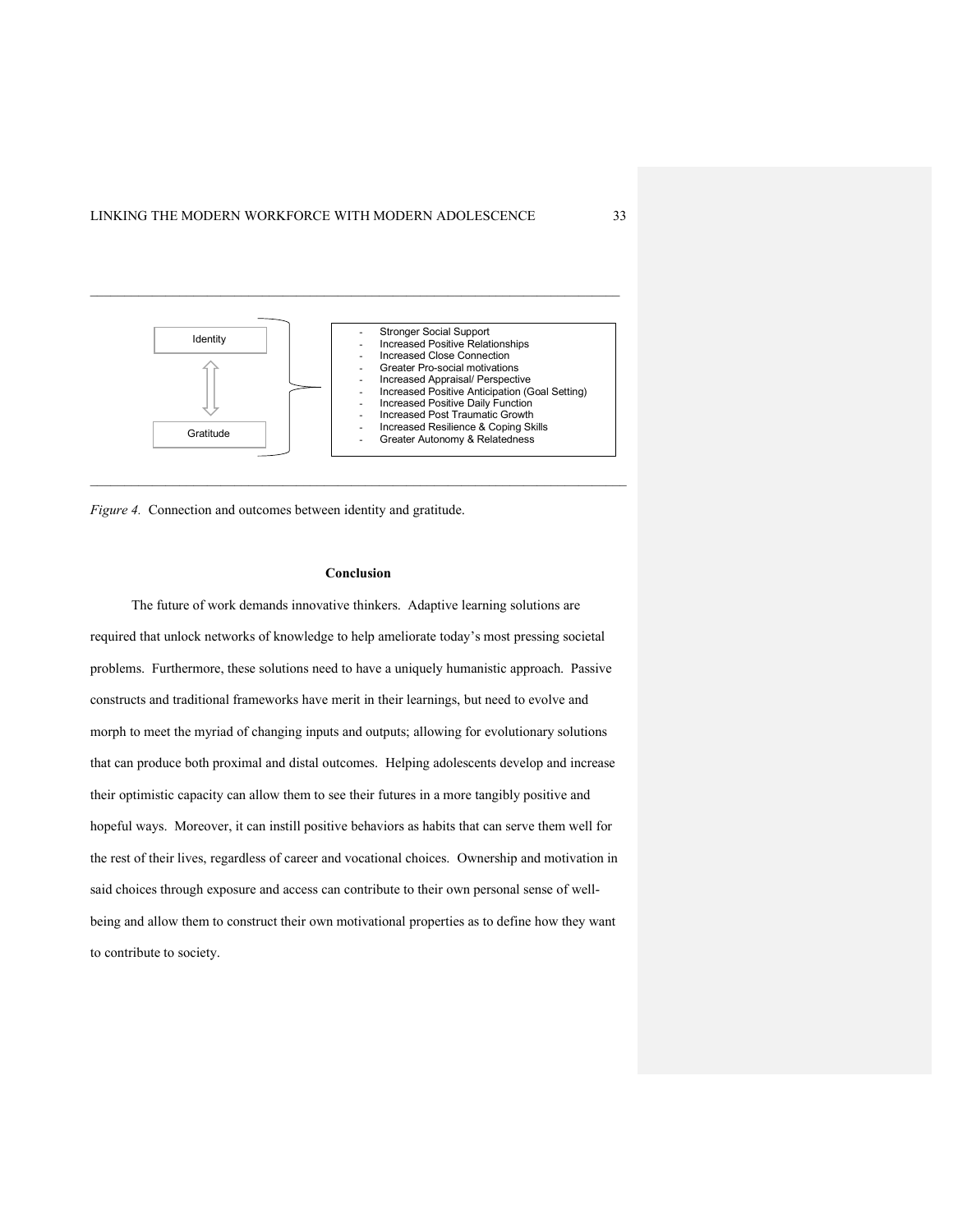Founding co-founder of positive psychology Christopher Peterson famously said that the field of positive psychology can be boiled down to three words: "other people matter". The FIVE Network exemplifies this notion as it seeks to bridge the divide between those who have access to networks and those who do not. Through generative human connected knowledge sharing networks meaningful opportunities and learnings can unfold. Innovative and technology-based solutions designed to expand said networks while developing "other people" during a critical life period offers scalable, relevant and timely support for individuals who feel disconnected from society and their futures and for employers who are grappling to meet changing and unprecedented hiring demands over the next 20 years. Positive psychology uniquely offers an institutional lens by which The Five Network seeks to change the course of human trajectories, allowing bi-directional flourishing of individuals, institutions, businesses and economies.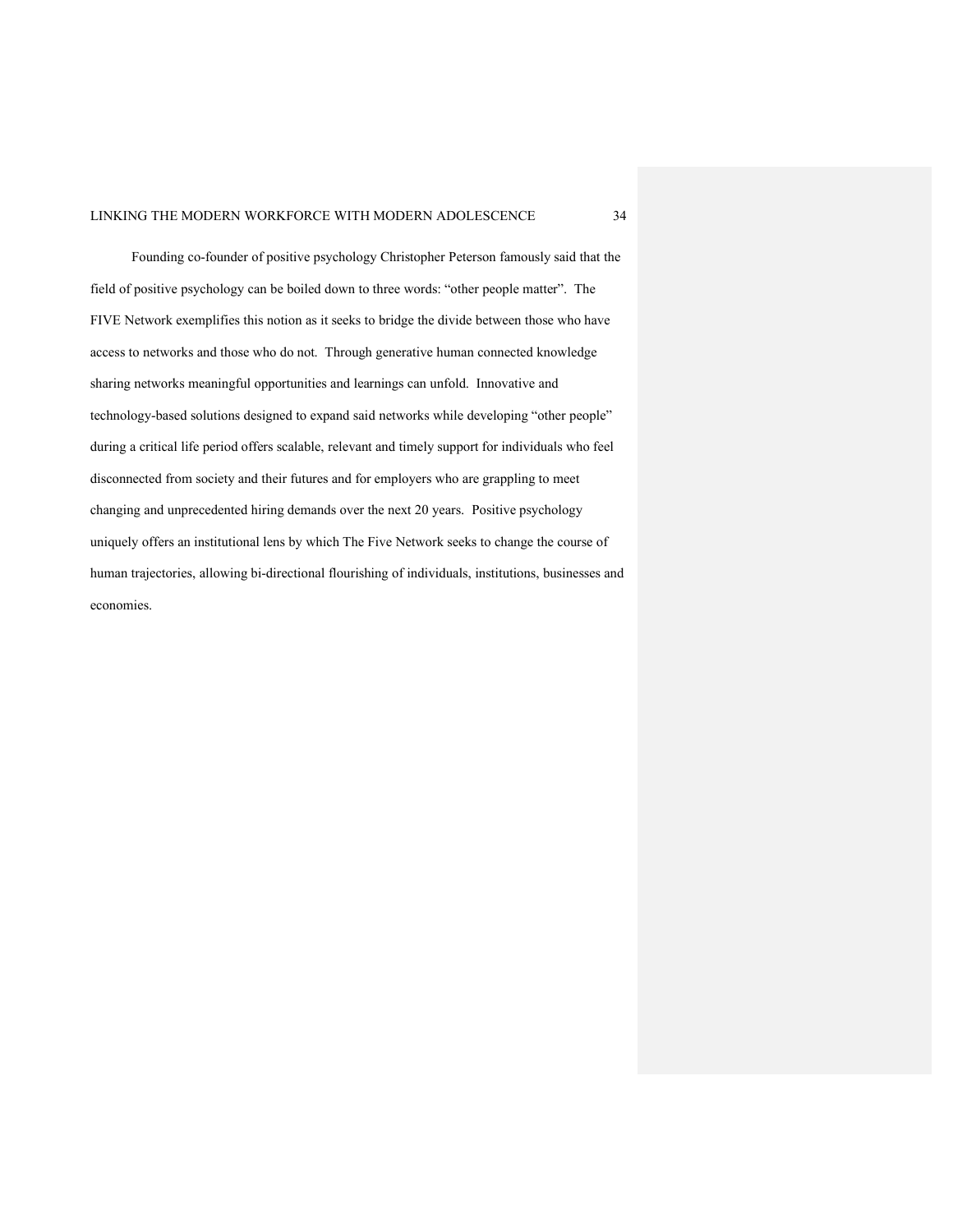#### References

- Abraham, W.C., & Bear, M.E. (1996). Metaplasticty: The plasticity of synaptic plasticity. *Trends in Neurosciences*. *19* (4), 126-130.
- Adobe. (2016). *Gen z in the classroom: Creating the future*. Anahaim, CA: Tacy Trowbridge. Retrieved from www.adobeeducate.com
- Ahrens, K.R., Dubois, D.L., Garrison, M., Spencer, R., Richardson, L.P., & Lozano, P. (2011). Qualitative exploration of relationships with important non-parental adults in the lives of youth in foster care. *Children and Youth Services Review*, 33, 1012-1023.
- Angyal, A. (1941). Disgust and related aversions. *The Journal of Abnormal and Social Psychology, 36*(3), 393-412.
- Baker, D., & Maquire, C.P. (2005). Mentoring in historical perspective. In D.L. DuBois & M.J. Karcher (Eds.), *Handbook of youth mentoring* (pp. 14-29). Thousand Oaks, CA: Sage.
- Bandura, A. (1986). *Social foundation of thought and action: A social cognitive theory*. Englewood Cliffs, NJ: Prentice Hall.
- Beam, M.R., Chen, C., & Greenberger, E. (2002). The nature of adolescents' relationships with their "very important" nonparental adult. *American Journal of Community Psychology*, *30*, 305-325.
- Beck, A. T. (1967). *Depression: Clinical, experimental and theoretical aspects*. New York: Harper and Row.
- Brewer, A. M. (2016). *Mentoring from a positive psychology perspective. Learning from mentors and mentees.* Switzerland: Springer.
- Byrne, Z.S., Dik, B.J., & Chiaburu, D.S. (2008). Alternatives to traditional mentoring in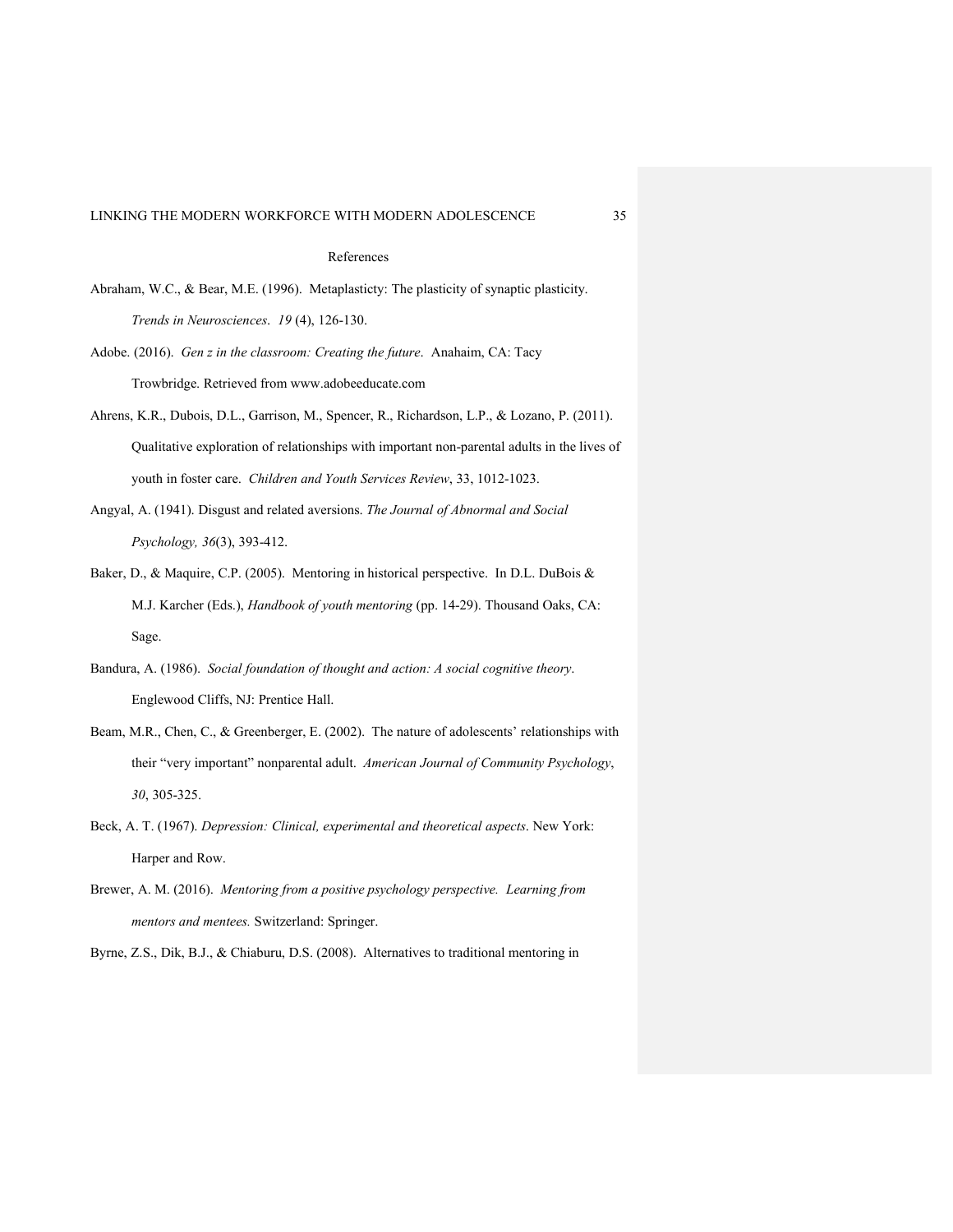fostering career success. *Journal of Vocational Behavior*, *72*, 429-442.

- Carden, L., & Wood, W. (2018). Habit formation and change. *Current Opinion in Behavioral Sciences*, *20*, 117-122.
- Carnevale, A.P., Smith, N. & Strohl, J. (2013). *Recovery: Job growth and education requirements through 2020*. Georgetown University Center on Education and the Workforce Report. Retrieved from https://cew.georgetown.edu/cew-reports/recoveryjob-growth-and-education- requirements-through-2020/#full-report
- Centers for Disease Control and Prevention. (2018). *CDC WONDER: about underlying causes of death, 1999-2017*. Atlanta, GA: Centers for Disease Control and Prevention National Health Statistics.
- Christankis, N.A. (2019, April). How AI will rewire us. *The Atlantic*. Retrieved from https://www.theatlantic.com/magazine/archive/2019/04/robots-humanrelationships/583204/
- Common Sense Media. (2015). *The Common Sense Census: Media use by tweens and teens.* San Francisco, CA: Vicky Rideout, M.A., VJR Consulting, Inc.
- Connell, J.P., Spencer, M.B., & Aber, J.J. (1994). Educational risk and resilience in African American youth: Context, self, action, and outcomes in school. *Child Development*, *65*(2), 493-506.
- Cooper, H. (2010). *Research synthesis and meta-analysis: A step-by-step approach* (4<sup>th</sup> ed.). Thousand Oaks, CA: Sage.
- Crane, D. (1969). Social structure in a group of scientists: a test of the "invisible college" hypothesis. *American Sociological Review*, *34*(3), 335-352.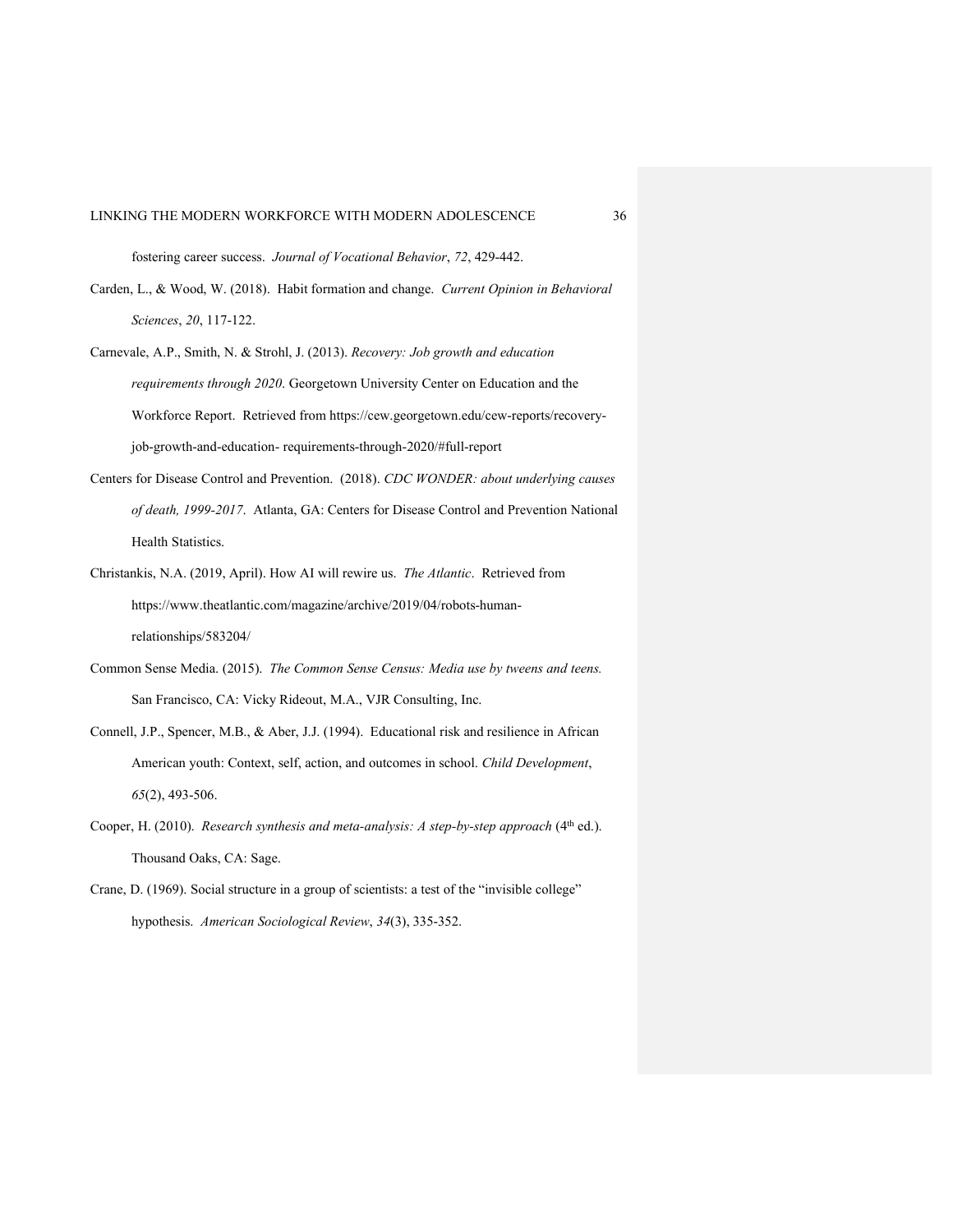- Daloz, L.A., Keens, C.E., Keens, J.F., & Parks, S.D. (1996). *Common fire: Leading lives of commitment in a complex world.* Boston, MA: Beacon Press.
- Damon, W., Menon, J., & Bronk, K.C. (2003). The development of purpose during adolescence. *Applied Developmental Science*, *7*, 119-128.
- de Jong, E., Visscher, T.L.S., HiraSing, R.A., Heymans, M.W., Seidell, J.C., & Renders, C.M., (2013). Association between TV viewing, computer use and overweight, determinants and competing activities of screen time in 4-to 13 year old children. *International Journal of Obesity*, *37*, 47-53.
- DiRenzo, M.S., Linnehan, F., Shao, P. & Rosenberg, W.L. (2010). A moderated mediation model of e-mentoring. *Journal of Vocational Behavior*, *76*, 292-305.
- DuBois D.L. & Karcher, M.J. (2014). *Handbook of youth mentoring*. (2nd Ed). Thousand Oaks, CA: Sage.
- DuBois, D.L. & Rhodes, J.E. (Eds.). (2006). Youth mentoring: Bridging science with practice [Special Issue]. *Journal of Community Psychology*, *34*(6). 647-655.
- DuBois, D.L., Portillo, N., Rhodes, J.E., Silverthorn, N., & Valentine, J.C. (2011). How effective are mentoring programs for youth? A systematic assessment of the evidence. *Psychological Science in the Public Interest*, *12*(2), 57-91.
- Dutton, J.E. (2003). Fostering high quality connections. *Stanford Social Innovation Review, 1* (3), 54.
- Ensher, E.A., Heun, C., & Blanchard, A. (2003). Online mentoring and computer-mediated communication: New directions in research. *Journal of Vocational Behavior*, *63*, 264- 288.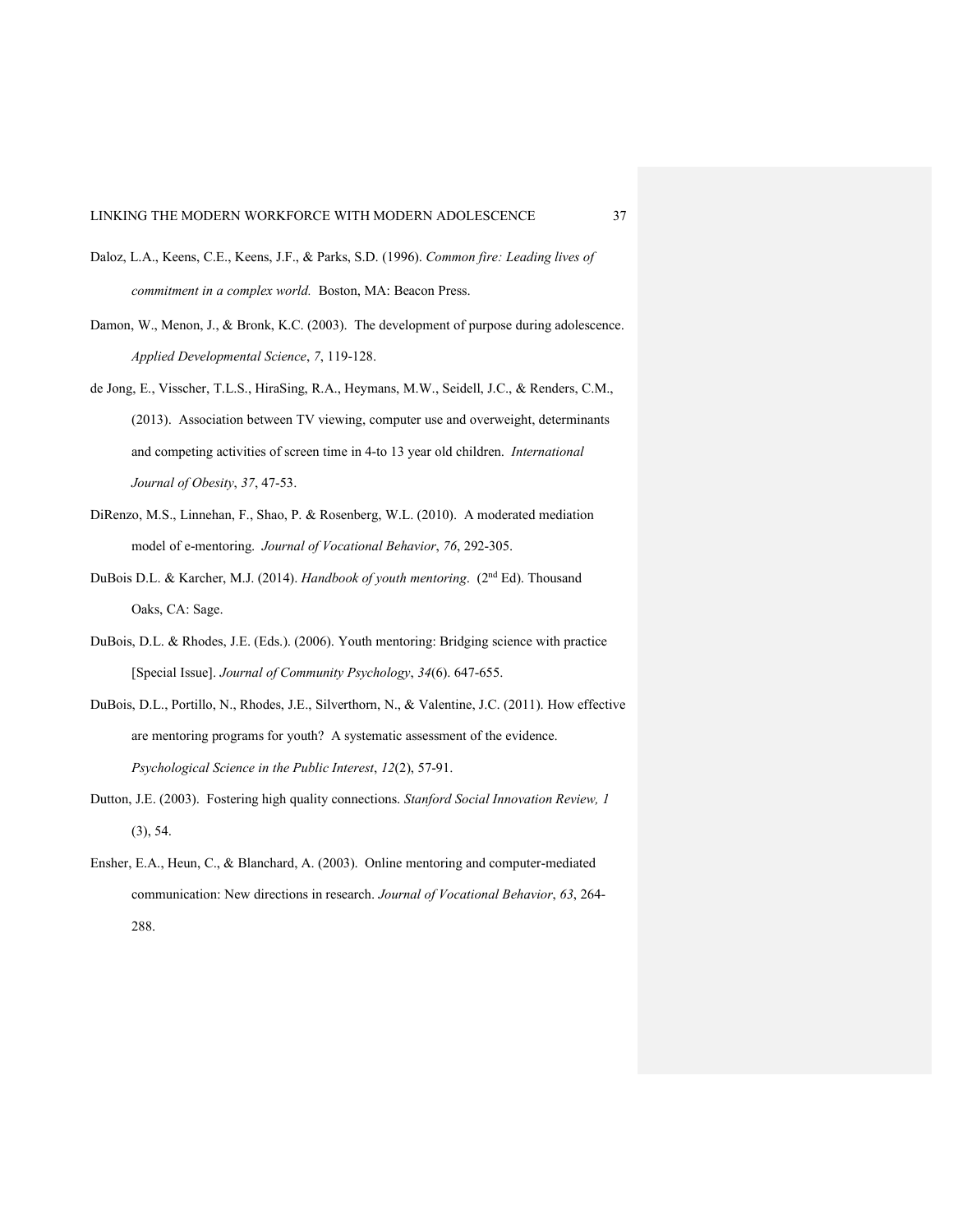- Emmons, R.A., & McCullough, M.E. (2003). Counting blessings versus burdens: An experimental investigation of gratitude and subjective well-being in daily life. *Journal of Personality and Social Psychology*, *84*, 377-389.
- Erickson, E.H. (1968). *Identity: Youth and crisis.* New York, New York: Norton.
- Fields. R.D. (2005). Myelination: An overlooked mechanism of synaptic plasticity? *Neuroscientist*, *11*(6), 528-531.
- Fontenot, K., Semega, J., & Kollar, M. (2018), Income and poverty in the united states: 2017, US Census Bureau. Retrieved from https://www.census.gov/library/publications/2018/demo/p60-263.html
- Fowler, J. H., & Christakis, N. A. (2008). Dynamic spread of happiness in a large social network: Longitudinal analysis over 20 years in the Framingham Heart Study. *British Medical Journal*, *337*, a2338.
- Fredrickson, B. (2011). The role of positive emotions in positive psychology: The broaden-andbuild theory of positive emotions. *American Psychologist*, *56*(3), 218-226.

Freud, A. (1958). Adolescence. *Psychoanalytic study of the child*, *16*, 225-278.

- Froh, J.J., Sefick, W.J., & Emmons, R.A. (2008). Counting blessings in early adolescence. *Journal of School Psychology*, *46*, 213-233.
- Fryar, C.D., Carroll, M.D., & Ogden, C.L. (2014). Prevalence of overweight and obesity among children and adolescents: United States, 1963-1965 through 2011-2012. *Health E-Stats*. Retrieved from

https://www.cdc.gov/nchs/data/hestat/obesity\_child\_11\_12/obesity\_child\_11\_12.htm Graham, S., & Weiner, B. (1986). From an attributional theory of emotion to developmental

psychology: A round-trip ticket? *Social Cognition, 4*(2), 152-179.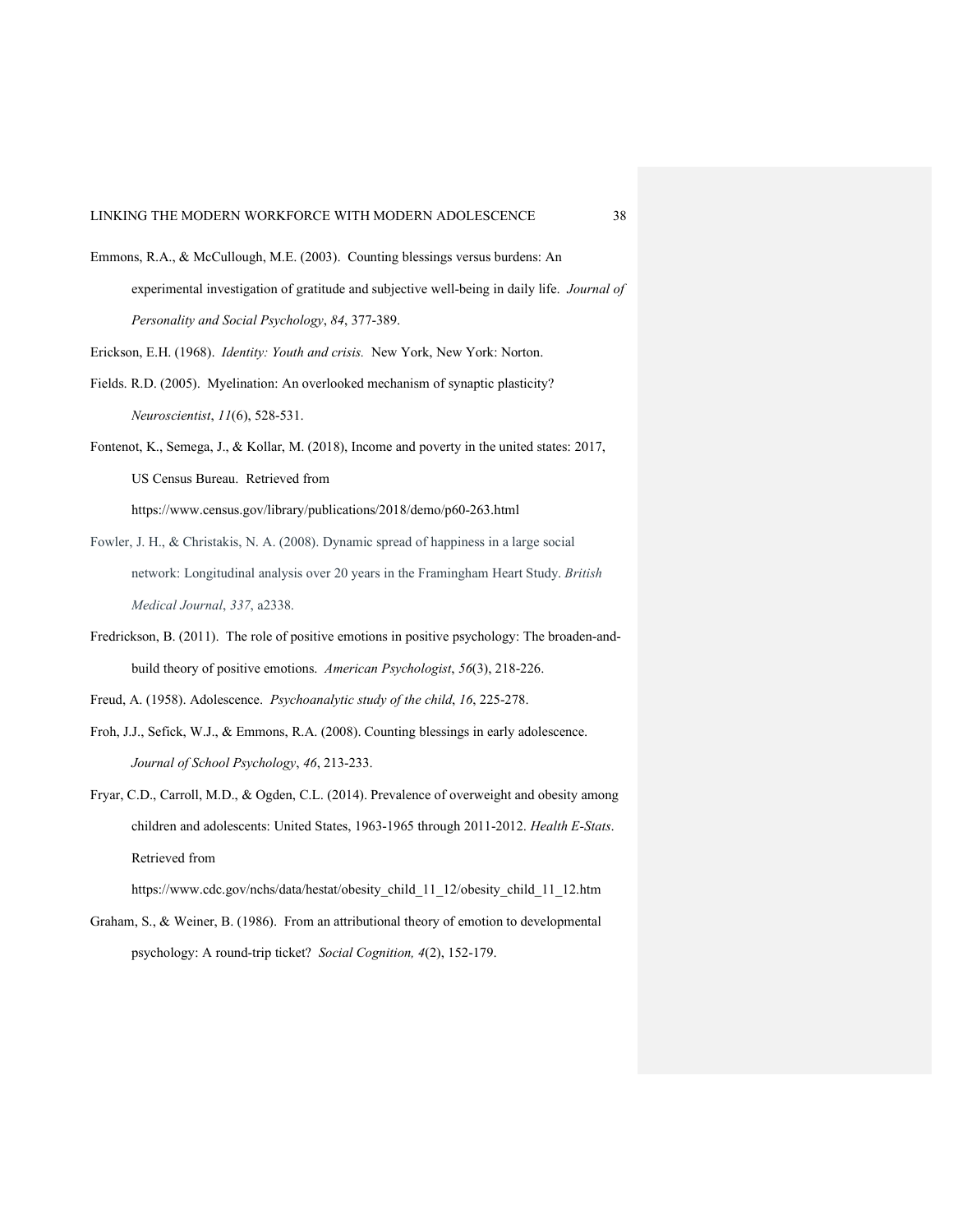- Grossman, J.B., & Rhodes, J.E. (2002). The test of time: Predictors and effects of duration in youth mentoring programs. *American Journal of Community Psychology*, *30*, 199-219.
- Grotevant, H.D. (1987). Toward a process model of identity formation. *Journal of Adolescent Research*, *2*(3), 203-222.
- Hales, C.M., Carroll, M.D., Fryar, C.D., & Ogden, C.L. (2017) Prevalence of obesity among adults and youth: United States, 2015–2016. *NCHS Data Brief, 288*,1–8.
- Hall, G.S. (1904). *Adolescence*. New York, New York: Appleton.
- Harmon-Jones, E., Gable, P. A., & Price, T. F. (2013). Does negative affect always narrow and positive affect always broaden the mind? Considering the influence of motivational intensity on cognitive scope. *Current Directions in Psychological Science, 22*(4), 301- 307. http://dx.doi.org/10.1177/0963721413481353
- Hirschi, R.T. (1969). *Causes of delinquency*. Berkeley: University of California Press.
- Homer (1919). *The Odyssey*. London: G.P. Putnam's Sons.
- Huebner, E. S., Drane, W., & Valois, R. F. (2000). Levels and demographic correlates of adolescent life satisfaction reports. *School Psychology International, 21*(3), 281-292.
- James, W. (1890). *The Principles of Psychology*. New York, NY: Holt.
- Jekielek, S. M., Moore, K. A., Hair, E. C., & Scarupa, H. J. (2002). *Mentoring: A promising strategy for youth development. Child trends research brief.* Washington, DC: Child Trends.
- Kaplowitz, P.B., Slora, E.J., Wasserman, R.C., Pedlow, S.E., & Herman-Giddens, M.E. (2001). Earlier onset of puberty in girls: Relation to increased body mass index and race. *Pediatrics, 102*(2), 347-353.

Keating, D.P. (1980). Thinking processes in adolescence. In J. Adelson (Ed.), *Handbook of*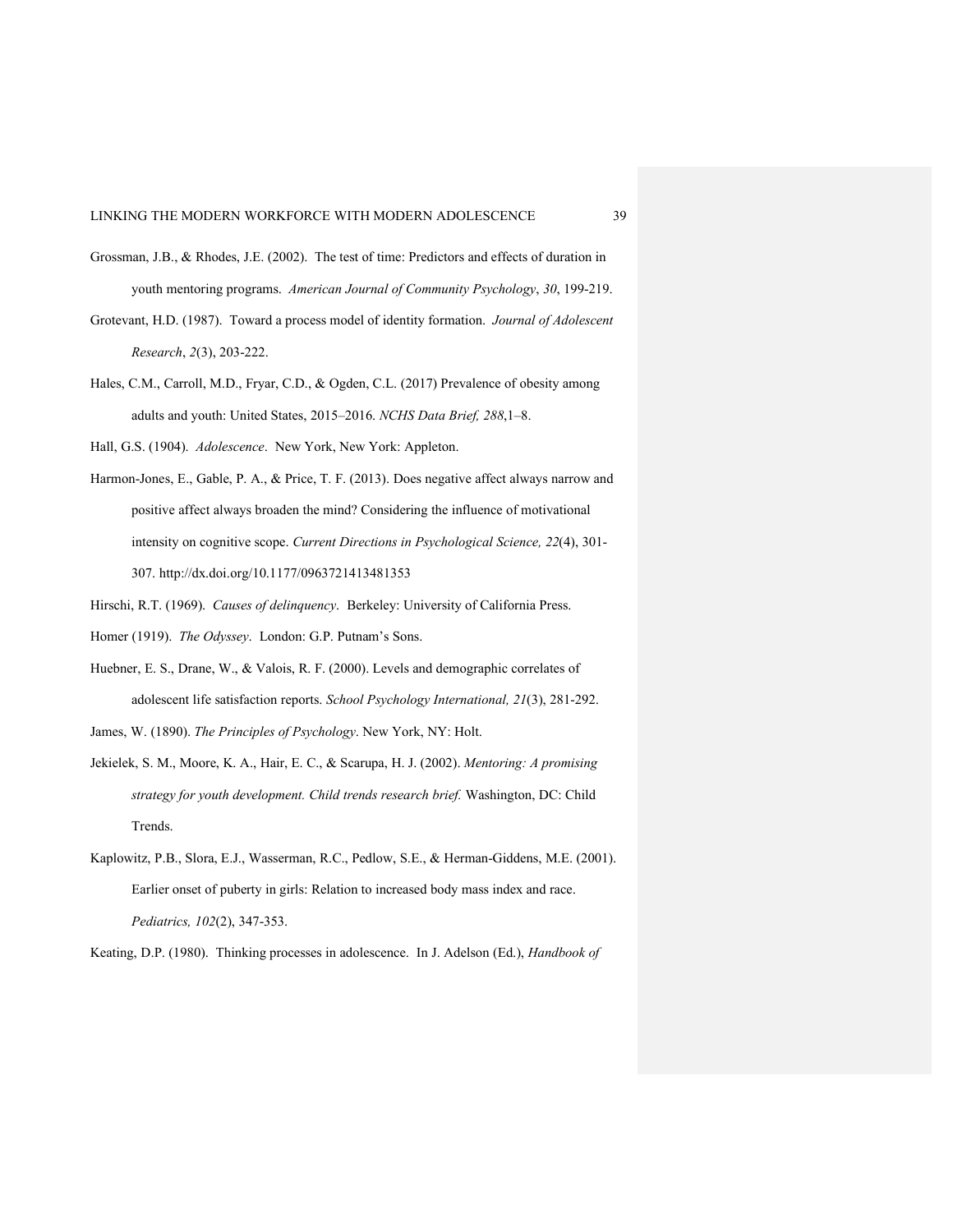*adolescent psychology* (pp. 211-246). New York: Wiley.

- Keating, D. P. (2004). Cognitive and brain development. In R. M. Lerner & L. Steinberg (Eds.), *Handbook of adolescent psychology* (pp. 45-84). Hoboken, NJ, US: John Wiley & Sons Inc.
- Kelley, H.H., Berscheid, E., Christiansen, A., Harvey, J.H., Huston, T.L., Levinger, G., … Peterson, D.R. (1983). *Close relationships*. New York, NY: W.H. Freeman.
- Kern, M. L., Benson, L., Steinberg, E. A., & Steinberg, L. (2016). The EPOCH measure of adolescent well-being. *Psychological Assessment, 28*(5), 586-597. http://dx.doi.org/10.1037/pas0000201
- Klein, M. (1957). *Envy and gratitude: A study of unconscious sources*. New York, New York: Basic Books.

Knutson, B., & Adcock, R. A. (2005). Remembrance of past rewards. *Neuron, 45*(3), 331-332.

- Langston, C. A. (1994). Capitalizing on and coping with daily-life events: Expressive responses to positive events. *Journal of Personality and Social Psychology, 67*(6), 1112-1125. http://dx.doi.org/10.1037/0022-3514.67.6.1112
- Lerner, R.M., Fisher, C.B., & Weinberg, R.A. (2000). Toward a science for and of the people: Promoting civil society through the application of developmental science. *Child Development*, *71*, 11-20.
- Luby, J., & Kertz, S. (2019). Increasing suicide rates in early adolescent girls in the united states and the equalization of sex disparity in suicide. *Journal of American Medicine*, *2*(5).
- Lukianoff, G., & Haidt, J. (2018). *The coddling of the american mind*. New York, New York: Penguin Press.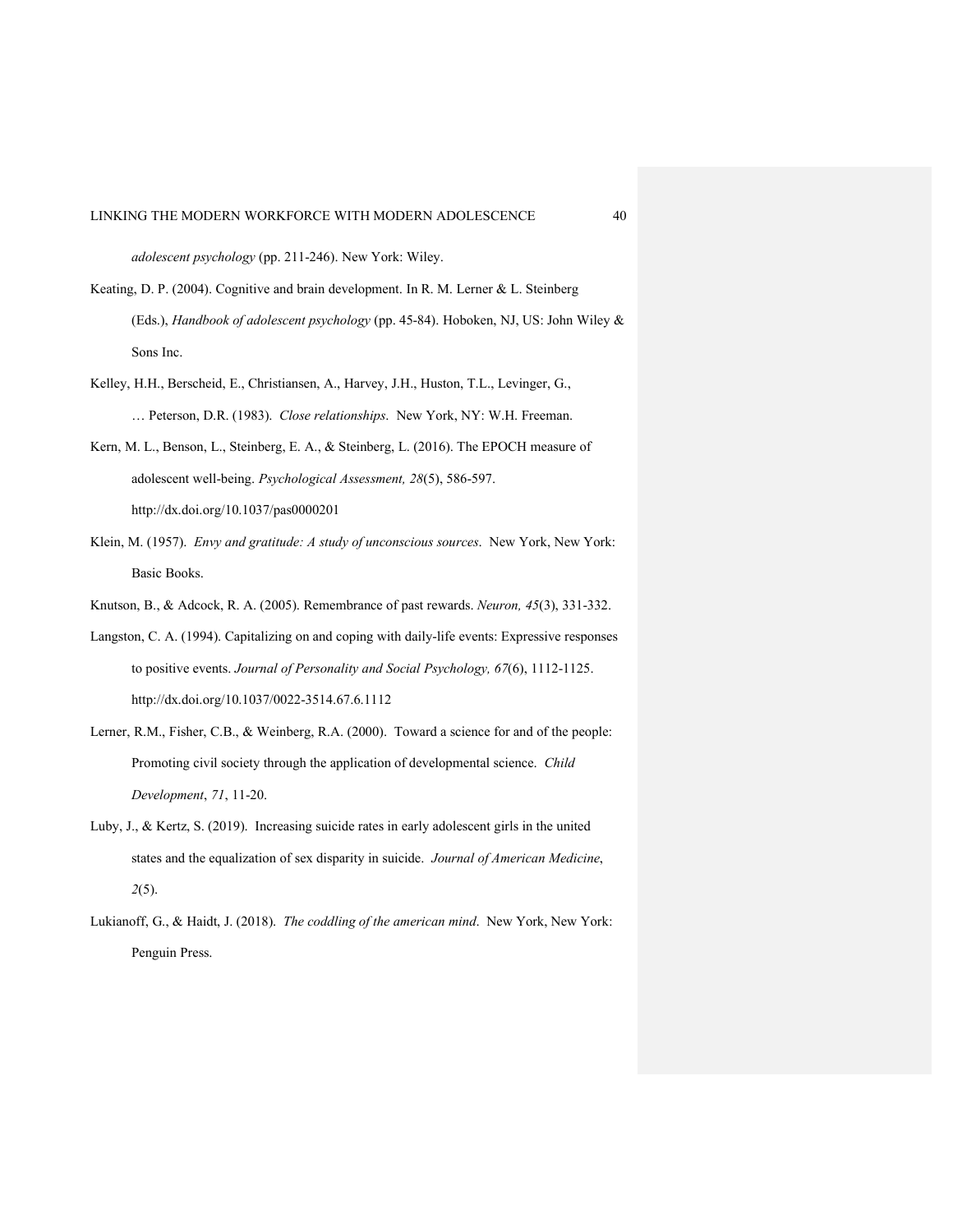- Maier, S.F., & Seligman, M. (1976). Learned helplessness: theory and evidence, *Journal of Experimental Psychology*, *105*, 3-46.
- Marcia, J. E. (1980). Identity in adolescence. In J. Adelson (Ed.), *Handbook of adolescent psychology*. New York: Wiley.
- Maslow, A. H. (1943). A theory of human motivation. *Psychological Review, 50(4)*, 370-96.
- McCullough, M.E., Kilpatrick, S.D., Emmons, R.A., & Larson, D.B. (2001). Is gratitude a moral affect? *Psychological Bulletin*, *127*, 249-266.
- Meltzer, A., Muir, K., & Craig, L. (2018). The role of trusted adults in young people's social and economic lives. *Youth & Society*, *50*(5), 575-592. DOI: 10.1177/0044118X16637610
- Moussavi, S., Chatterji, S., Verdi, E., Tandon, A., Patel, V., & Ustun, B. (2007). Depression, chronic diseases, and decrements in health: Results from the world health surveys. *Lancet*, *370*, 851-858.
- Niemiec, R. M. (2018). *Character strengths interventions: A field guide for practitioners*. Boston, MA: Hogrefe Publishing.

Noe, A. (2000). *Out of the head. Why you are not your brain*. Cambridge, MA: MIT Press.

- Owens, R. L., Magyar-Moe, J. L., & Lopez, S. J. (2015). Finding balance via positive psychological assessment and conceptualization: Recommendations for practice. *The Counseling Psychologist, 43*(5), 634-670. http://dx.doi.org/10.1177/0011000015584956
- Pennebaker, J. W., & Beall, S. K. (1986). Confronting a traumatic event: Toward an understanding of inhibition and disease. *Journal of Abnormal Psychology, 95*(3), 274- 281.

Peterson, C. (2006). *A primer in positive psychology*. Oxford, England: Oxford University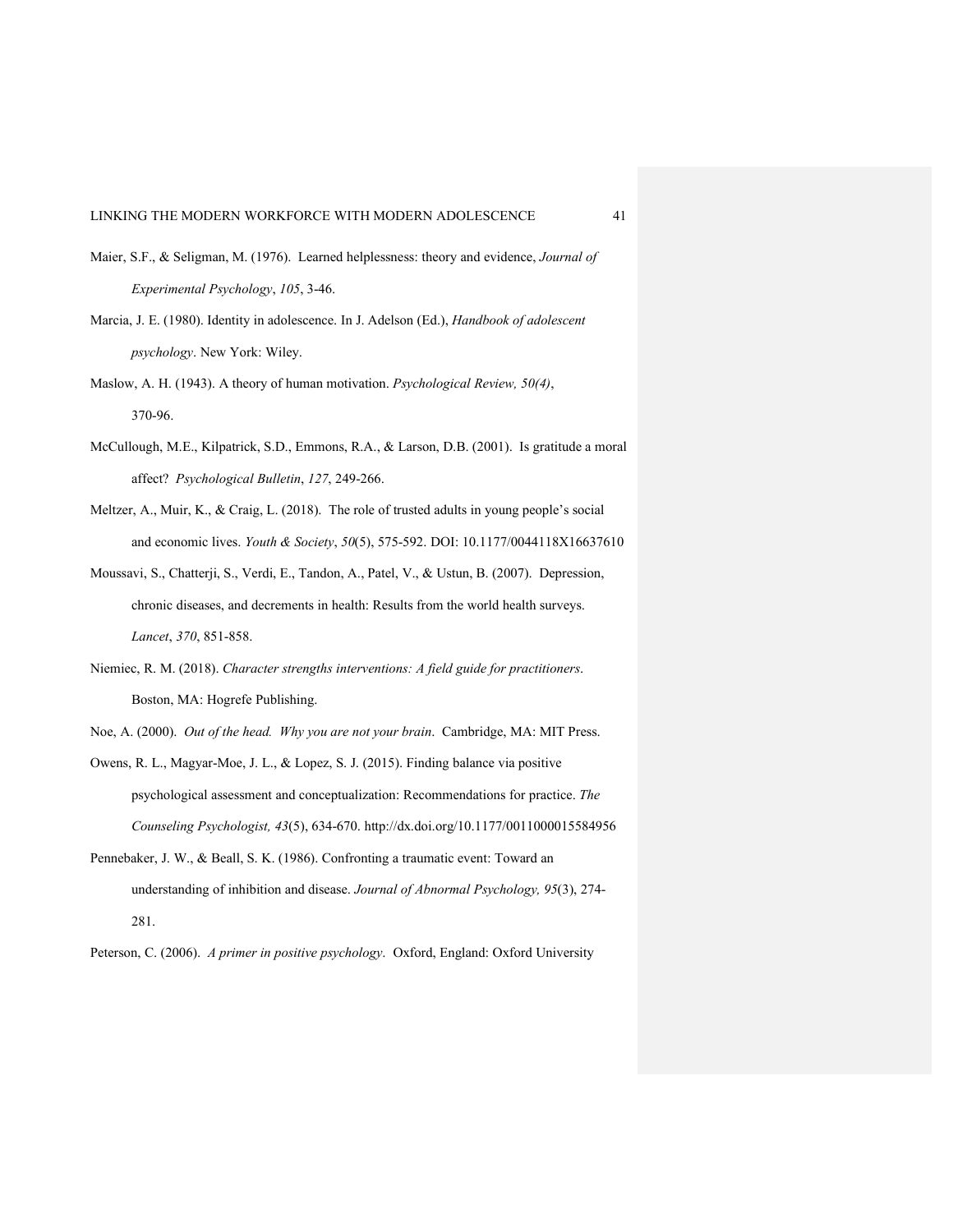Press.

- Peterson, C., & Seligman, M.E.P. (2004). *Character strengths and virtues: A handbook and classification*. New York, New York: Oxford University Press.
- Pew Research Center (2018). *The changing profile of unmarried parents*. Philadelphia, PA: Gail Livingston. Retrieved from https://www.pewsocialtrends.org/2018/04/25/thechanging-profile-of-unmarried-parents/
- PwC 20th CEO Survey (2017). *The talent challenge: Harnessing the power of human skills in the machine age.* New York, NY. Retrieved from https://www.pwc.com/gx/en/ceo-survey/2017/deep-dives/ceo-survey-global-talent.pdf
- Ram, S., Wang, Y., Currim, F., & Currim, S. (2015). Using big data for predicting freshman retention. *2015 International Conference on Information System: Exploring the Information Frontier, ICIS 2015*. Association for Information Systems.
- Rhodes, J.E. (2005). A model of youth mentoring. In D.L. DuBois & M.J. Karcher (Ed.), *Handbook of youth mentoring* (pp. 30-43). Thousand Oaks, CA: Sage.
- Roth, J.L., & Brooks-Gunn, J. (2003). Youth development programs: Risk, prevention and policy. *Journal of Adolescent Health*, *32*, 170-182.
- Rubin D.C., Wetzler, S.E., & Nebes, R.D. (1986). Autobiographical memory across the adult lifespan. In D.C. Rubin (Ed.). *Autobiographical memory* (pp. 202–221). New York, NY: Cambridge University Press
- Ryan, R.M., & Deci, E.I. (2000). Self-determination theory and the facilitation of intrinsic motivation, social development and well-being. *American Psychologist*, *55*, 68-78.
- Ryff, C. (2013) Psychological Well-Being Revisited: Advances in Science and Practice. *Psychother Psychosom*. *83*(1), 10–28.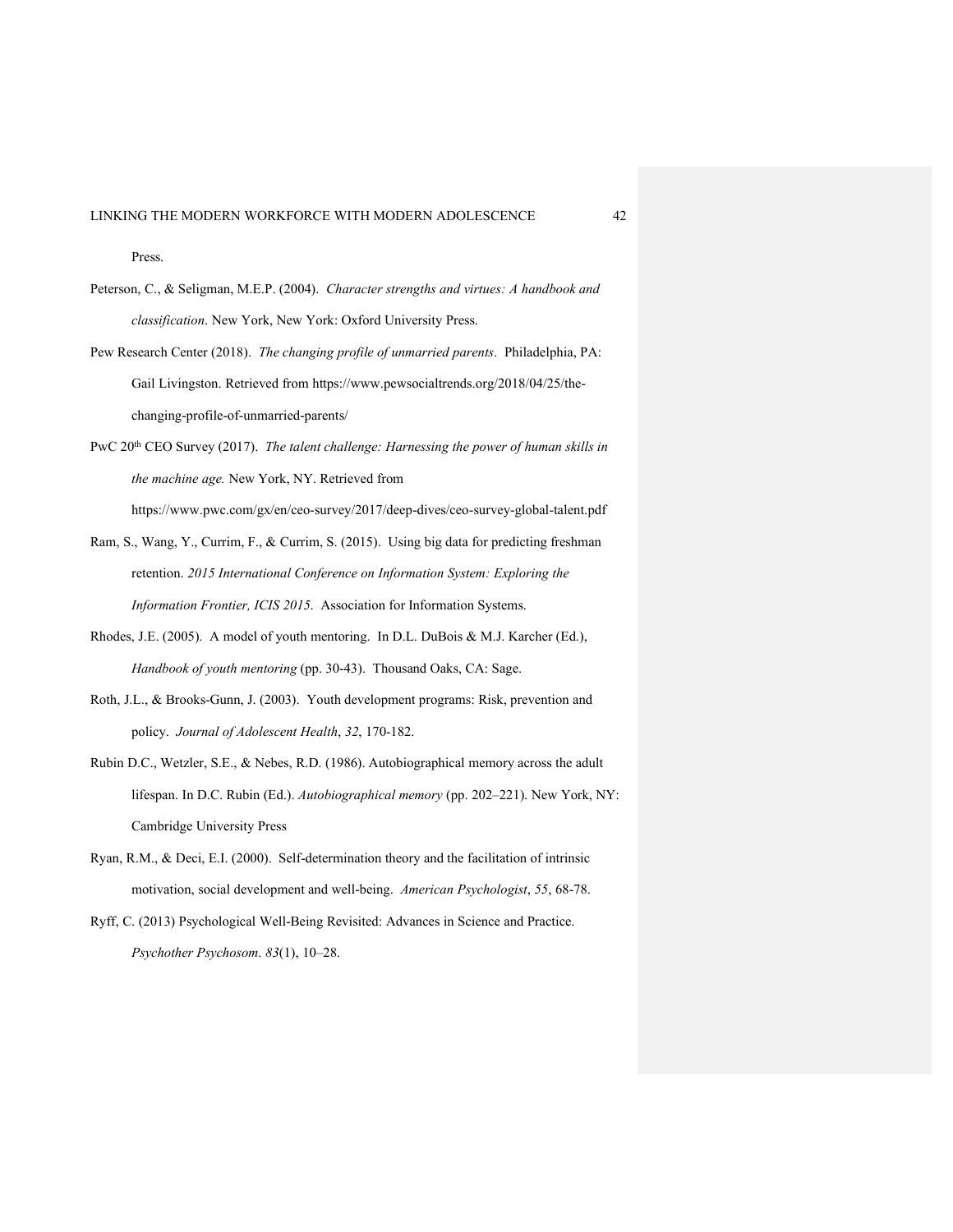- Scheier, M.F., Carver, C.S. & Bridges, M.W. (1994). Distinguishing optimism from neuroticism (and trait anxiety, self-mastery, and self-esteem): A re-evaluation of the Life Orientation Test. *Journal of Personality and Social Psychology*, *67*, 1063-1078.
- Seligman, M.E.P. (1991, November). Optimism 101: the success habit anyone can learn. *Executive Female*, 34.

Seligman, M.E.P. (2011). *Flourish*. New York, New York: Atria Paperback.

- Seligman, M.E.P., Steen, T.A., Park, N., & Peterson, C. (2005). Positive psychology progress: Empirical validation of interventions. *American Psychologist*, *60*, 410-421.
- Simmel, G. (1950). *The sociology of George Simmel*. Glencore, IL: Free Press.
- Sin, N.L., & Lyubomirsky, S. (2009). Enhancing well-being and alleviating depressive symptoms with positive psychology interventions. A practice-friendly metanalysis. *Journal of Clinical Psychology*, *65*, 467-487.
- Steger, M., Oishi, S. & Kashdan, T.B. (2008) Meaning in life across the life span: Levels and correlates of meaning in life from emerging adulthood to older adulthood. *The Journal of Positive Psychology, 4*(1), 43-52
- Steinberg. L. (2015). *The age of opportunity*. New York, New York: First Mariner Books.
- Steinberg, L., & Sheffield Morris, A. (2001). Adolescent development. *Annual Review of Psychology*, *52*, 83-110.
- Theokas, C., & Lerner, R.M. (2006). Observed ecological assets in families, schools, and neighborhoods: Conceptualization, measurement, and relations with positive and negative developmental outcomes. *Applied Developmental Science*, *10*, 61-74.
- Twenge, J.M., Martin, G.N., & Campbell, W.K. (2018). Decreases in psychological well-being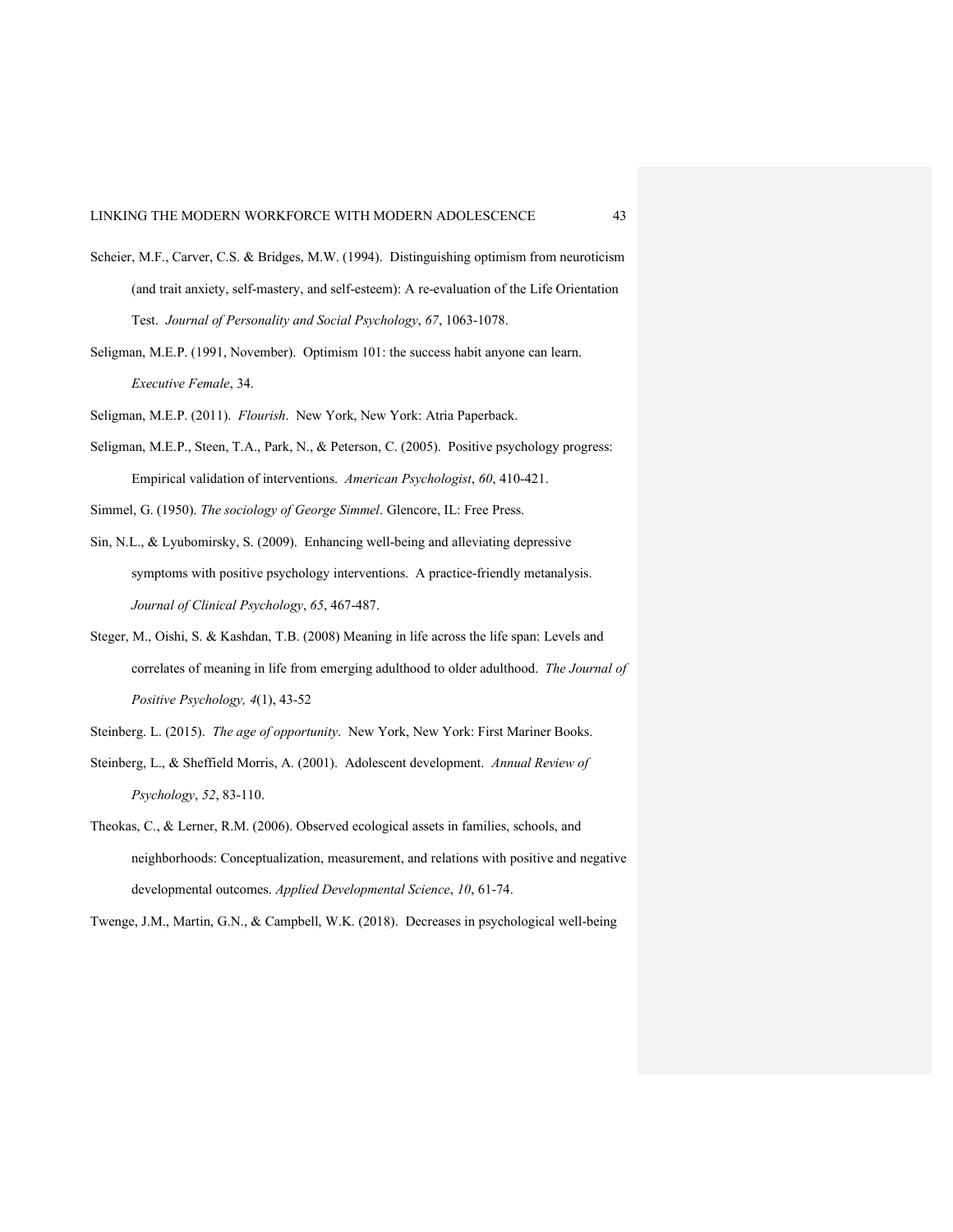among American adolescents after 2012 and links to screen time during the rise of smartphone technology. *Emotion*, *18*, 765-780.

- Twenge, J.M., Joiner, T.E., Rogers, M.L. & Martin, G.N. (2017). Increases in depressive symptoms, suicide related outcomes, and suicide rates among US adolescents after 2010 and links to increased new media screen time. *Clinical Psychology Science*, *6*(1), 3-17.
- Upton, G., & Cook, I. (2014). *A dictionary of statistics* (3rd Eds.). Oxford, England: Oxford University Press.
- US Department of Education, Office of Research (1993). *Mentoring*. (Consumer Guide 7). Retrieved from https://www2.ed.gov/pubs/OR/ConsumerGuides/mentor.html
- Verkuyten, M., & Thijs, J. (2002). School satisfaction of elementary school children: The role of performance, peer relations, ethnicity and gender. *Social Indicators Research, 59*(2), 203- 228.
- Walton, G.M., & Cohen, G.L. (2011). A brief social-belonging intervention improves academic and health outcomes of minority students. *Science Magazine*, *331*, 1447-1451.
- Watkins, P. C. (2004). Gratitude and Subjective Well-Being. In R. A. Emmons & M. E. McCullough (Eds.), *Series in affective science. The psychology of gratitude* (pp. 167- 192). New York, NY, US: Oxford University Press. http://dx.doi.org/10.1093/acprof:oso/9780195150100.003.0009
- Werner, E.E. (1986). Resilient offspring of alcoholics: A longitudinal study from birth to age 18. *Journal of Studies on Alcohol*, *47*, 34-40.
- Wong, P. T. P., & Fry, P. S. (1998). (Eds.). The human quest for meaning. *Journal of Adult Development, 7*(3), 187-188.

World Economic Forum (2015). *New vision for education unlocking the potential of technology*.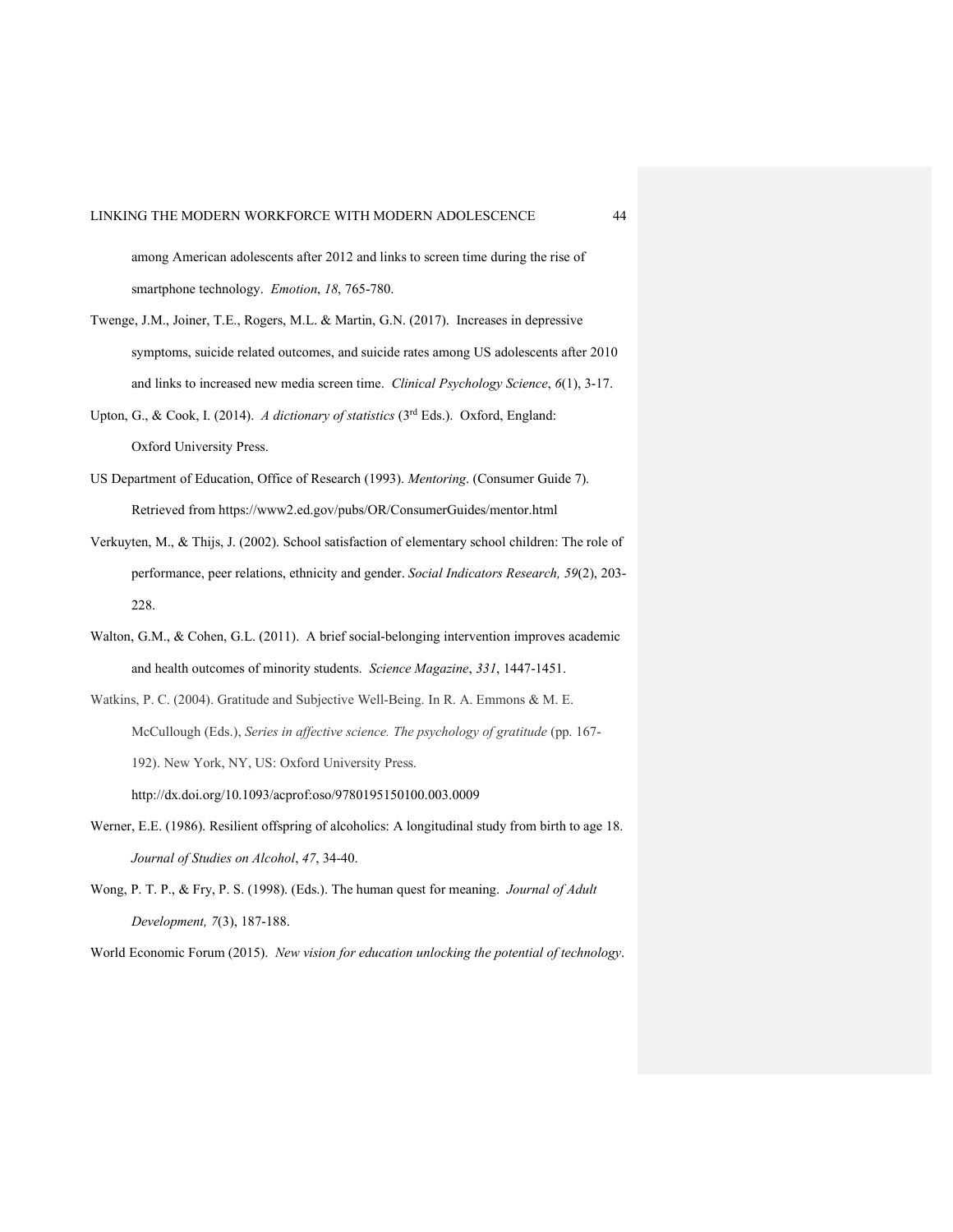Washington, DC: Prepared in collaboration with the Boston Consulting Group.

- Zeldin, Kimball & Price (1995). What are the day-to-day experiences that promote youth development? Washington, DC: Center for Youth Development and Policy Research.
- Zimmerman, S.M., Phelps, E. & Lerner, R.M. (2008) Positive and negative developmental trajectories in U.S. adolescents: Where the positive youth development perspective meets the deficit model, *Research in Human Development,* 5(3), 153-165.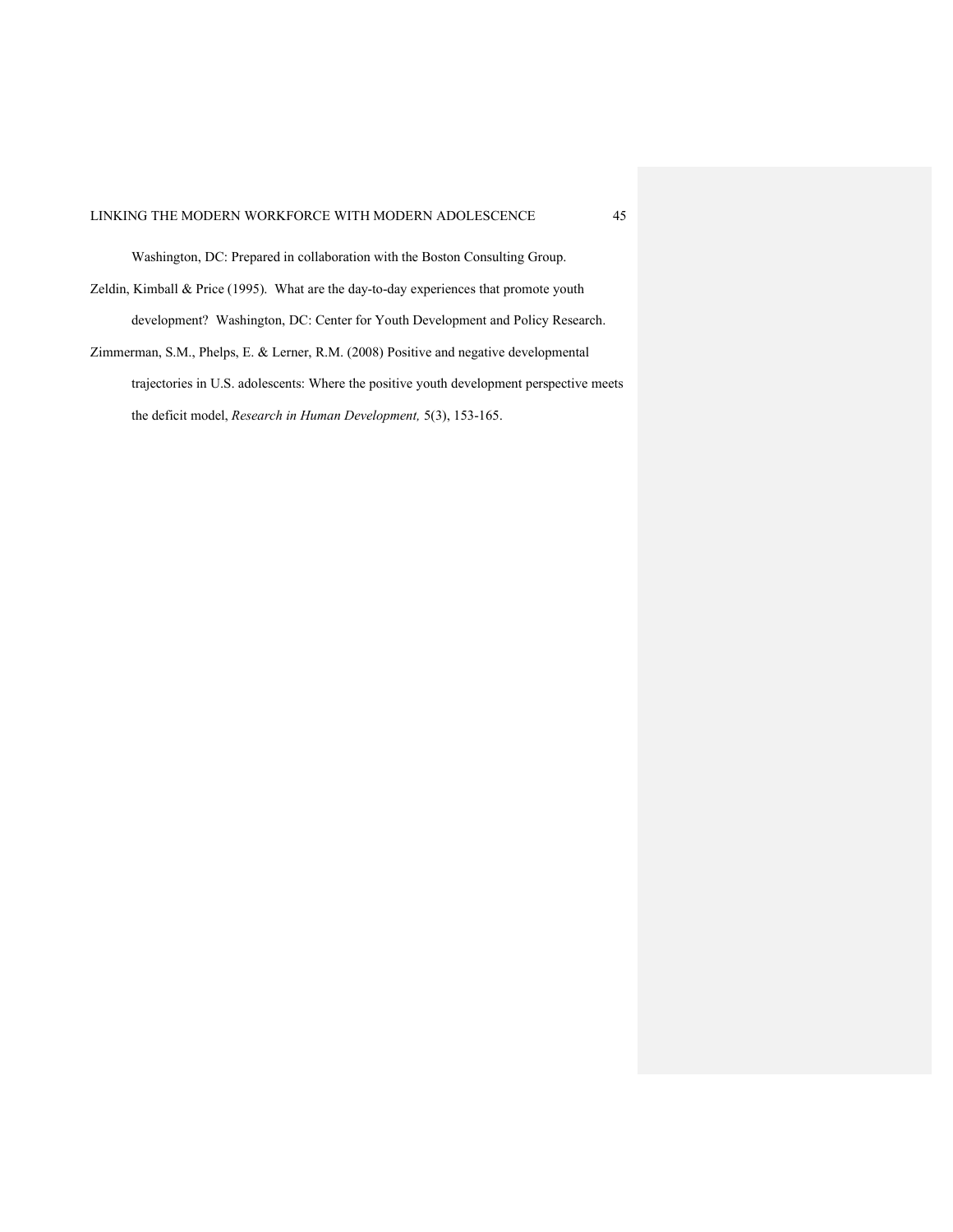| Day   | Name                        | Format                                                                                                                                         | <b>Content Objectives</b>                                                                                                                                                                       |  |  |
|-------|-----------------------------|------------------------------------------------------------------------------------------------------------------------------------------------|-------------------------------------------------------------------------------------------------------------------------------------------------------------------------------------------------|--|--|
| Mon   | (Role) Model It<br>Monday   | Watching 2-minute<br>inspirational video<br>featuring positive role<br>models who share their<br>life stories and advice.                      | Mentee has opportunity to first learn<br>about character strengths and then<br>identity them in these videos.<br>Gathers points to opening<br>application, watching and sharing<br>with mentor. |  |  |
|       |                             |                                                                                                                                                |                                                                                                                                                                                                 |  |  |
| Tues  | Tell It Tuesday             | Reading an inspirational<br>quote and learning about<br>author.                                                                                | Mentee has opportunity to gather<br>points opening application, watching<br>and sharing with mentor.<br>Thematically tied.                                                                      |  |  |
|       |                             |                                                                                                                                                |                                                                                                                                                                                                 |  |  |
| Wed   | World of Work<br>Wednesdays | Watching 2-minute video<br>profiling a range of<br>different intriguing and<br>jobs/careers and<br>understanding pathways<br>for jobs/careers. | Mentee has opportunity to share<br>about their interest(s) in potential<br>jobs with their mentors via comments<br>about video, serves as meaningful<br>conversation starter.                   |  |  |
|       |                             |                                                                                                                                                |                                                                                                                                                                                                 |  |  |
| Thurs | Shout Out<br>Thursdays      | Celebrating weekly<br>updates on leaderboard &<br>building community                                                                           | Mentees can be recognized in<br>community for performance and<br>shout out others as well building<br>sense of community and membership.                                                        |  |  |
|       |                             |                                                                                                                                                |                                                                                                                                                                                                 |  |  |
| Fri   | FIVE Index                  | Watching 2-minute video<br>demonstrating and<br>explaining critical life<br>skills concepts.                                                   | Mentee has opportunity to gather<br>points opening application, watching<br>and sharing with mentor.<br>Thematically tied.                                                                      |  |  |
|       |                             |                                                                                                                                                |                                                                                                                                                                                                 |  |  |
| Sat   | FIVE 7-Challenge            | Completing a weekly<br>challenge designed to<br>foster positive habit<br>formation.                                                            | Mentee can accept/decline challenge.<br>Incentivized to complete. Activities<br>aligned with positive psychology<br>interventions.                                                              |  |  |
|       |                             |                                                                                                                                                |                                                                                                                                                                                                 |  |  |
| Sun   | Check-In Sundays            | Completing a gratitude-<br>based survey. Opportunity<br>for mentee to share $(3)$<br>Good Things Each Week                                     | Formats of surveys designed to<br>reinforce gratitude recognition.                                                                                                                              |  |  |

# **Appendix A: The FIVE Network 7 Day Weekly Content Cycle**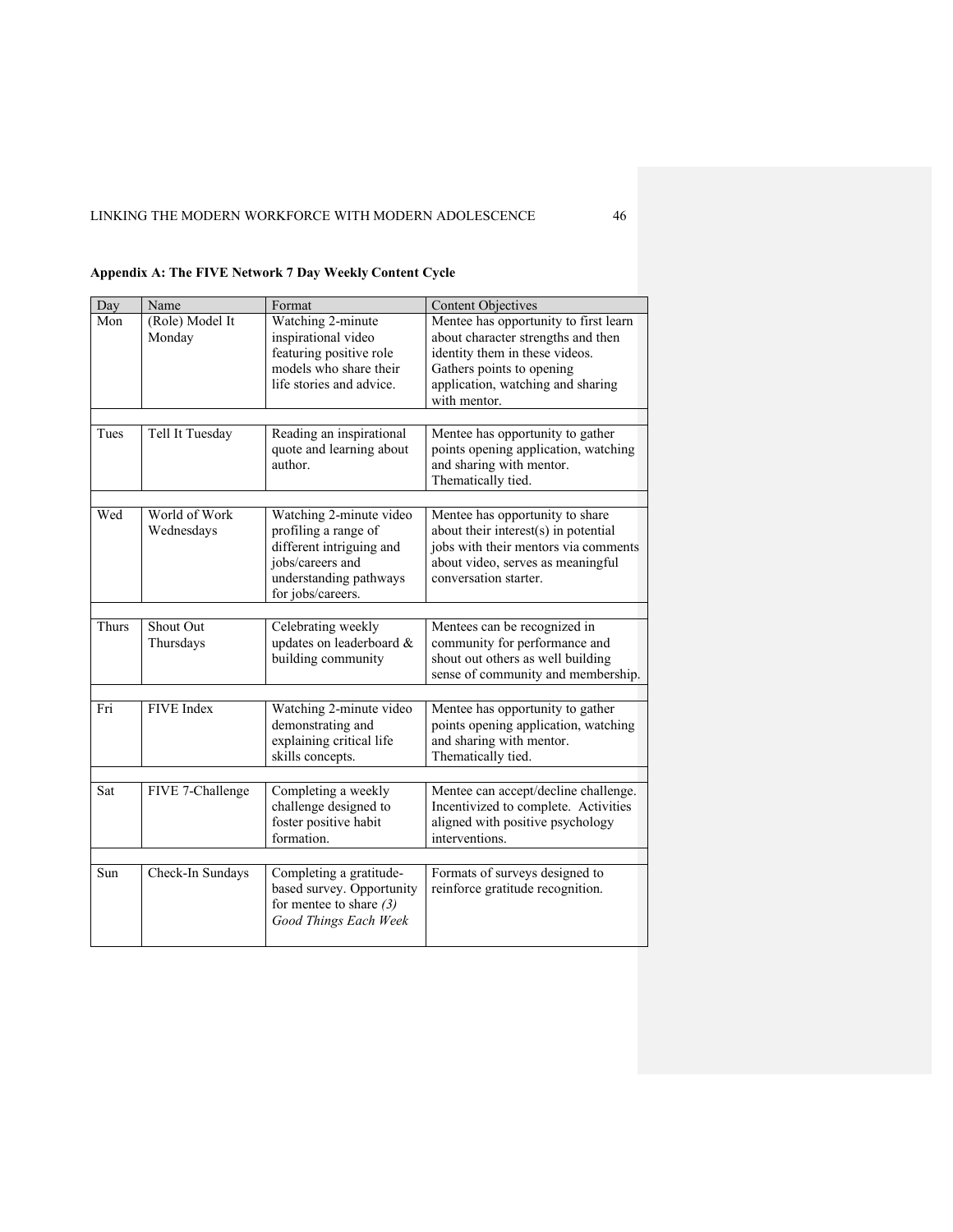# **Appendix B: The FIVE Network Content Calendar (Proprietary)**

Note that this appendix material is a large excel file. For submission purposes, it has been hyperlinked into this document. The FIVE Network Content Calendar is to be considered my artifact.